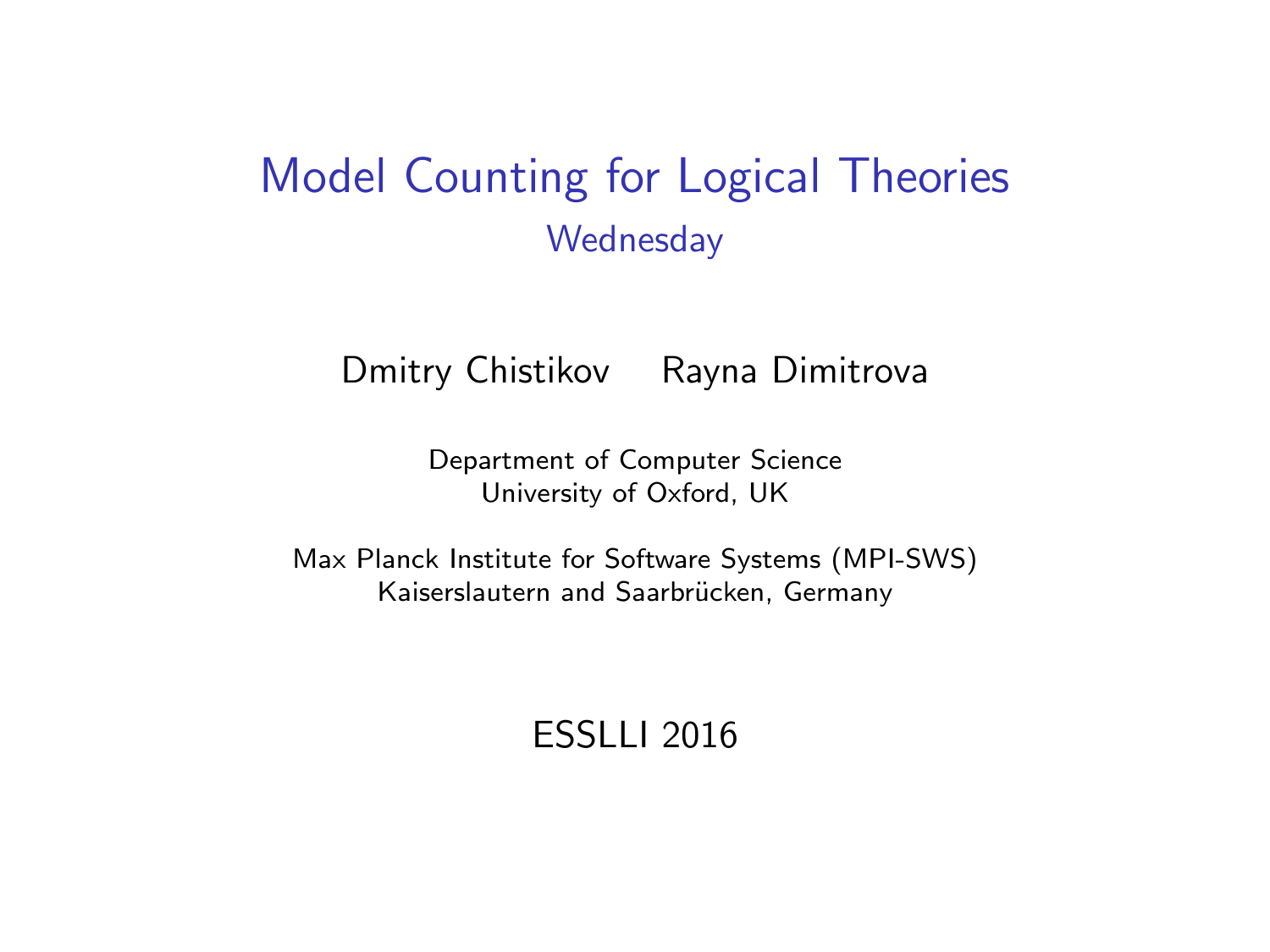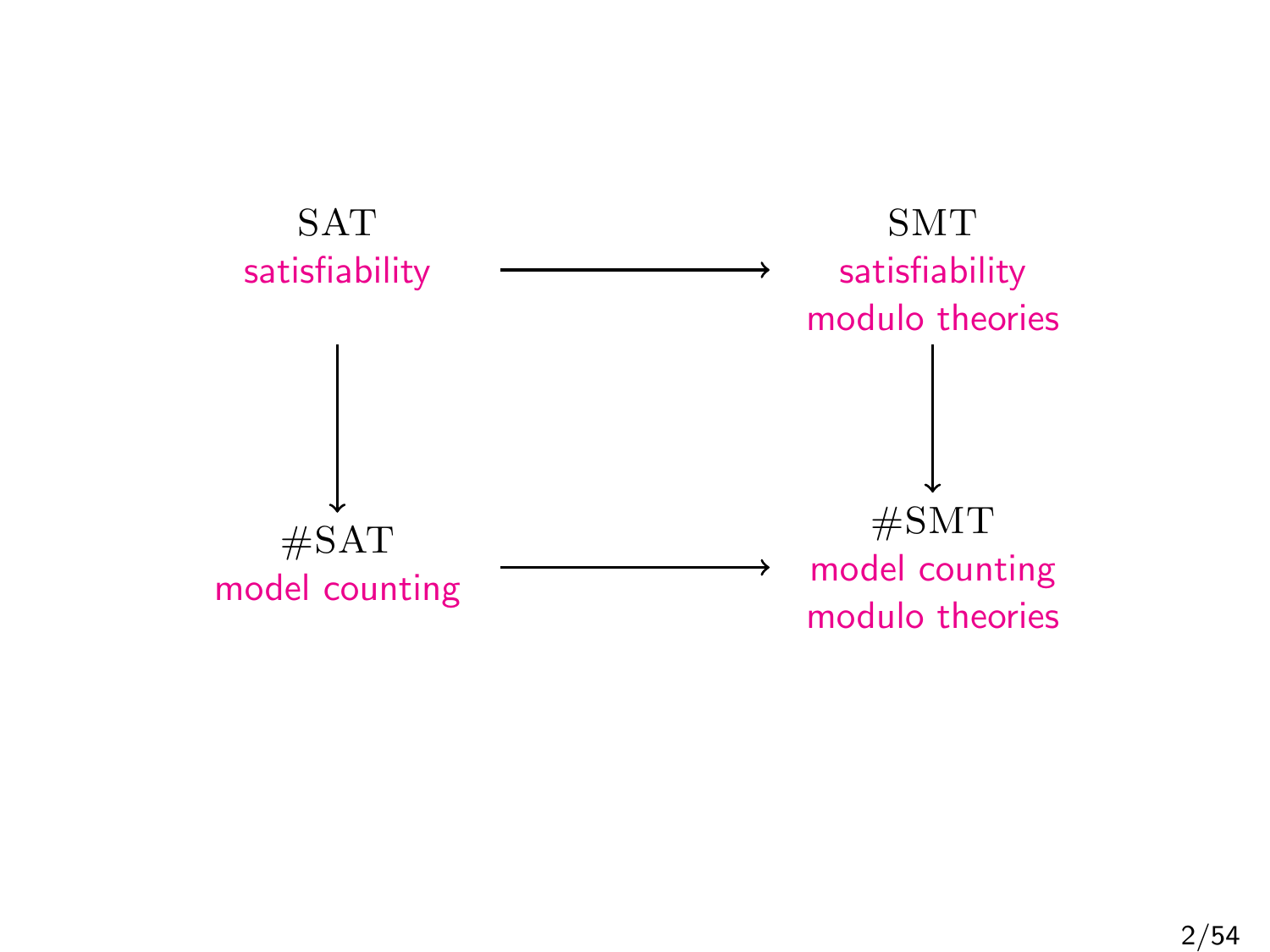

# **Tuesday** computational complexity, probability theory Wednesday randomized algorithms, Monte Carlo methods **Thursday** hashing-based approach to model counting **Friday** from discrete to continuous model counting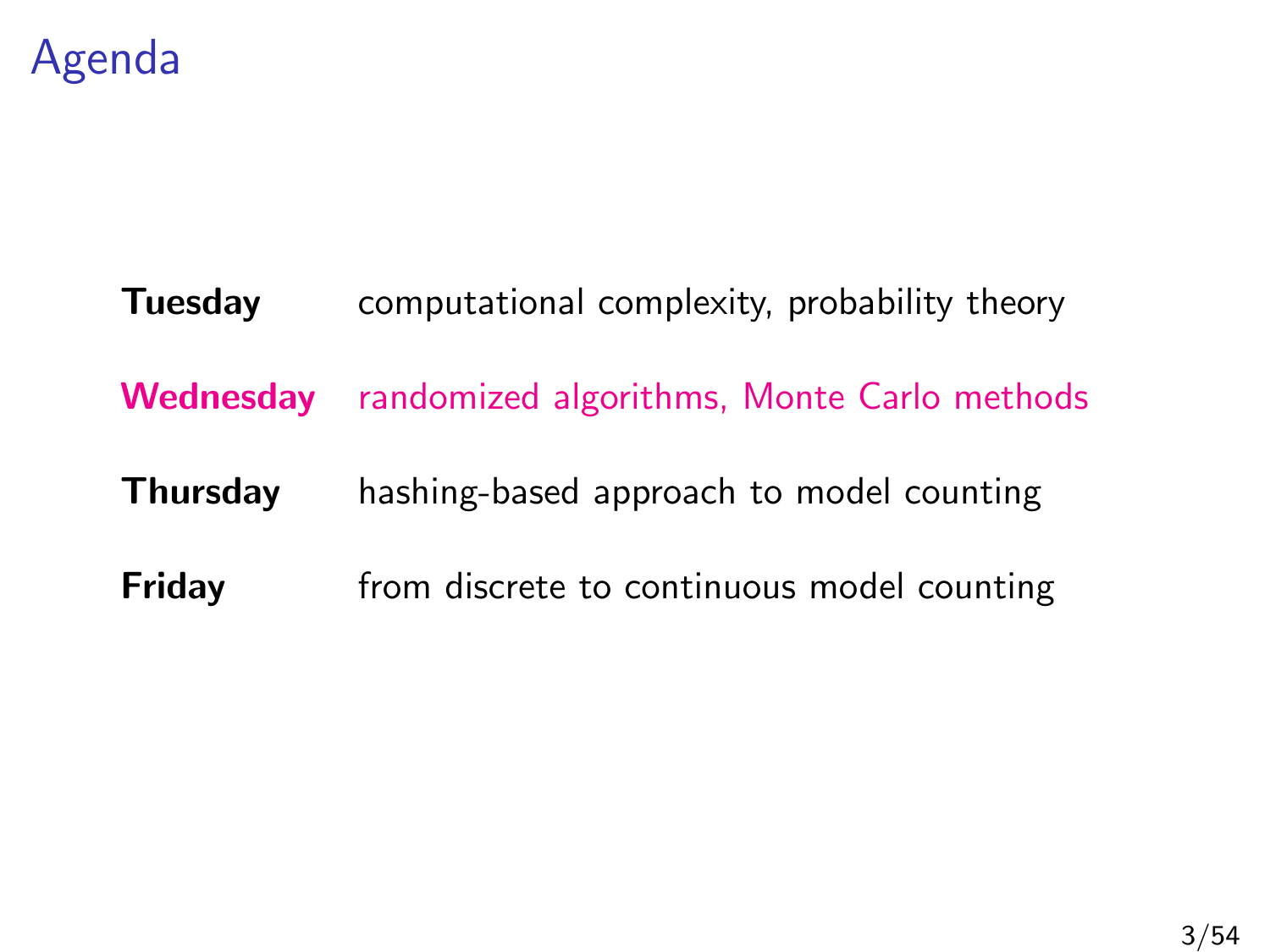# **Outline**

#### 1. [Randomized algorithms](#page-3-0) [Complexity classes](#page-4-0) RP and BPP

2. [Monte Carlo methods](#page-21-0)

<span id="page-3-0"></span>3. [Markov chain Monte Carlo](#page-40-0)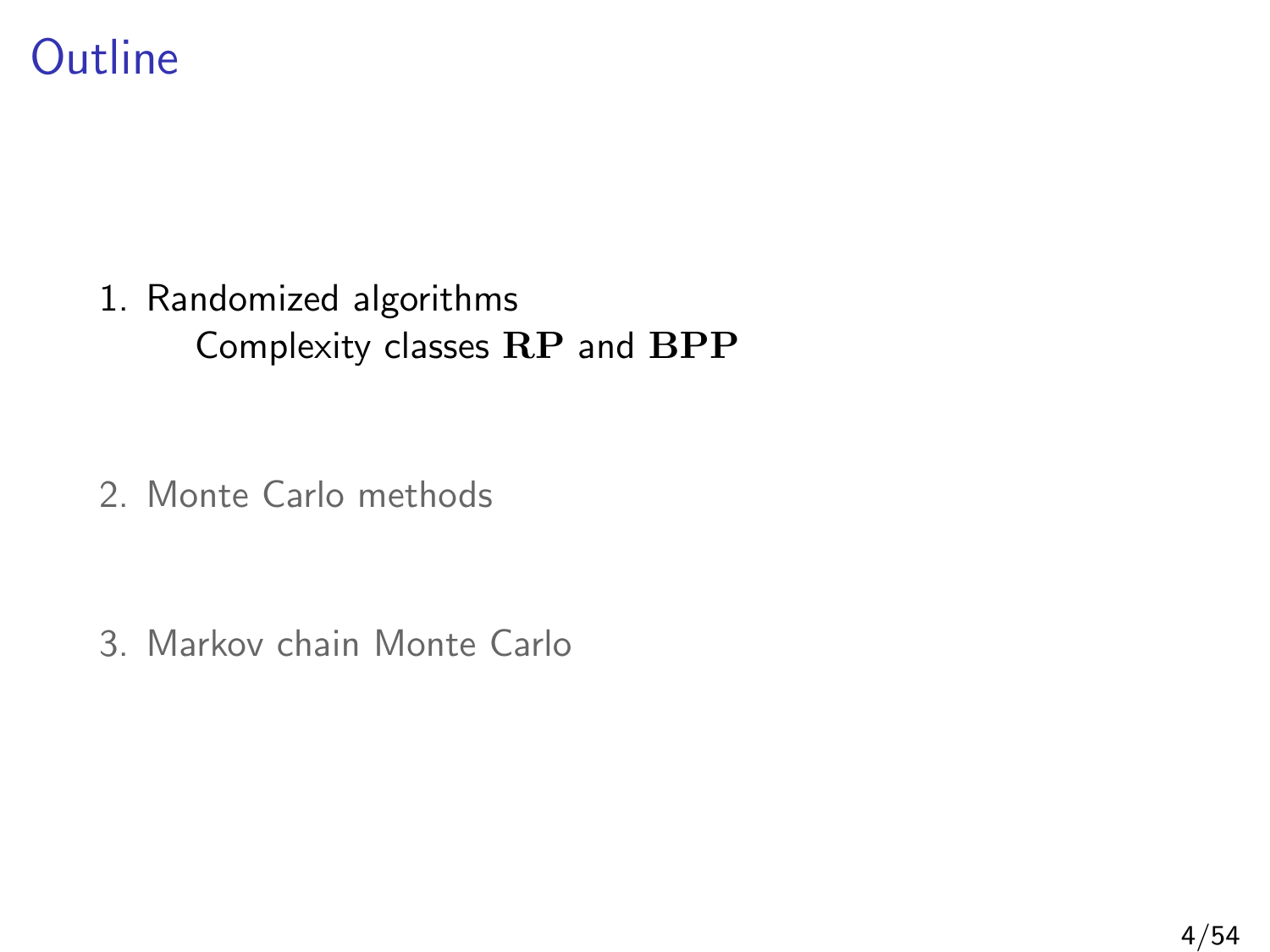# Decision problems and algorithms

Decision problem:  $L \subseteq \{0,1\}^*$  (encodings of yes-instances)

<span id="page-4-0"></span>Algorithm for  $L$ : says "yes" on every  $x\in L$ , "no" on every  $x\in \{0,1\}^*\setminus L$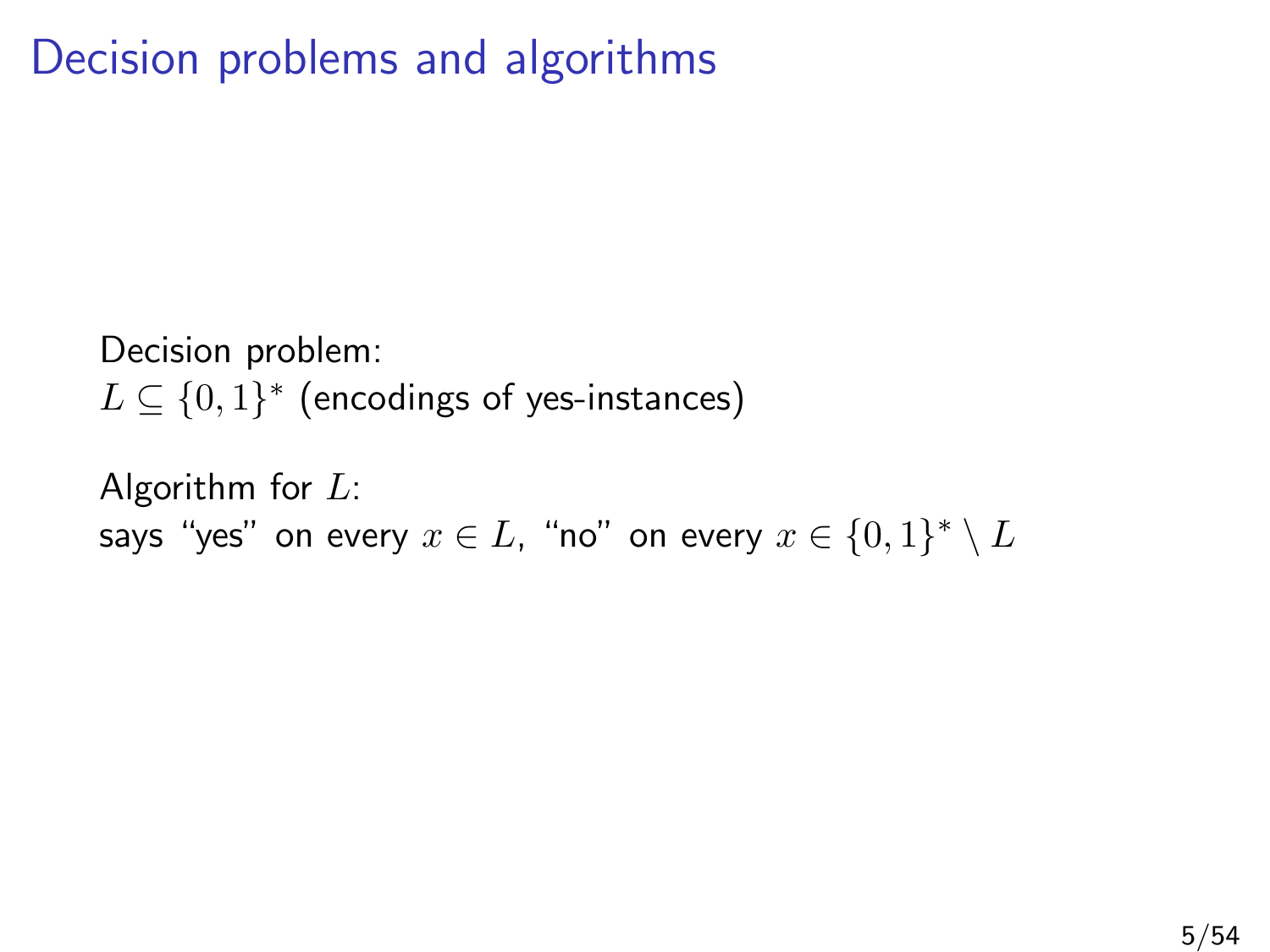Complexity classes: brief summary

P: polynomial time (efficiently solvable)

NP: nondeterministic polynomial time (with efficiently verifiable solutions)

 $\#P$ : counting polynomial time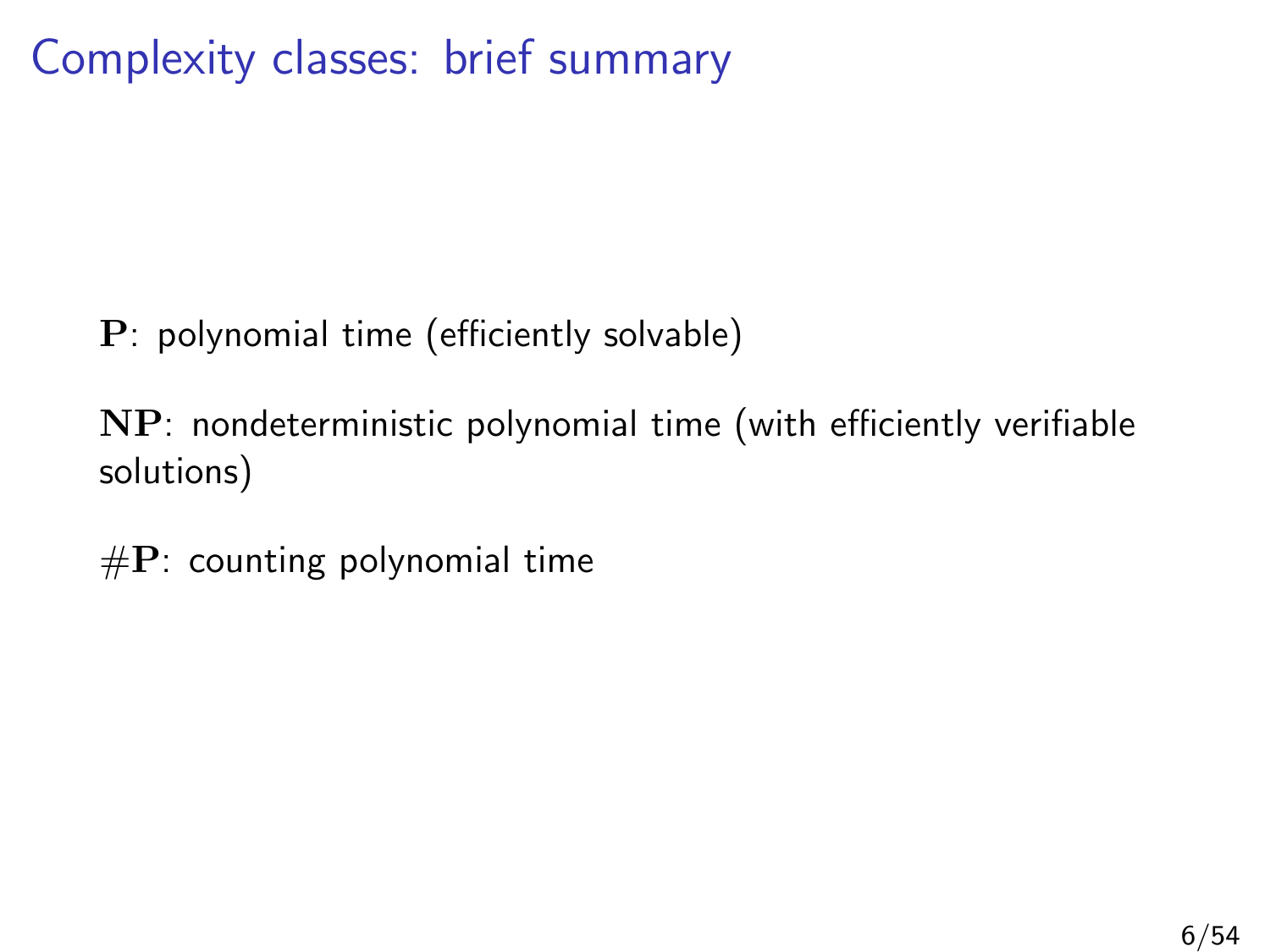# Examples of randomized algorithms

- $\blacktriangleright$  Primality testing
- $\blacktriangleright$  Polynomial identity testing
- $\blacktriangleright$  Undirected reachability
- $\blacktriangleright$  Volume estimation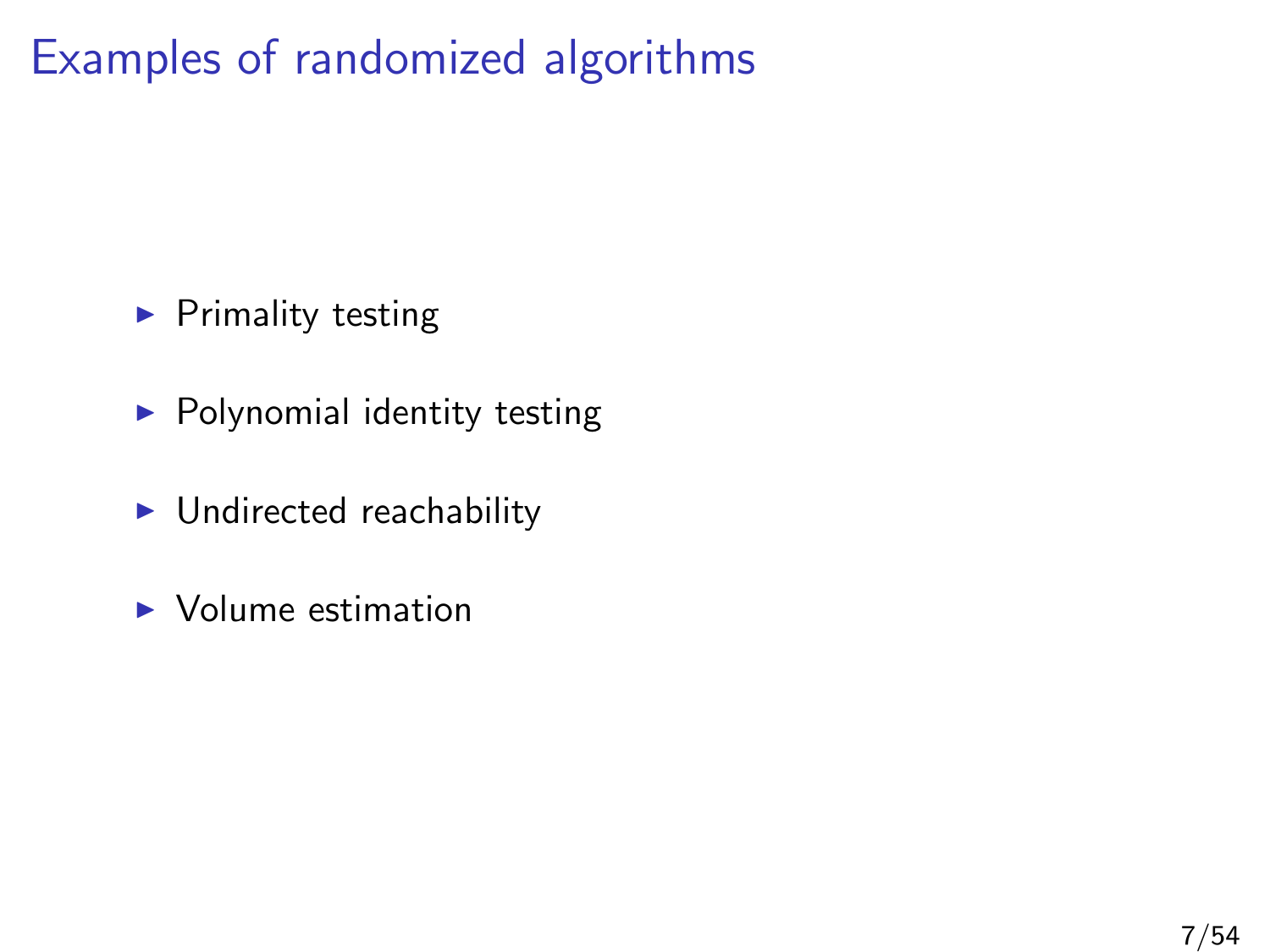# Randomized algorithms: our model

The algorithm can toss fair coins:

- 1. Syntactically, a randomized algorithm is an algorithm that has access to a source of randomness, but acts deterministically if the random input is fixed.
- 2. It has on-demand access to arbitrary many independent random variables that have Bernoulli $(\frac{1}{2})$  distribution.
- 3. Each request takes 1 computational step.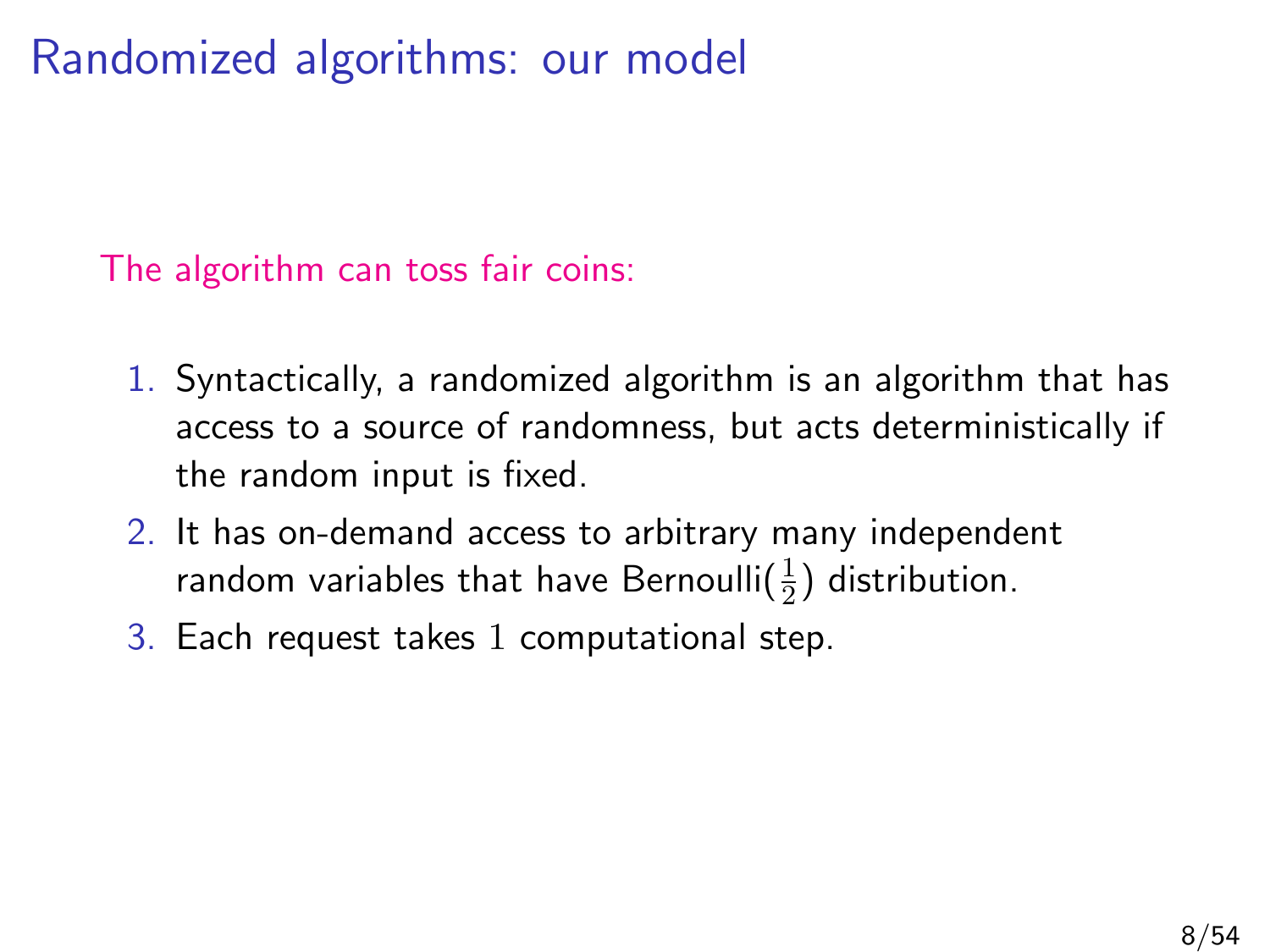# Deterministic and randomized time complexity

#### Recall **deterministic** time complexity:

 $\triangleright$  of algorithm A on input x

#### Randomized time complexity:

Maximum (worst-case) over all possible sequences of random bits

Then take maximum (worst-case) over all inputs of length  $n$ .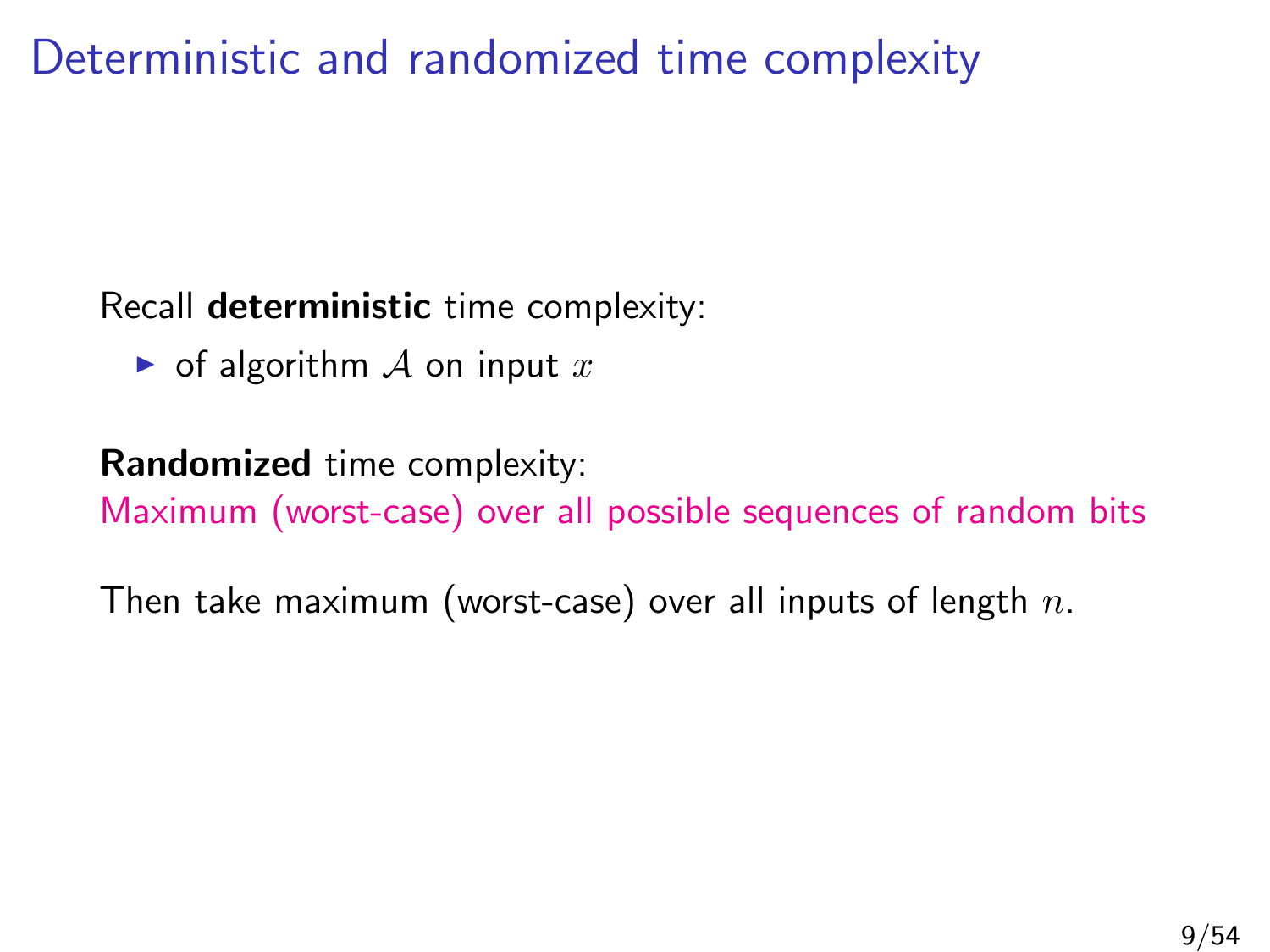$P$ : class of languages  $L$  for which there exists a deterministic polynomial-time algorithm  $\mathcal A$  such that

> $x \in L \Longrightarrow \mathcal{A}(x)$  accepts  $x \notin L \Longrightarrow \mathcal{A}(x)$  rejects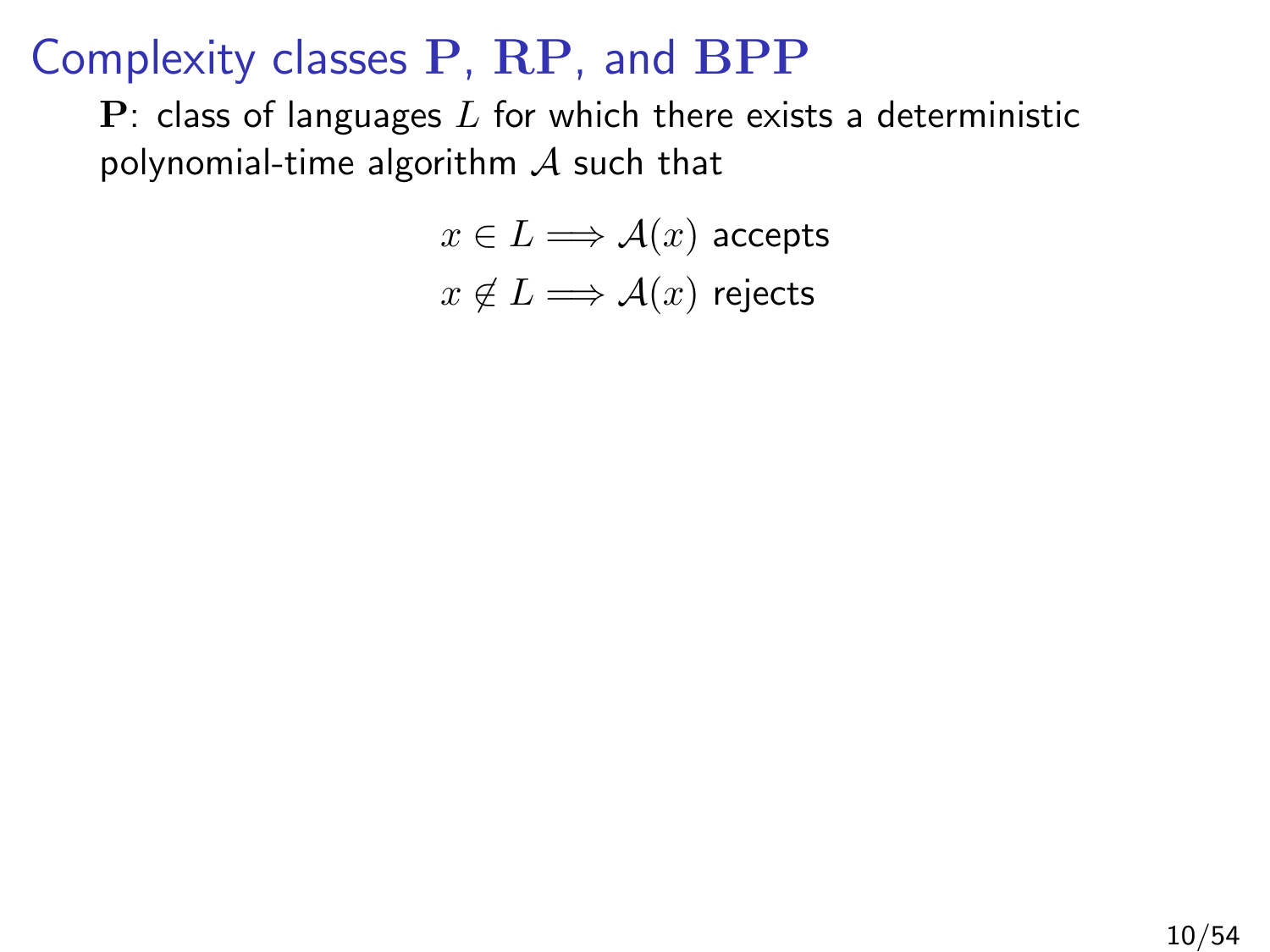$\mathbf{P}$ : class of languages L for which there exists a deterministic polynomial-time algorithm  $\mathcal A$  such that

> $x \in L \Longrightarrow \mathcal{A}(x)$  accepts  $x \notin L \Longrightarrow \mathcal{A}(x)$  rejects

 $\mathbb{RP}$ : class of languages L for which there exists a randomized polynomial-time algorithm  $\mathcal A$  such that

$$
x \in L \Longrightarrow \mathsf{P}[\mathcal{A}(x) \text{ accepts}] \ge 1/2
$$

$$
x \notin L \Longrightarrow \mathsf{P}[\mathcal{A}(x) \text{ accepts}] = 0
$$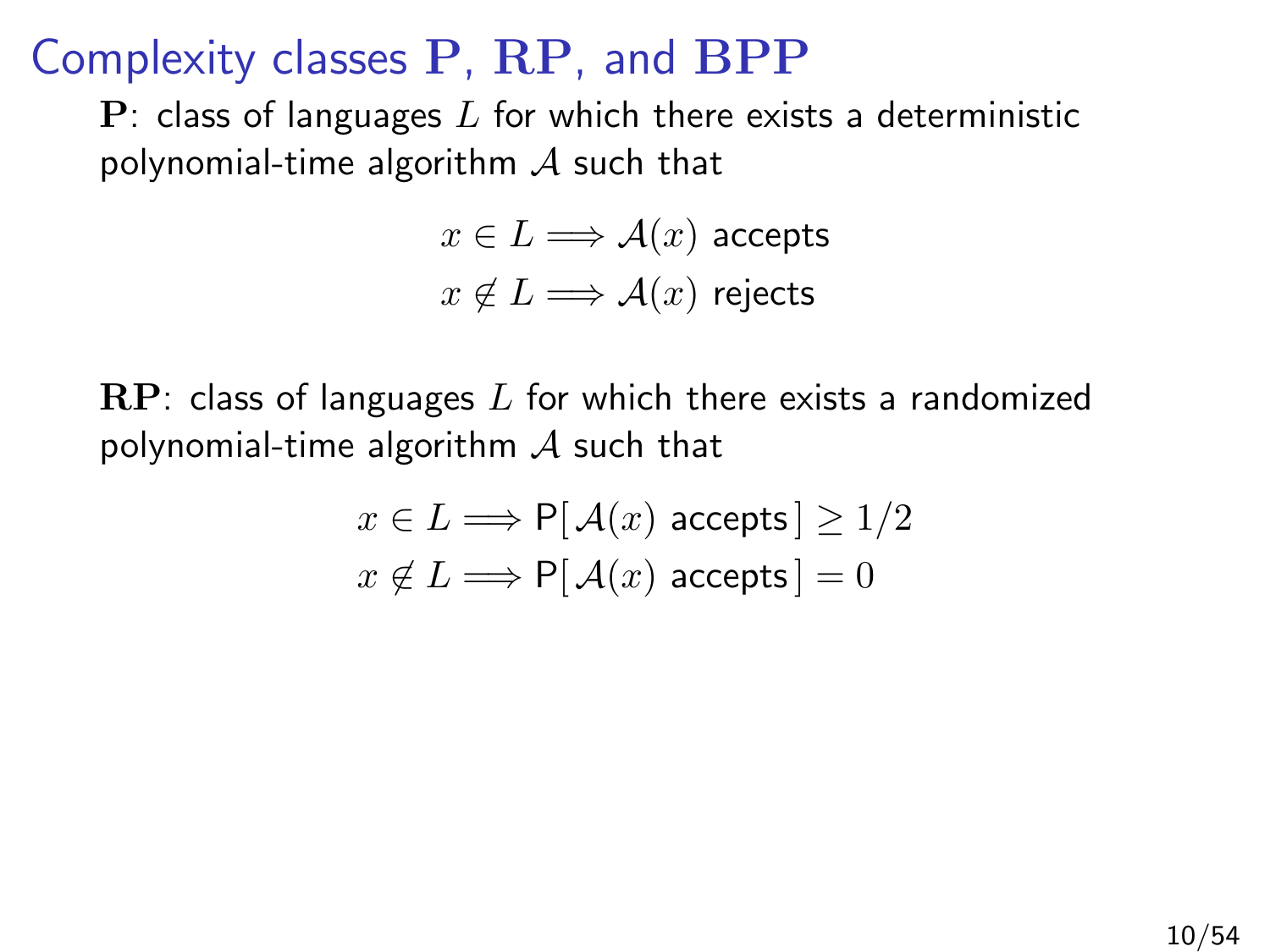$\mathbf{P}$ : class of languages L for which there exists a deterministic polynomial-time algorithm  $\mathcal A$  such that

> $x \in L \Longrightarrow \mathcal{A}(x)$  accepts  $x \notin L \Longrightarrow \mathcal{A}(x)$  rejects

 $\mathbb{RP}$ : class of languages L for which there exists a randomized polynomial-time algorithm  $\mathcal A$  such that

$$
x \in L \Longrightarrow \mathsf{P}[\mathcal{A}(x) \text{ accepts}] \ge 1/2
$$

$$
x \notin L \Longrightarrow \mathsf{P}[\mathcal{A}(x) \text{ accepts}] = 0
$$

 $BPP$ : class of languages L for which there exists a randomized polynomial-time algorithm  $\mathcal A$  such that

$$
x \in L \Longrightarrow \mathsf{P}[\mathcal{A}(x) \text{ accepts}] \ge 3/4
$$

$$
x \notin L \Longrightarrow \mathsf{P}[\mathcal{A}(x) \text{ accepts}] \le 1/4
$$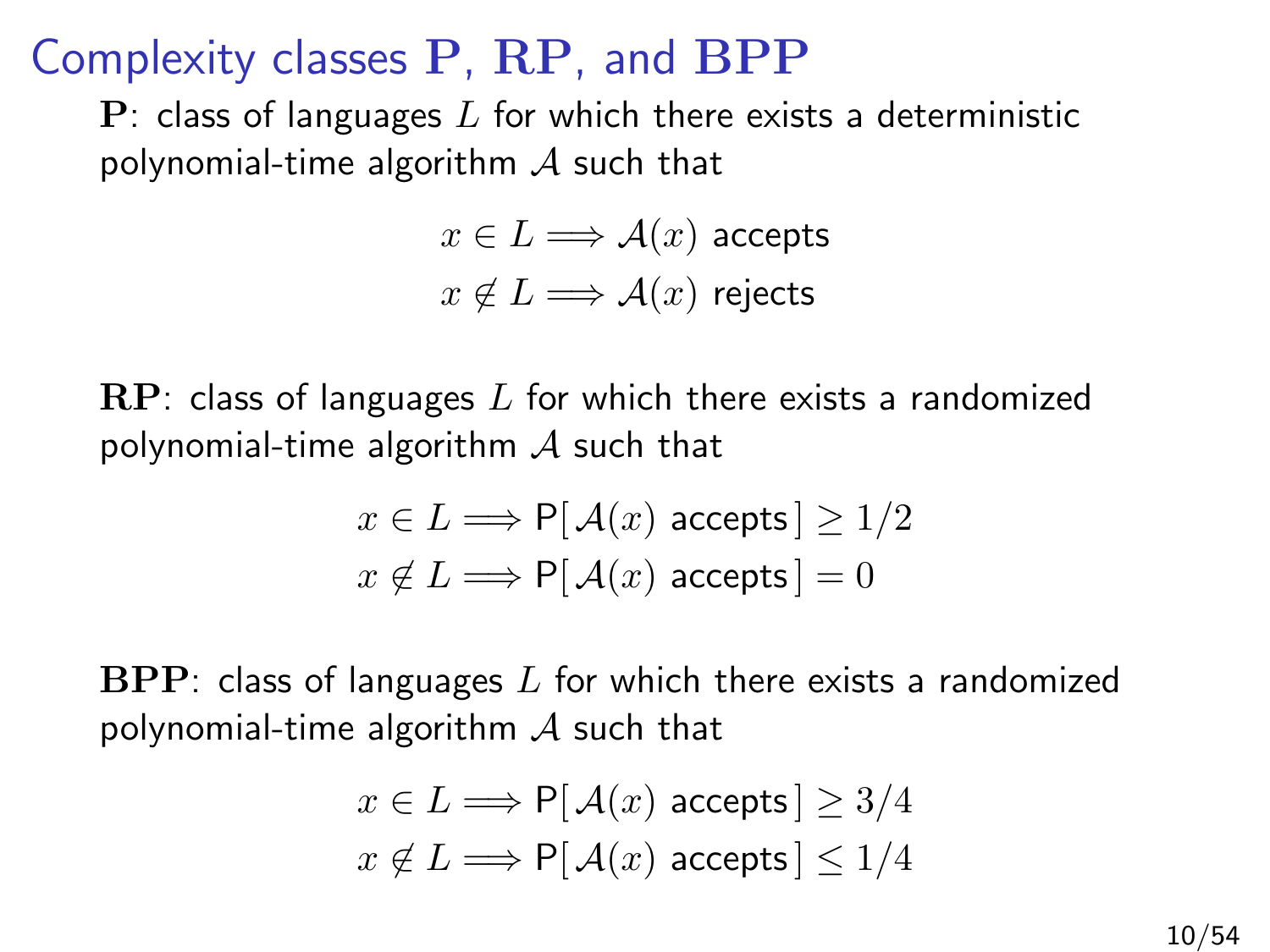Intuition:

- P: deterministic polynomial time
- RP: randomized polynomial time with one-sided error
- BPP: randomized polynomial time with bounded two-sided error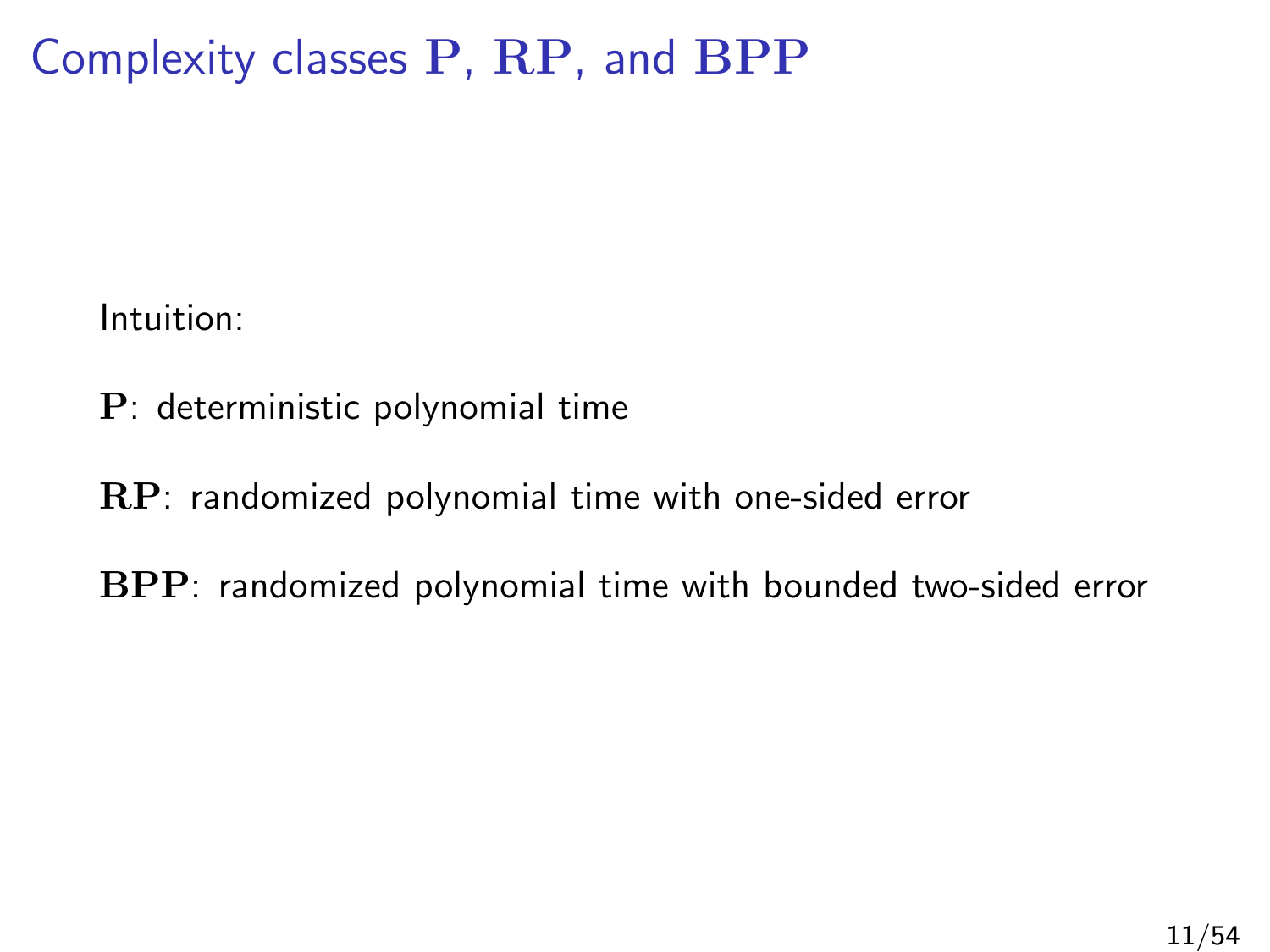$\mathbf{P}$ : class of languages L for which there exists a deterministic polynomial-time algorithm  $\mathcal A$  such that

> $x \in L \Longrightarrow \mathcal{A}(x)$  accepts  $x \notin L \Longrightarrow \mathcal{A}(x)$  rejects

 $\mathbb{RP}$ : class of languages L for which there exists a randomized polynomial-time algorithm  $\mathcal A$  such that

$$
x \in L \Longrightarrow \mathsf{P}[\mathcal{A}(x) \text{ accepts}] \ge 1/2
$$

$$
x \notin L \Longrightarrow \mathsf{P}[\mathcal{A}(x) \text{ accepts}] = 0
$$

 $BPP$ : class of languages L for which there exists a randomized polynomial-time algorithm  $\mathcal A$  such that

$$
x \in L \Longrightarrow \mathsf{P}[\mathcal{A}(x) \text{ accepts}] \ge 3/4
$$

$$
x \notin L \Longrightarrow \mathsf{P}[\mathcal{A}(x) \text{ accepts}] \le 1/4
$$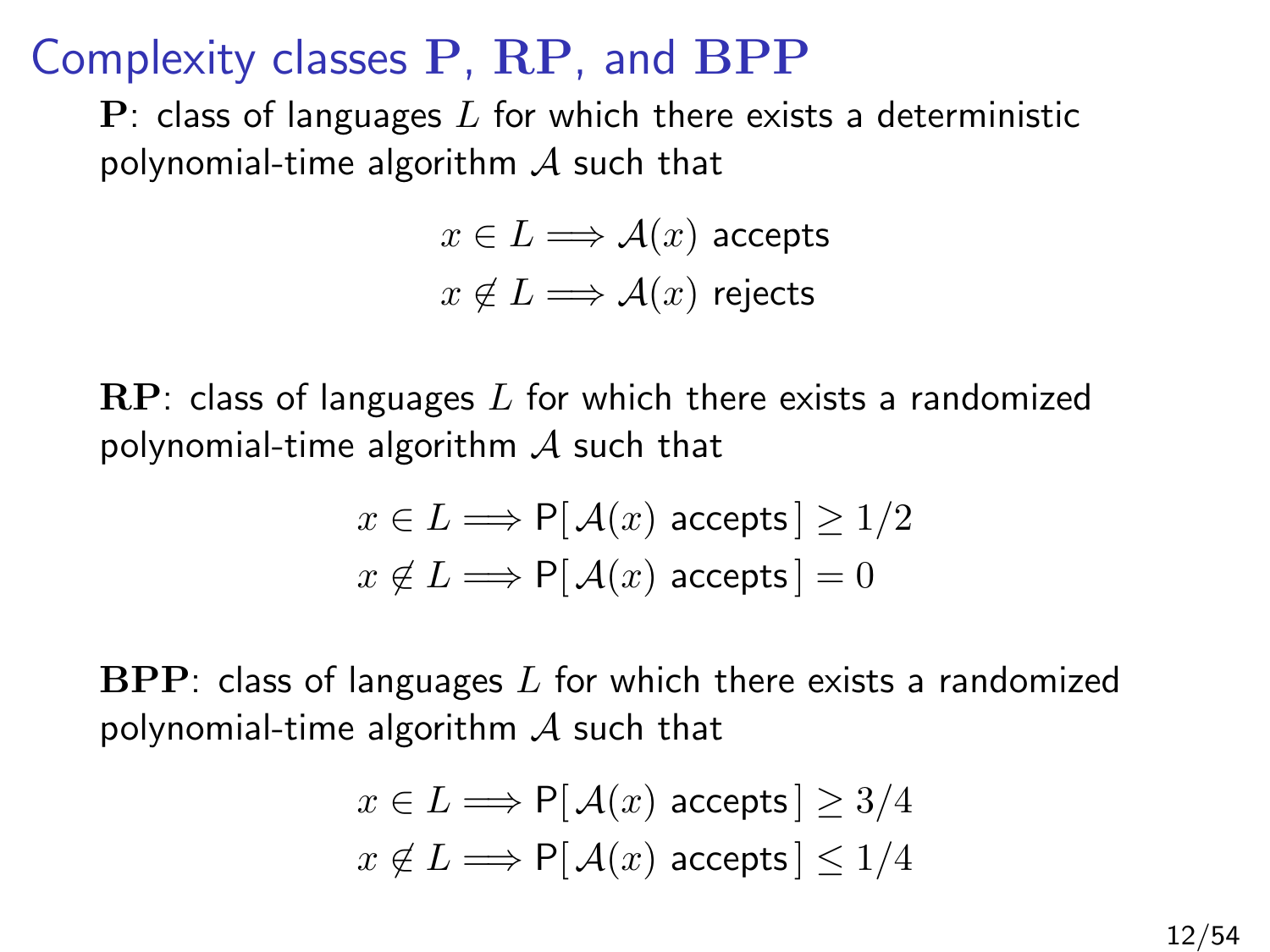# Definition of RP via certificates

Recall:  $L \in \mathbf{NP} \Longleftrightarrow$ 

there exist a polynomial  $p(n)$  and a polynomial-time algorithm  $V(x, y)$  such that the following holds:

 $x\in L \Longrightarrow$  there exists a  $y\in \{0,1\}^{p(|x|)}$  such that  $V(x,y) = \textsf{YES}$  $x\not\in L \Longrightarrow$  there is no such  $y\in\{0,1\}^{p(|x|)}$ 

#### $L \in \mathbf{RP} \Longleftrightarrow$

there exists a polynomial  $p(n)$  and a polynomial-time algorithm  $V(x, y)$  such that the following holds:

 $x\in L \Longrightarrow$  for at least  $\frac{1}{2}$ -fraction of all  $y\in\{0,1\}^{p(|x|)}$ it holds that  $V(x, y) = \text{YES}$  $x\not\in L \Longrightarrow$  there is no such  $y\in\{0,1\}^{p(|x|)}$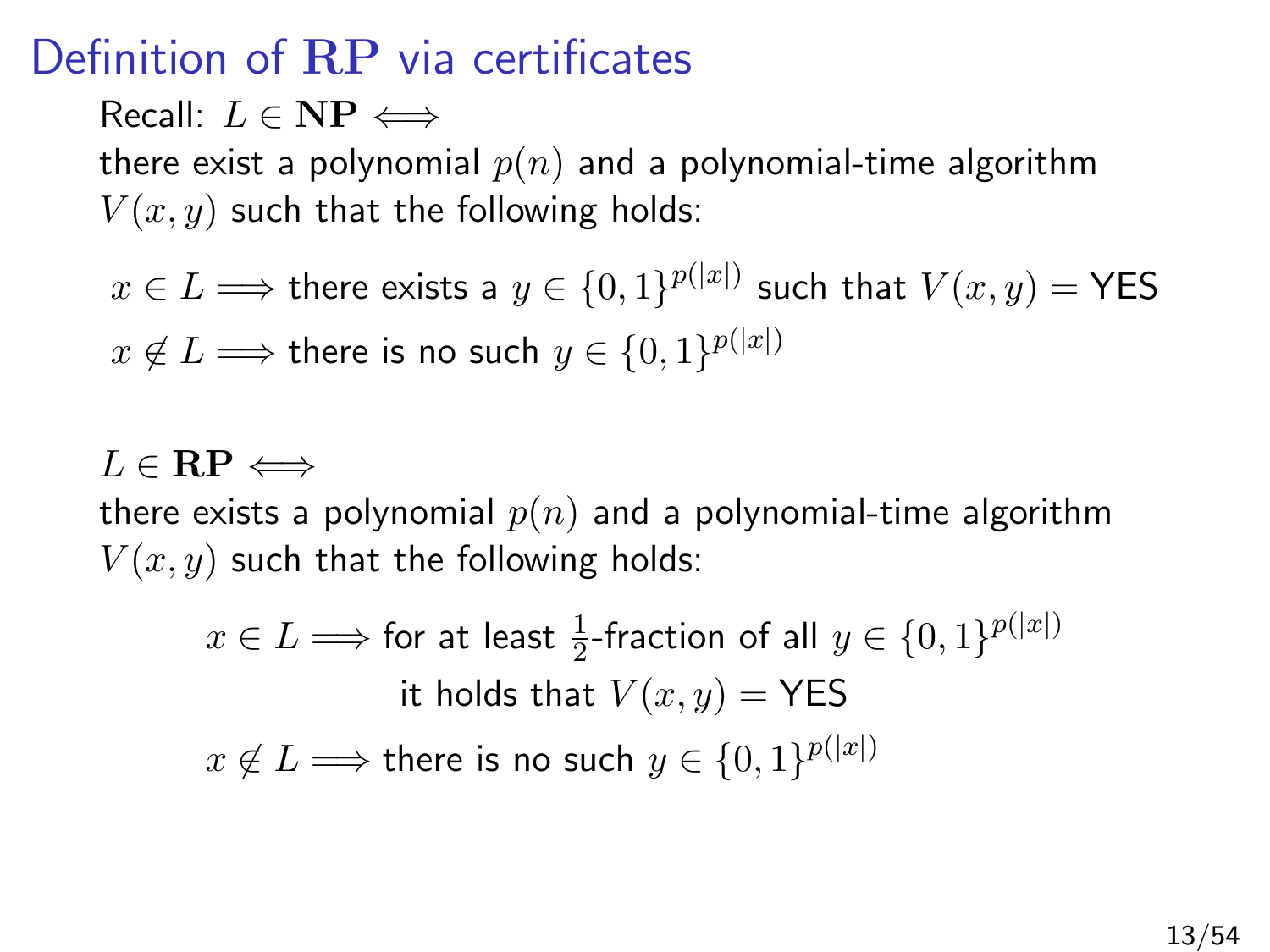# Definition of RP via certificates

Recall:  $L \in \mathbf{NP} \Longleftrightarrow$ 

there exist a polynomial  $p(n)$  and a polynomial-time algorithm  $V(x, y)$  such that the following holds:

 $x\in L \Longrightarrow$  there exists a  $y\in \{0,1\}^{p(|x|)}$  such that  $V(x,y) = \textsf{YES}$  $x\not\in L \Longrightarrow$  there is no such  $y\in\{0,1\}^{p(|x|)}$ 

#### $L \in \mathbf{RP} \Longleftrightarrow$

there exists a polynomial  $p(n)$  and a polynomial-time algorithm  $V(x, y)$  such that the following holds:

$$
x \in L \Longrightarrow \text{for at least } \frac{1}{2}\text{-fraction of all } y \in \{0, 1\}^{p(|x|)}
$$
  
it holds that  $V(x, y) = \text{YES}$   

$$
x \notin L \Longrightarrow \text{there is no such } y \in \{0, 1\}^{p(|x|)}
$$

Hence,  $\mathbf{RP} \subseteq \mathbf{NP}$ .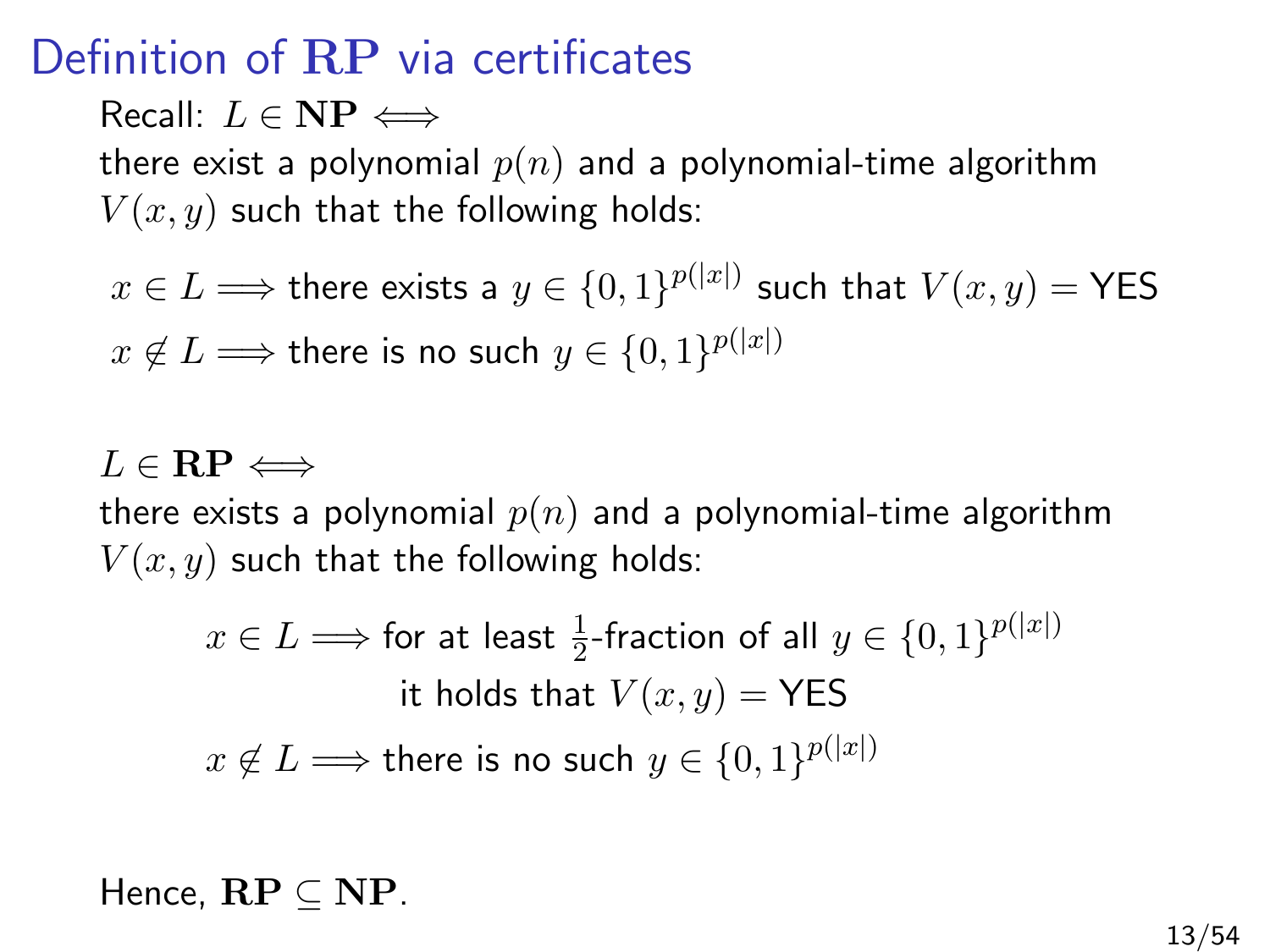# Definition of BPP via certificates

 $L \in \mathbf{RP} \Longleftrightarrow$ 

there exists a polynomial  $p(n)$  and a polynomial-time algorithm  $V(x, y)$  such that the following holds:

> $x\in L \Longrightarrow$  for at least  $\frac{1}{2}$ -fraction of all  $y\in\{0,1\}^{p(|x|)}$ it holds that  $V(x, y) = \text{YES}$  $x\not\in L \Longrightarrow$  there is no such  $y\in\{0,1\}^{p(|x|)}$

 $L \in \mathbf{BPP} \Longleftrightarrow$ 

there exists a polynomial  $p(n)$  and a polynomial-time algorithm  $V(x, y)$  such that the following holds:

 $x\in L \Longrightarrow$  for at least  $\frac{3}{4}$ -fraction of all  $y\in\{0,1\}^{p(|x|)}$ it holds that  $V(x, y) = \text{YES}$  $x\not\in L \Longrightarrow$  for at most  $\frac{1}{4}$ -fraction of all  $y\in\{0,1\}^{p(|x|)}$ it holds that that  $V(x, y) = \text{YES}$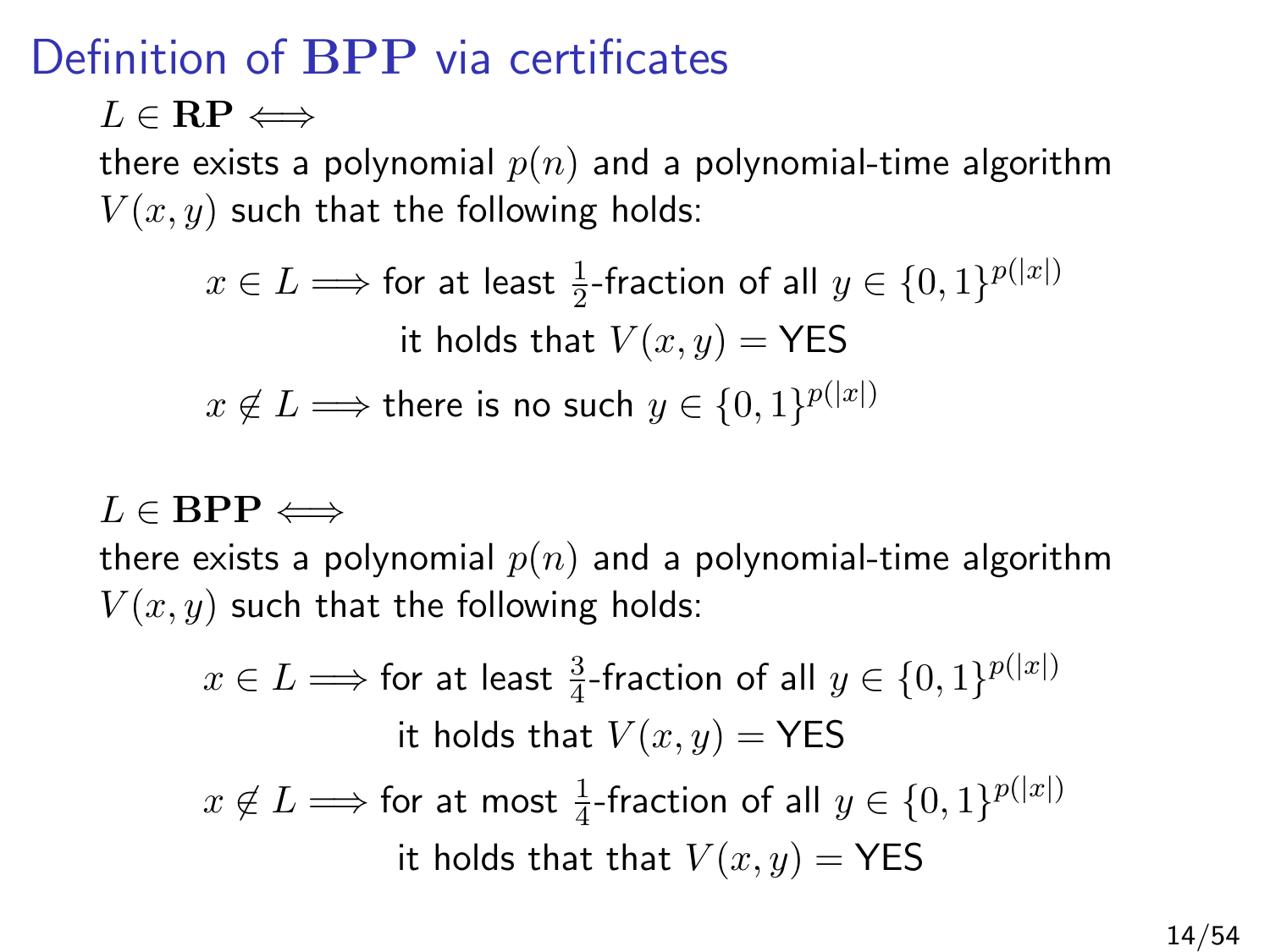Error reduction (confidence amplification) for RP

 $\mathbf{RP}$ : class of languages L for which there exists a randomized polynomial-time algorithm  $\mathcal A$  such that

$$
x \in L \Longrightarrow \mathsf{P}[\mathcal{A}(x) \text{ accepts}] \ge 1/2
$$

$$
x \notin L \Longrightarrow \mathsf{P}[\mathcal{A}(x) \text{ accepts}] = 0
$$

Error reduction:

- ► Can replace  $1/2$  above with  $1-2^{-n^d}$  for any  $d\geq 1.$
- $\blacktriangleright$  Can replace  $1/2$  above with  $1/n^d$  for any  $d\geq 1.$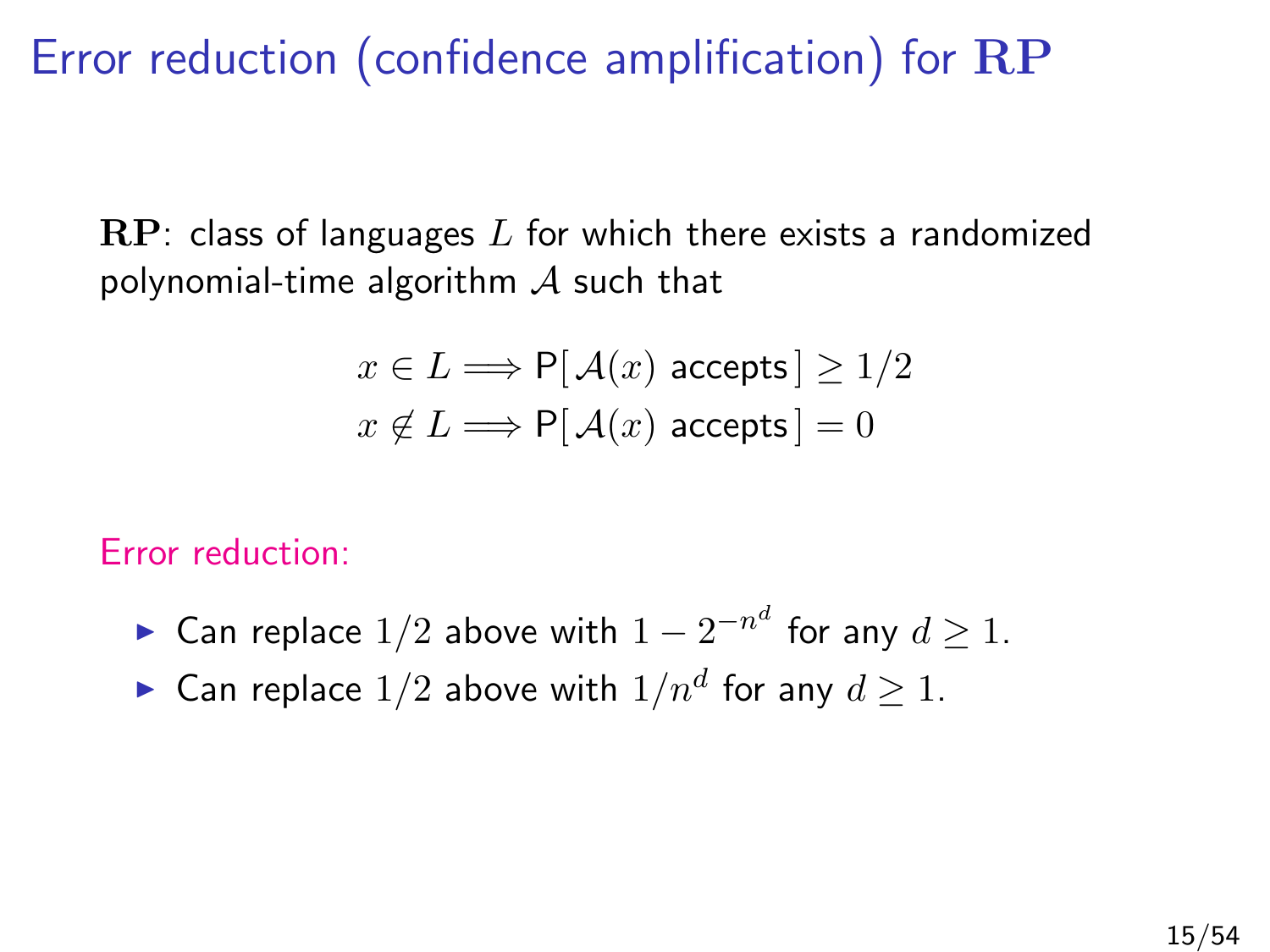Error reduction (confidence amplification) for BPP

 $BPP:$  class of languages  $L$  for which there exists a randomized polynomial-time algorithm  $\mathcal A$  such that

$$
x \in L \Longrightarrow \mathsf{P}[\mathcal{A}(x) \text{ accepts}] \ge 1 - \frac{1}{4}
$$
  
 $x \notin L \Longrightarrow \mathsf{P}[\mathcal{A}(x) \text{ accepts}] \le \frac{1}{4}$ 

Error reduction:

\n- Can replace 
$$
\frac{1}{4}
$$
 above with  $2^{-n^d}$  for any  $d \geq 1$ .
\n- Can replace  $\frac{1}{4}$  above with  $\frac{1}{2} - 1/n^d$  for any  $d \geq 1$ .
\n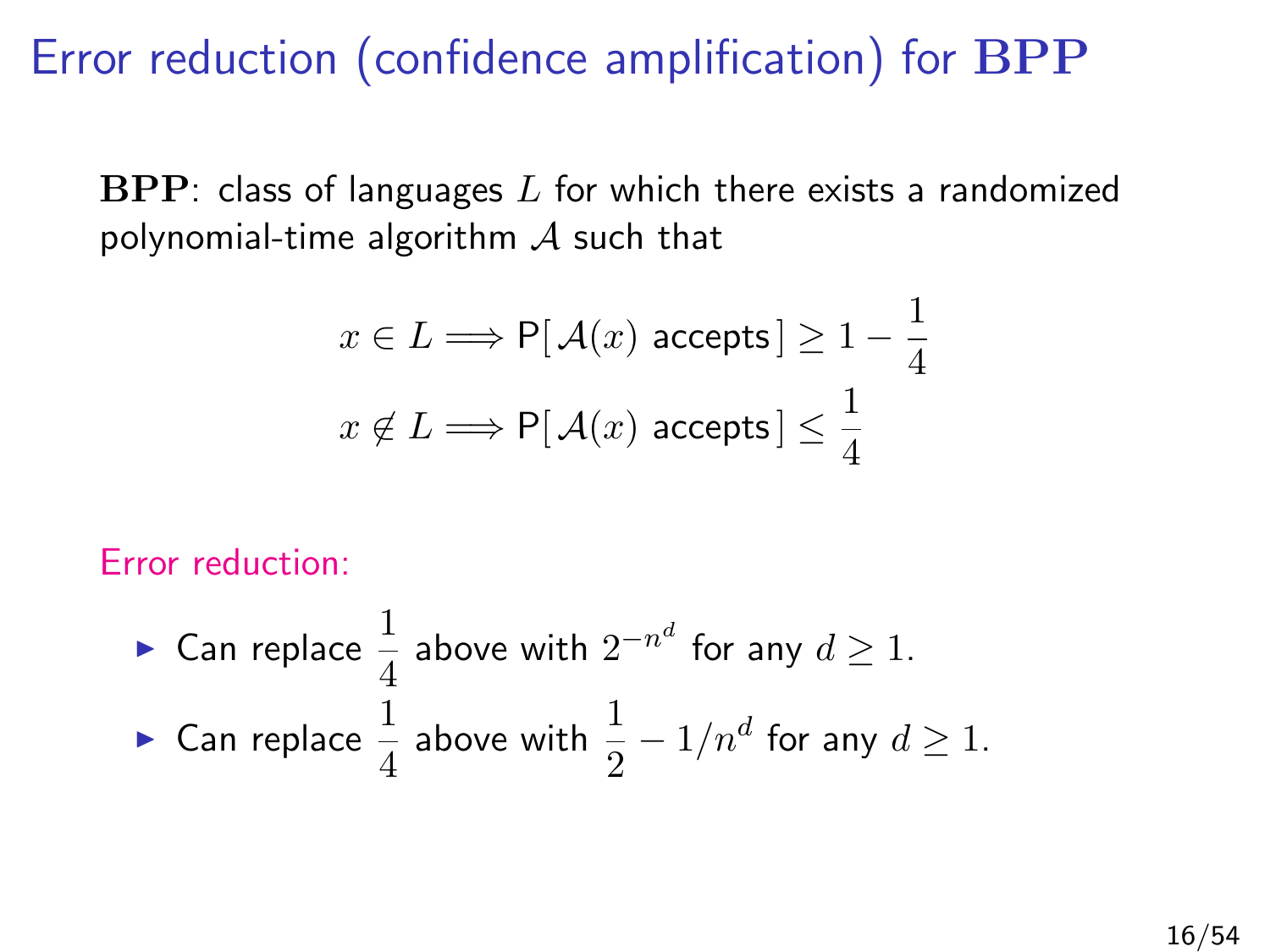$\mathbf{P}$ : class of languages L for which there exists a deterministic polynomial-time algorithm  $\mathcal A$  such that

> $x \in L \Longrightarrow \mathcal{A}(x)$  accepts  $x \notin L \Longrightarrow \mathcal{A}(x)$  rejects

 $\mathbb{RP}$ : class of languages L for which there exists a randomized polynomial-time algorithm  $\mathcal A$  such that

$$
x \in L \Longrightarrow \mathsf{P}[\mathcal{A}(x) \text{ accepts}] \ge 1/2
$$

$$
x \notin L \Longrightarrow \mathsf{P}[\mathcal{A}(x) \text{ accepts}] = 0
$$

 $BPP$ : class of languages L for which there exists a randomized polynomial-time algorithm  $\mathcal A$  such that

$$
x \in L \Longrightarrow \mathsf{P}[\mathcal{A}(x) \text{ accepts}] \ge 3/4
$$

$$
x \notin L \Longrightarrow \mathsf{P}[\mathcal{A}(x) \text{ accepts}] \le 1/4
$$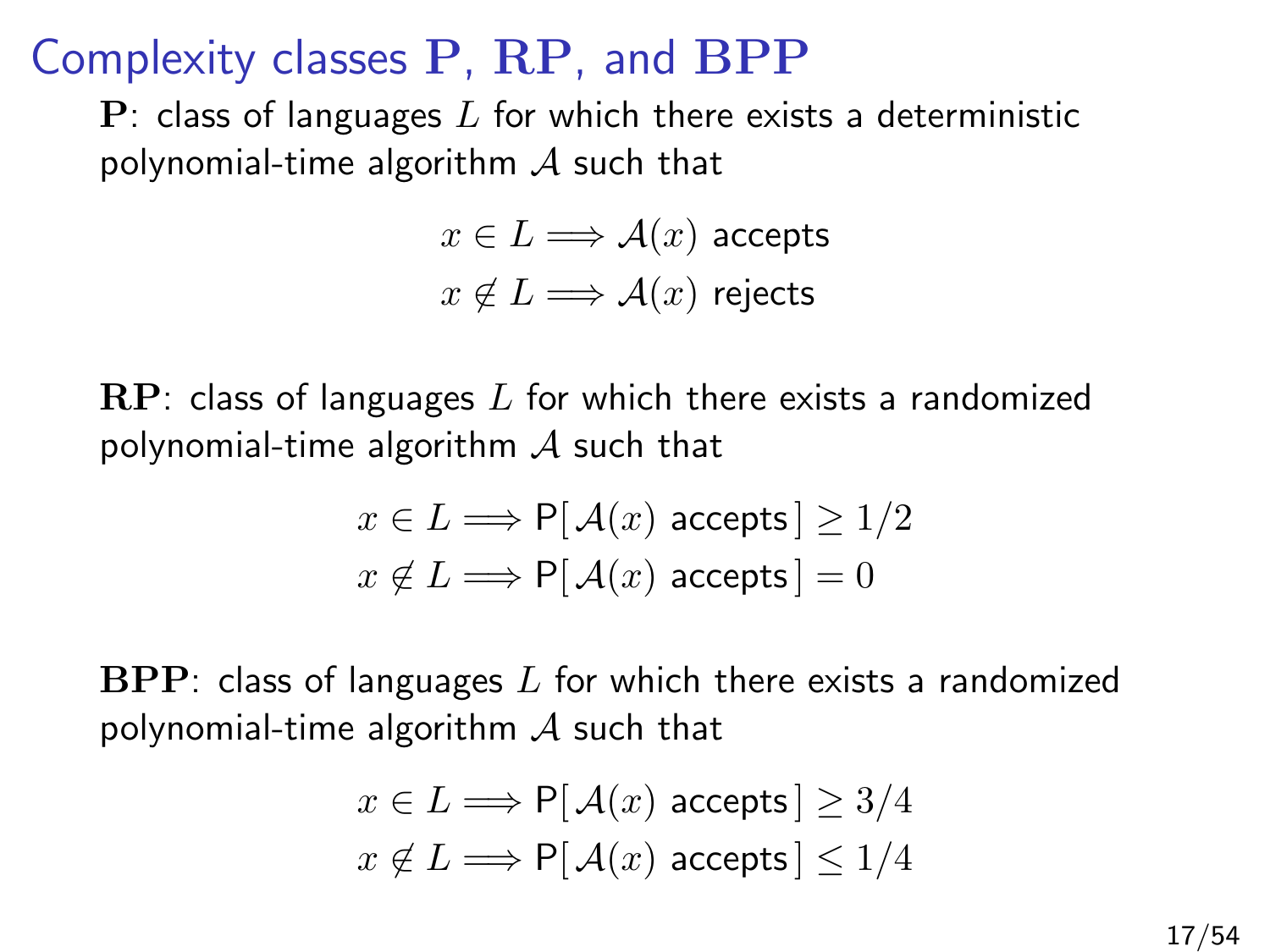Complexity classes: summary

- P: deterministic polynomial time
- RP: randomized polynomial time with one-sided error
- BPP: randomized polynomial time with bounded two-sided error
- NP: nondeterministic polynomial time (with efficiently verifiable solutions)
- $\#P$ : counting polynomial time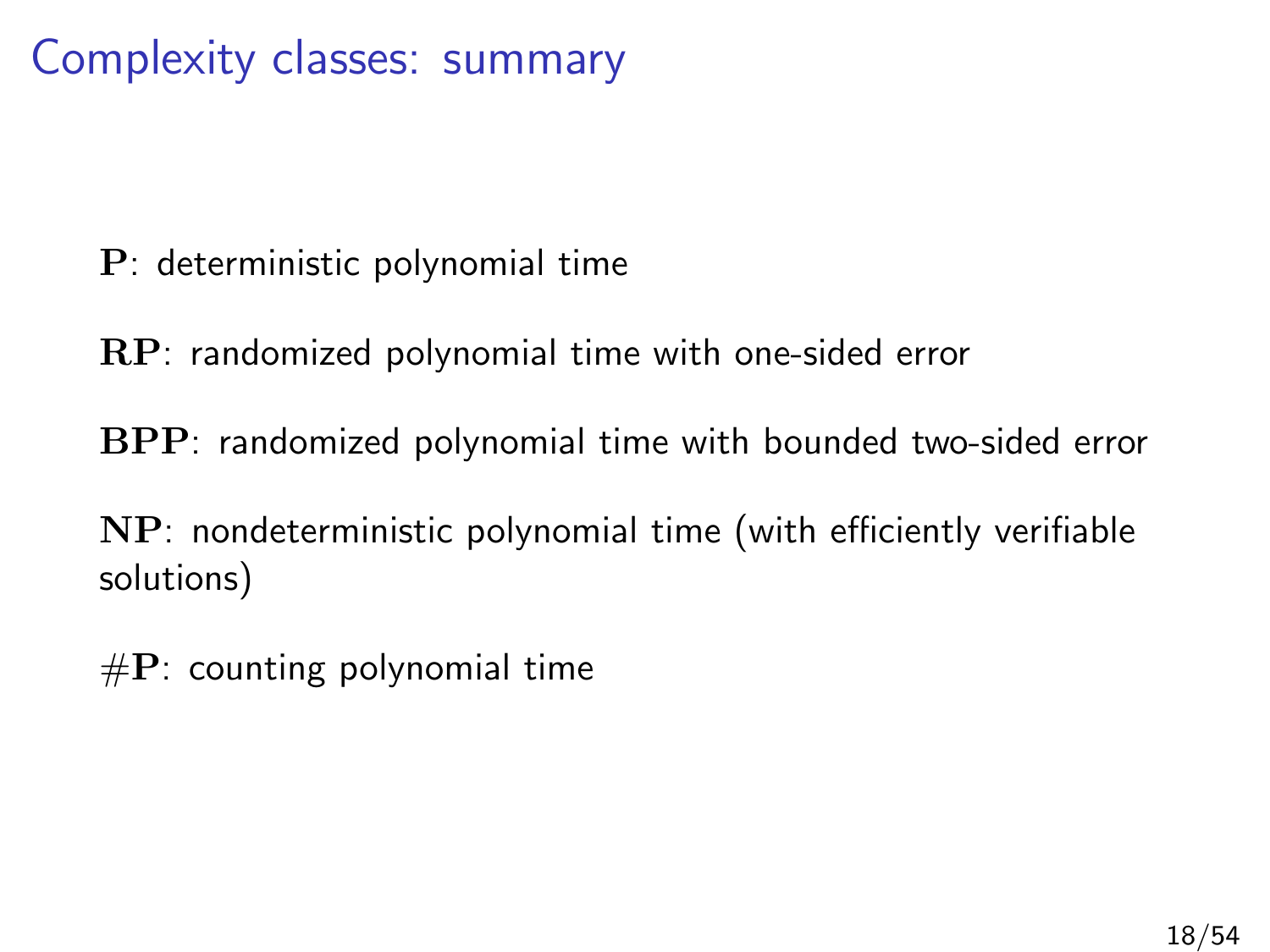# **Outline**

#### 1. [Randomized algorithms](#page-3-0)

[Complexity classes](#page-4-0) RP and BPP

#### 2. [Monte Carlo methods](#page-21-0)

<span id="page-21-0"></span>3. [Markov chain Monte Carlo](#page-40-0)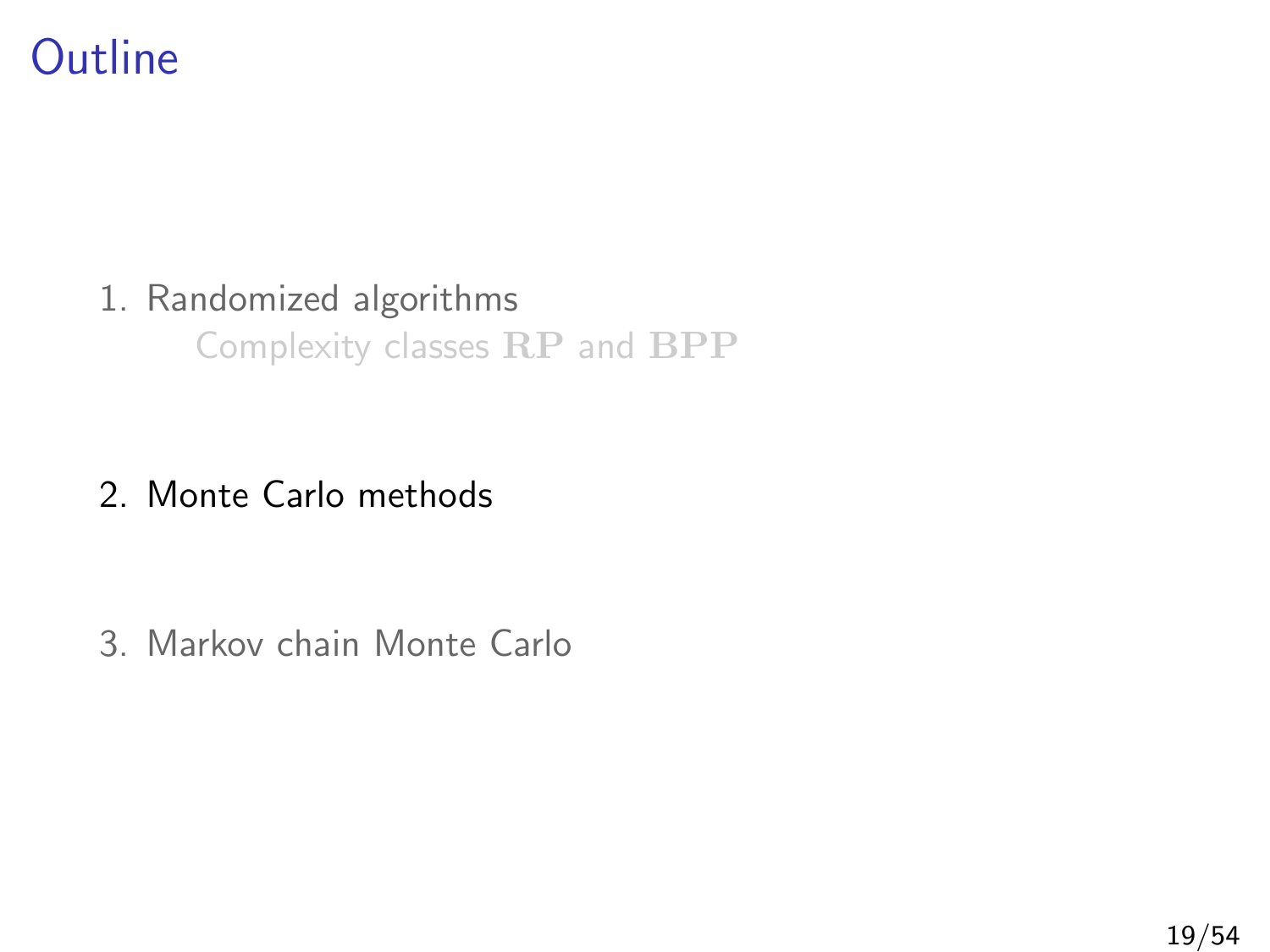# Model counting and probability

Recall:

The model count of a formula  $\varphi(x_1,\ldots,x_k)$  is mc $(\varphi) = \mu(\llbracket \varphi \rrbracket)$ .

A logical theory  $\mathcal T$  is measured if every  $\llbracket \varphi \rrbracket$  is measurable.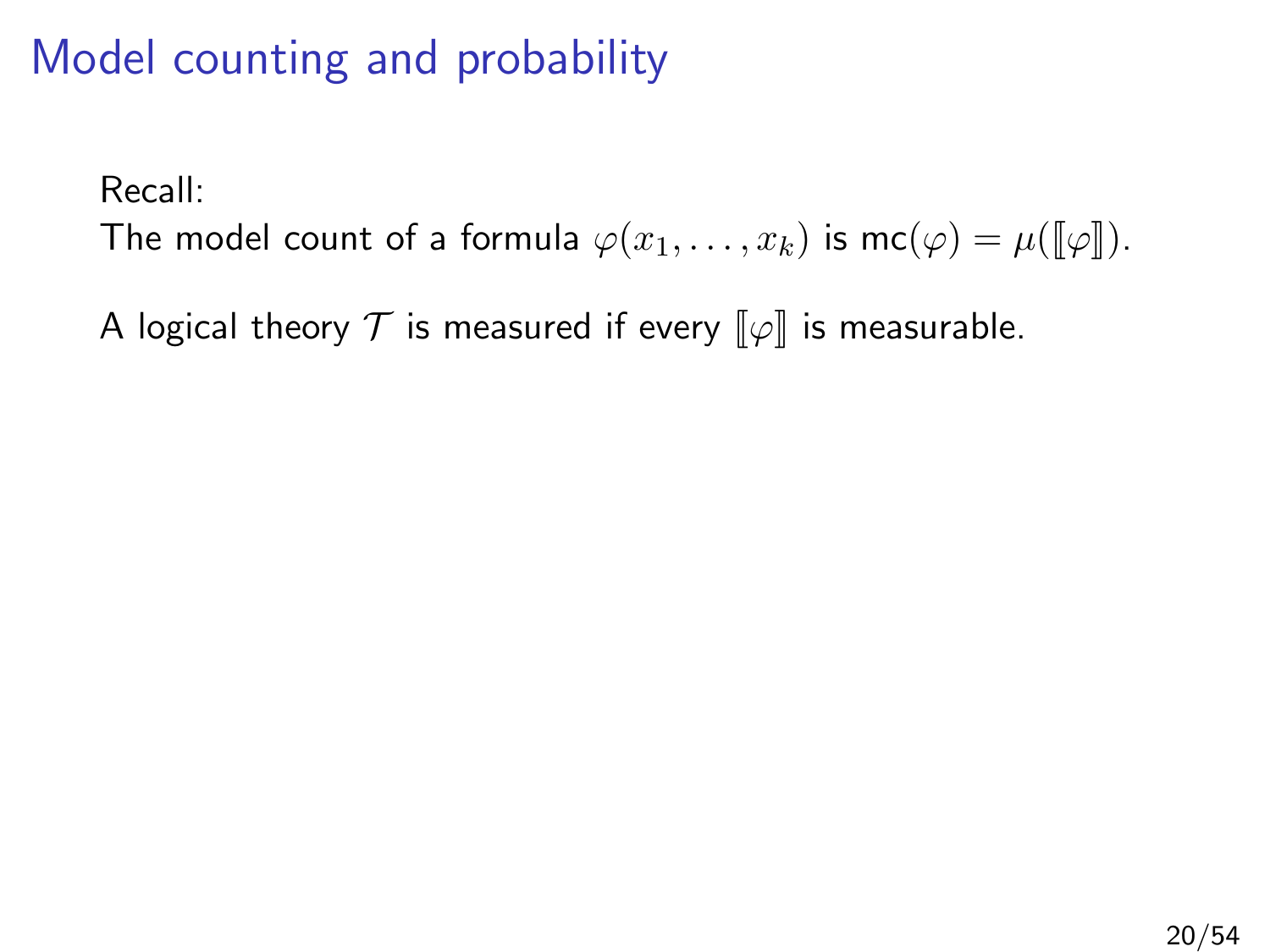# Model counting and probability

Recall:

The model count of a formula  $\varphi(x_1, \ldots, x_k)$  is  $mc(\varphi) = \mu(\lVert \varphi \rVert)$ .

A logical theory  $\mathcal T$  is measured if every  $\llbracket \varphi \rrbracket$  is measurable.

Suppose  $[\![\varphi]\!] \subseteq D^k$ , and assume  $\mu(D) < \infty$ . Let  ${\mathcal F}$  be the  $\sigma$ -algebra of measurable subsets of  $D^k.$ Then  $P: \mathcal{F} \rightarrow [0, 1]$  given by

$$
\mathsf{P}(A) = \frac{\mu(A)}{\mu(D^k)}
$$

is a probability measure on  $D^k.$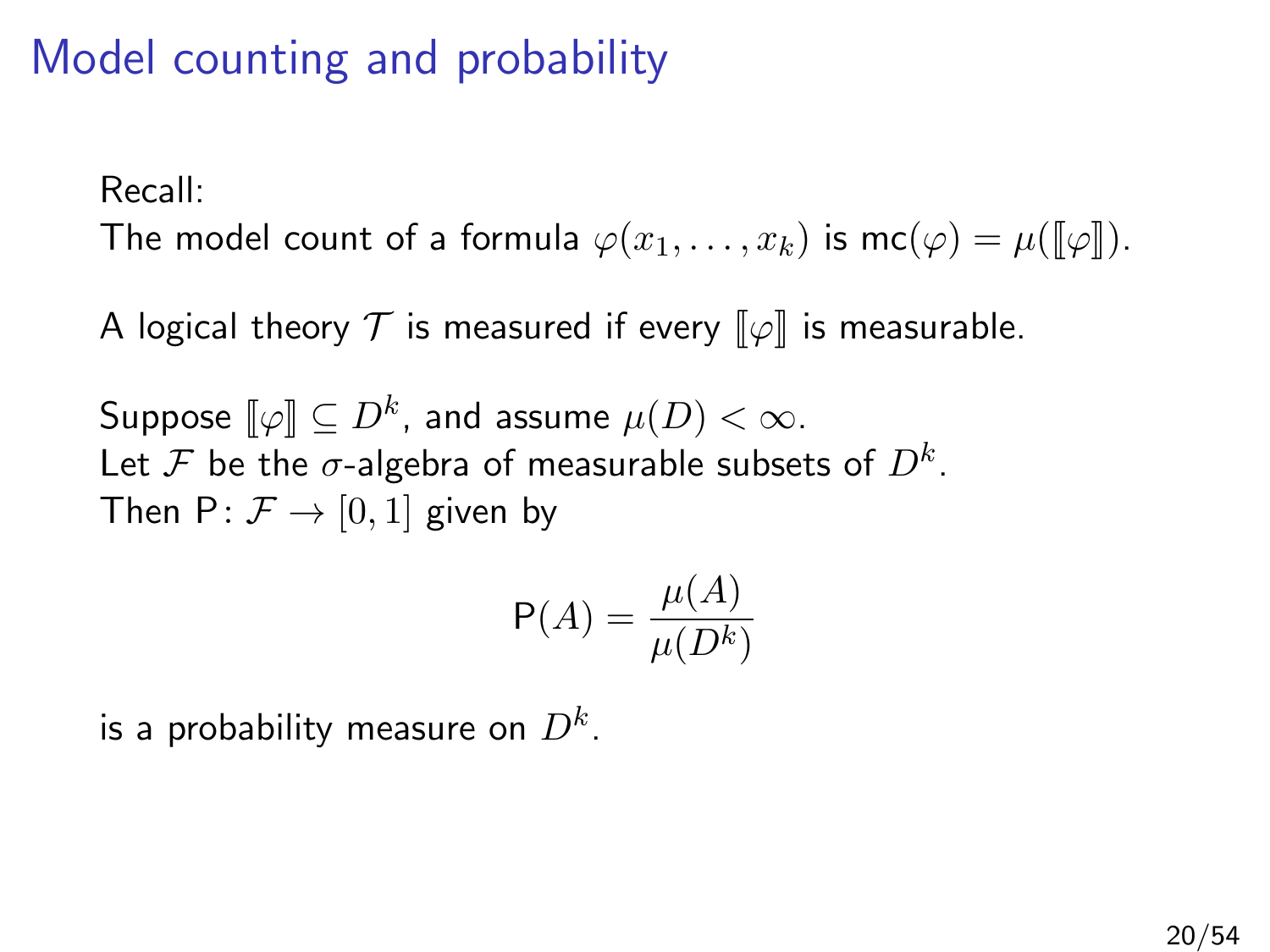# Model counting and probability

Recall:

The model count of a formula  $\varphi(x_1, \ldots, x_k)$  is  $mc(\varphi) = \mu(\lbrack\!\lbrack \varphi \rbrack\!\rbrack)$ .

A logical theory  $\mathcal T$  is measured if every  $\llbracket \varphi \rrbracket$  is measurable.

Suppose  $[\![\varphi]\!] \subseteq D^k$ , and assume  $\mu(D) < \infty$ . Let  ${\mathcal F}$  be the  $\sigma$ -algebra of measurable subsets of  $D^k.$ Then  $P: \mathcal{F} \rightarrow [0, 1]$  given by

$$
\mathsf{P}(A) = \frac{\mu(A)}{\mu(D^k)}
$$

is a probability measure on  $D^k.$ Then mc( $\varphi$ ) = P( $[\![\varphi]\!]$ ) ·  $\mu(D^k)$ .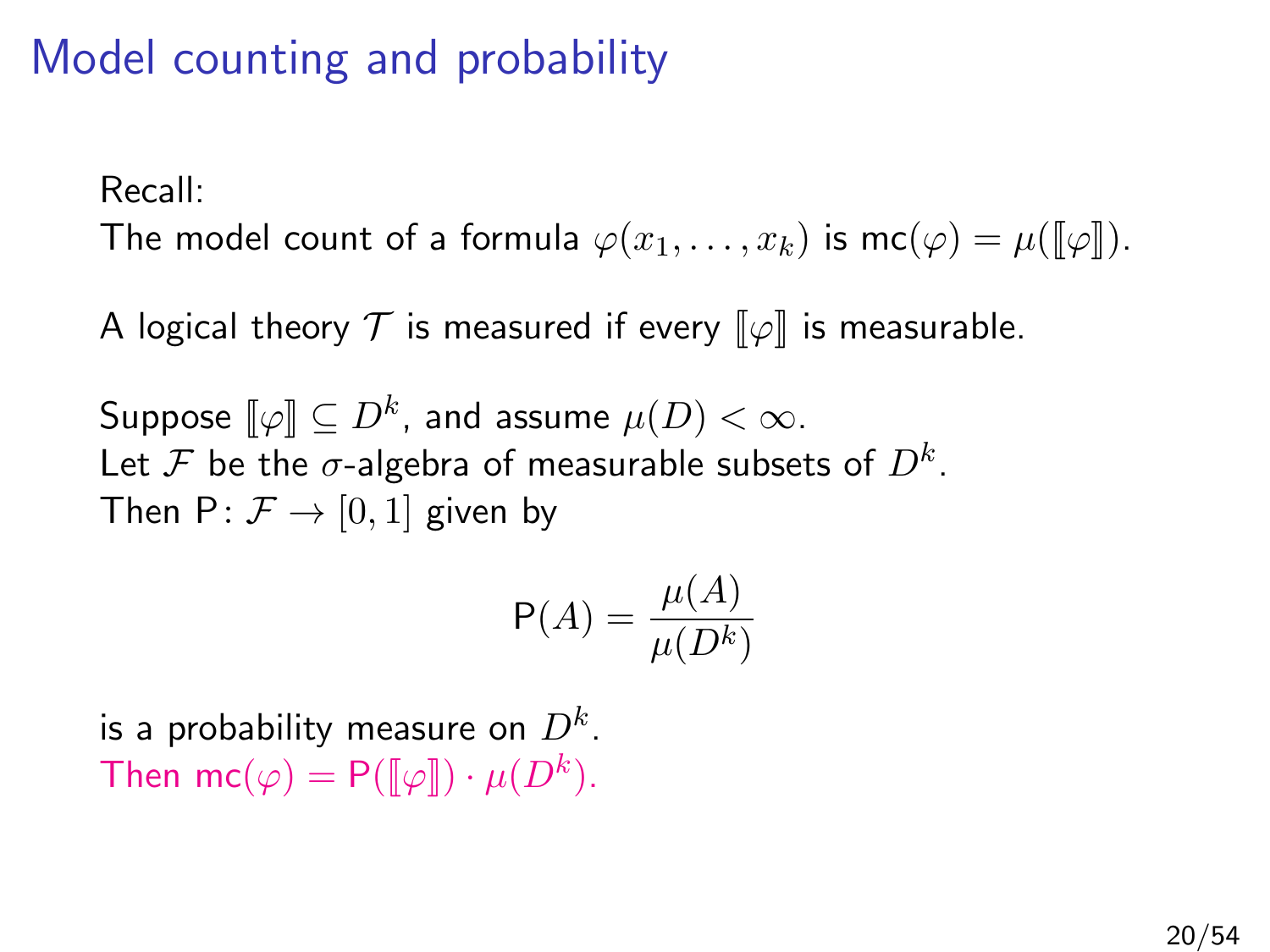Model counting via estimation of probability

The equality

$$
\mathsf{mc}(\varphi) = \mathsf{P}(\llbracket \varphi \rrbracket) \cdot \mu(D^k)
$$

reduces model counting to computing the probability of an event.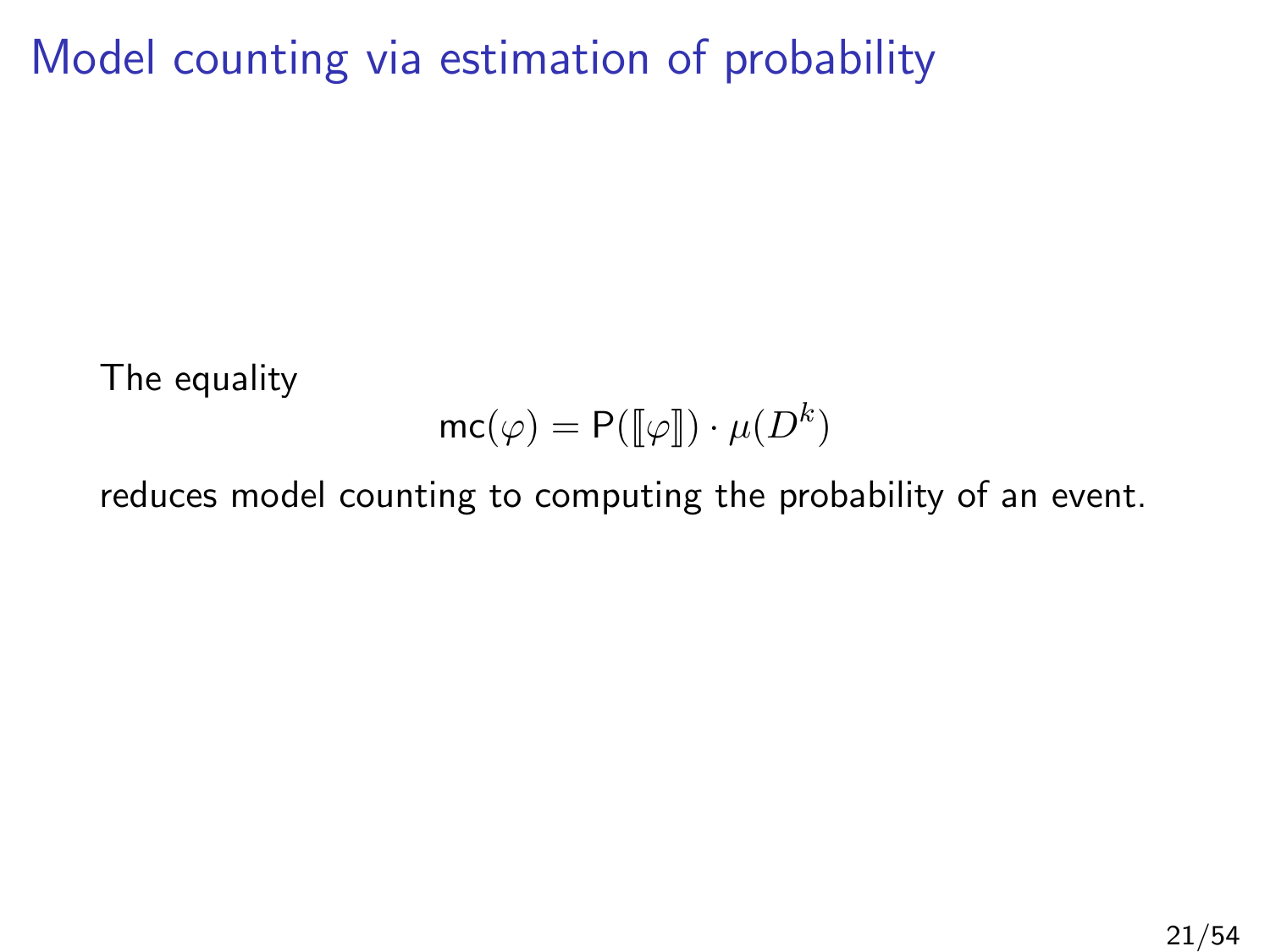# Probability estimation

Suppose we are given (implicitly) a probability space  $(\Omega, \mathcal{F}, P)$ .

Our goal is to estimate the value of  $P(A)$ .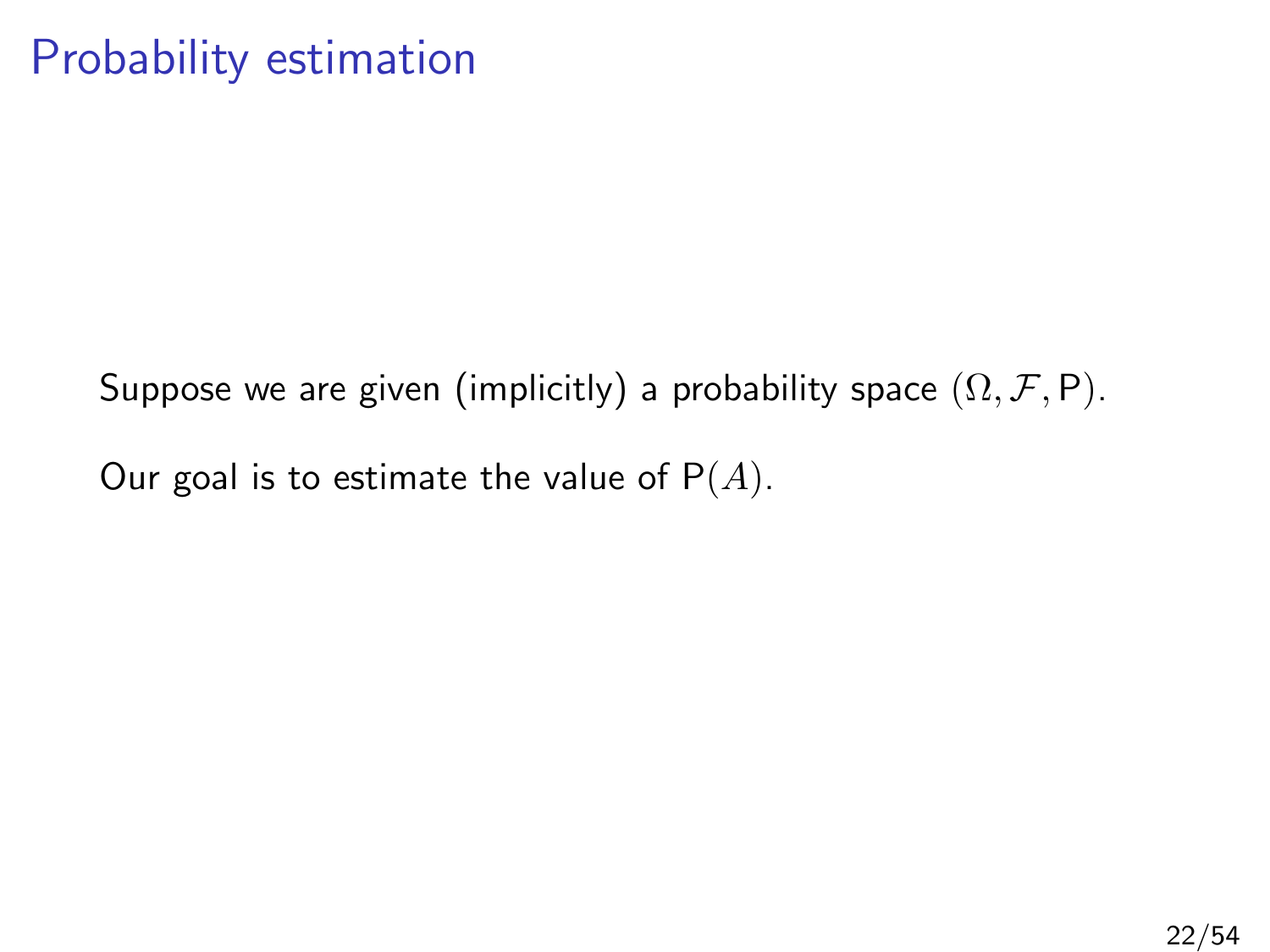# Probability estimation via sampling

In order to estimate  $P(A)$ , we can observe multiple independent copies of the indicator variable  $\mathbf{1}_A$  where  $A \in \mathcal{F}$ . This corresponds to random sampling and checking whether the event A has occurred.

Equivalently, we observe multiple independent random variables that have Bernoulli distribution with parameter  $\theta = P(A)$ . Our goal is to estimate  $\theta$  given the observations.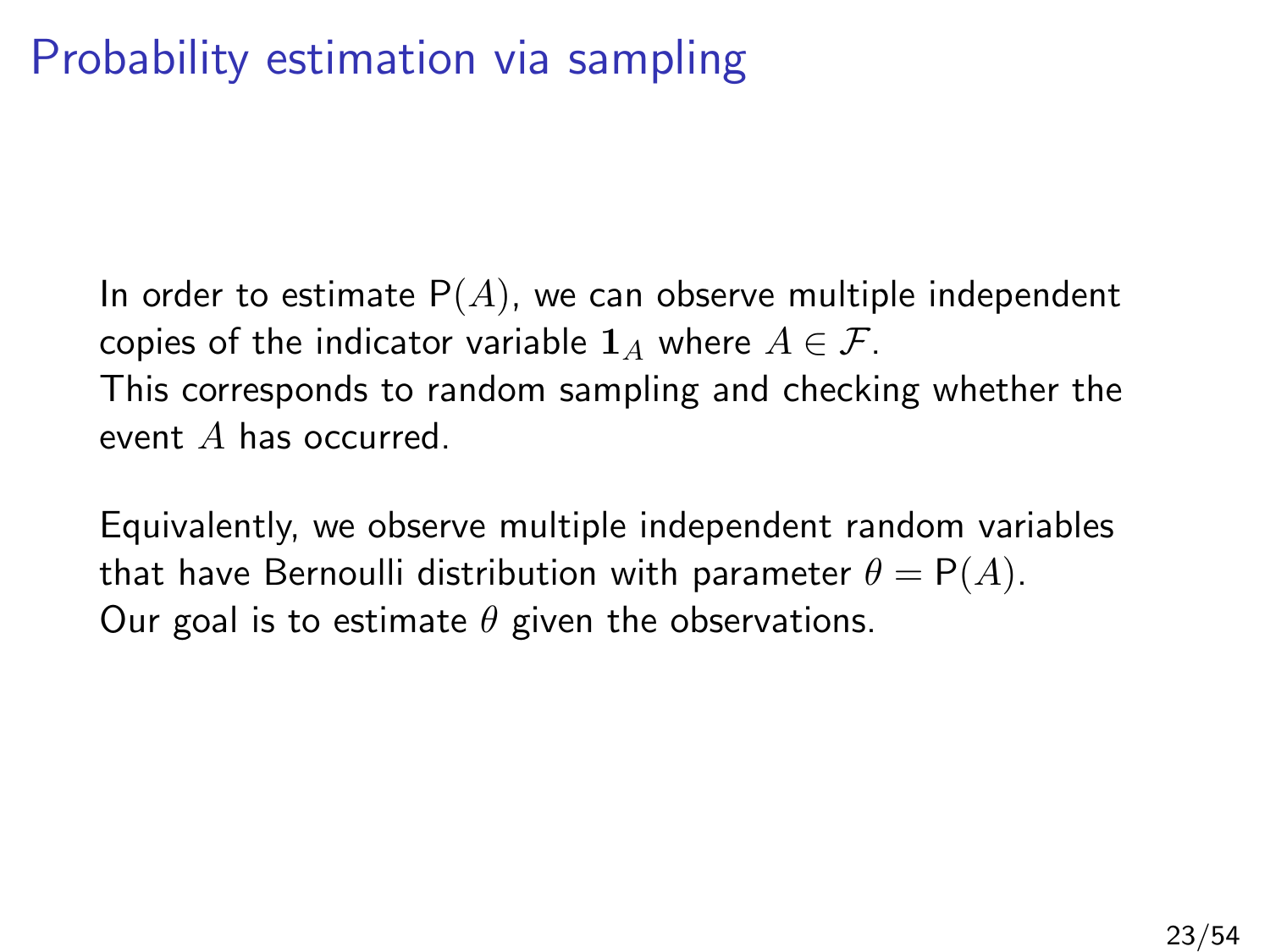Given the values of  $X_1, \ldots, X_n$  in  $\{0,1\}$ , the unknown parameter  $\theta$  should be close to

$$
\overline{X} = \frac{X_1 + \ldots + X_n}{n}.
$$

Why?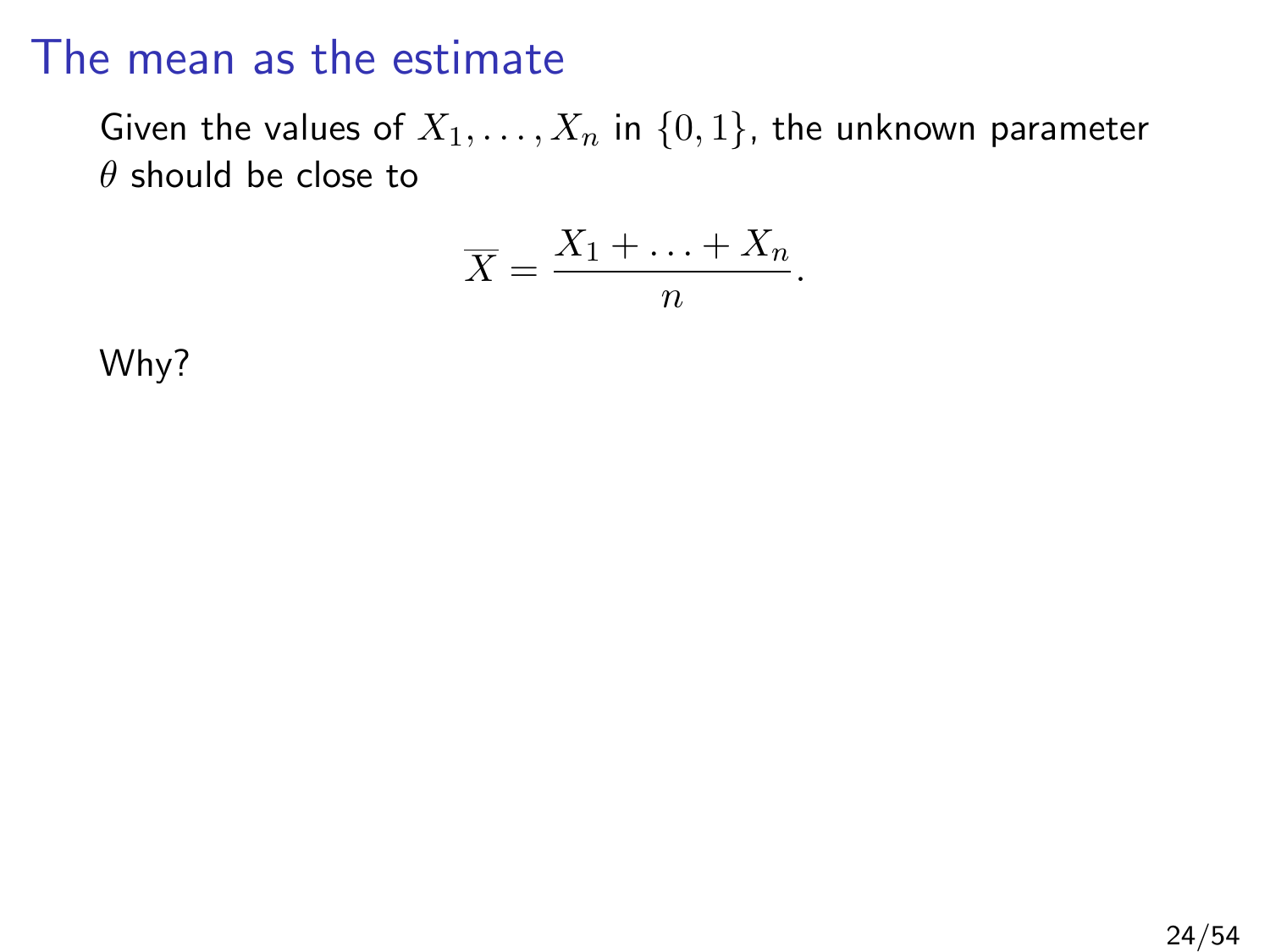Given the values of  $X_1, \ldots, X_n$  in  $\{0, 1\}$ , the unknown parameter  $\theta$  should be close to

$$
\overline{X} = \frac{X_1 + \ldots + X_n}{n}.
$$

Why?

$$
\mathsf{E}\overline{X} = \mathsf{E}\frac{X_1 + \dots + X_n}{n} = \frac{\mathsf{E}\,X_1 + \dots + \mathsf{E}\,X_n}{n}
$$

$$
= \frac{\theta + \dots + \theta}{n} = \theta
$$

By Chebyshev's inequality, only rarely does  $\overline{X}$  take values away from  $\mathsf{F} \, X = \theta$ .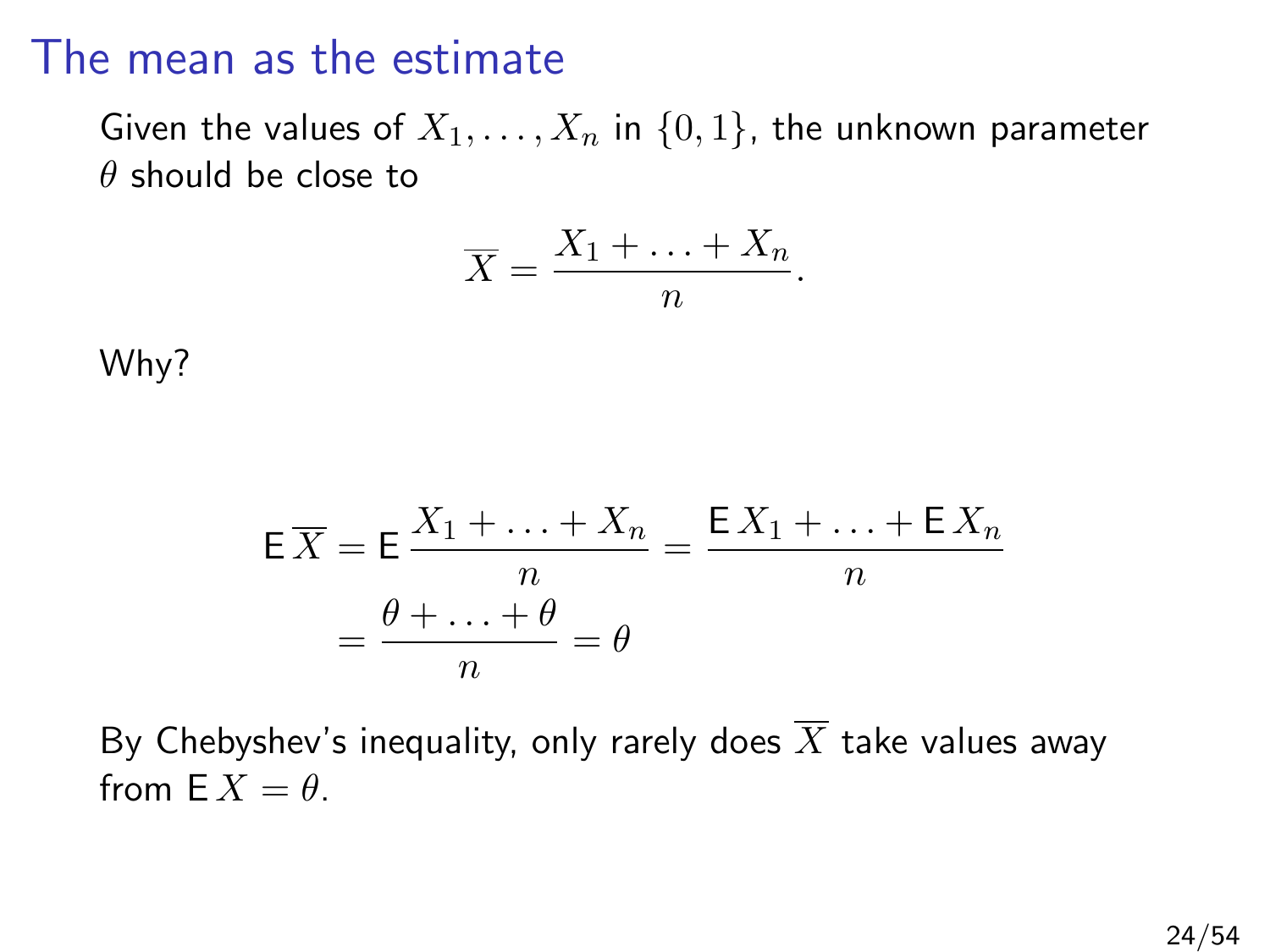Given the values of  $X_1, \ldots, X_n$  in  $\{0, 1\}$ , the unknown parameter  $\theta$  should be close to

$$
\overline{X} = \frac{X_1 + \ldots + X_n}{n}.
$$

Why?

$$
\mathsf{E}\overline{X} = \mathsf{E}\frac{X_1 + \dots + X_n}{n} = \frac{\mathsf{E}\,X_1 + \dots + \mathsf{E}\,X_n}{n}
$$

$$
= \frac{\theta + \dots + \theta}{n} = \theta
$$

By Chebyshev's inequality, only rarely does  $\overline{X}$  take values away from  $\mathsf{F} \, X = \theta$ .

#### Is that sufficient?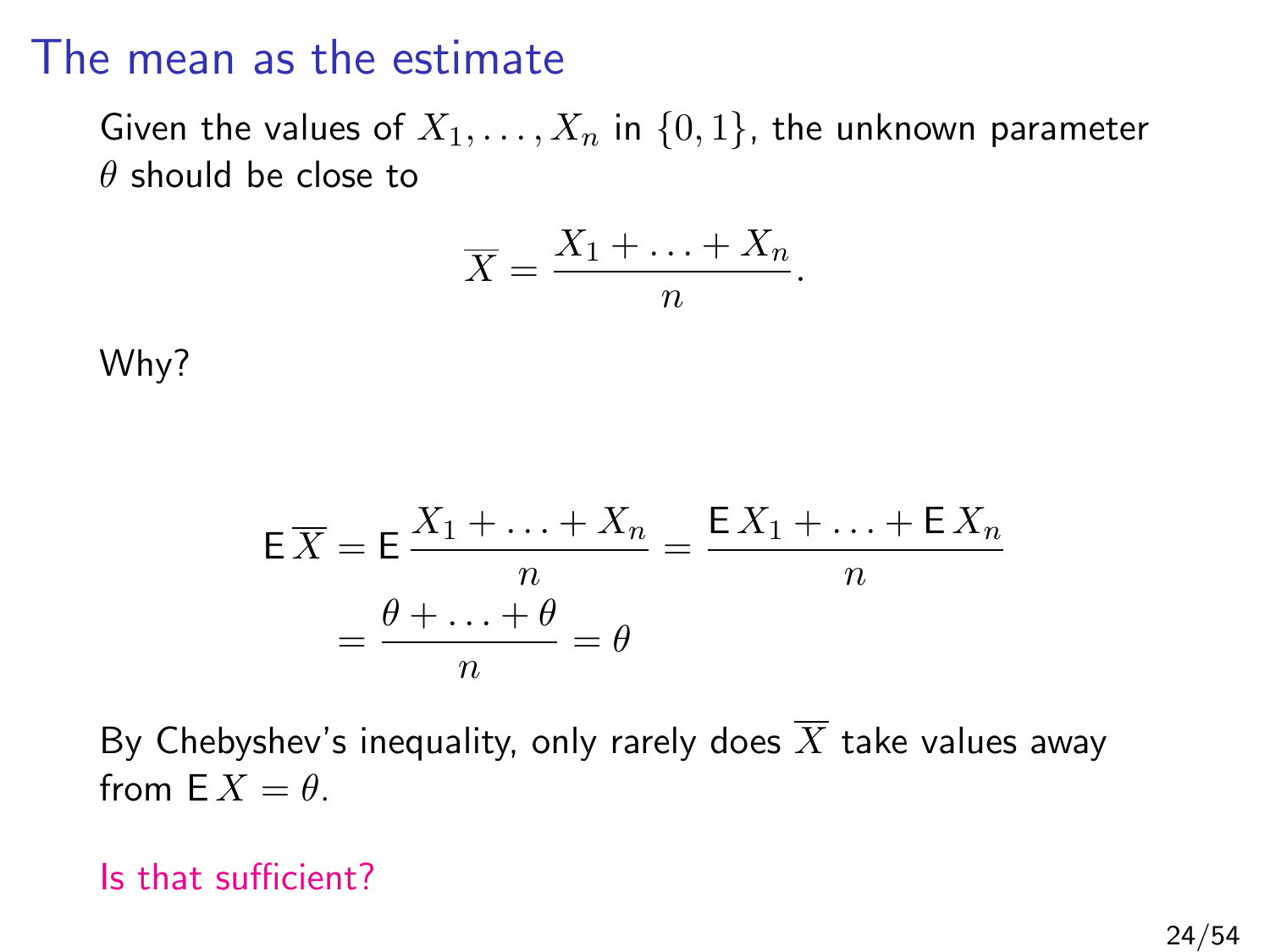## Approximation

We want to estimate a certain quantity  $f$ .

Suppose our estimate is  $\tilde{f} = \tilde{f}(\varepsilon)$ , where  $\varepsilon$  is an input parameter.

Additive error:

$$
|\tilde{f}(\varepsilon)-f|\leq \varepsilon
$$

Multiplicative error:

$$
|\tilde{f}(\varepsilon) - f| \le \varepsilon \cdot f
$$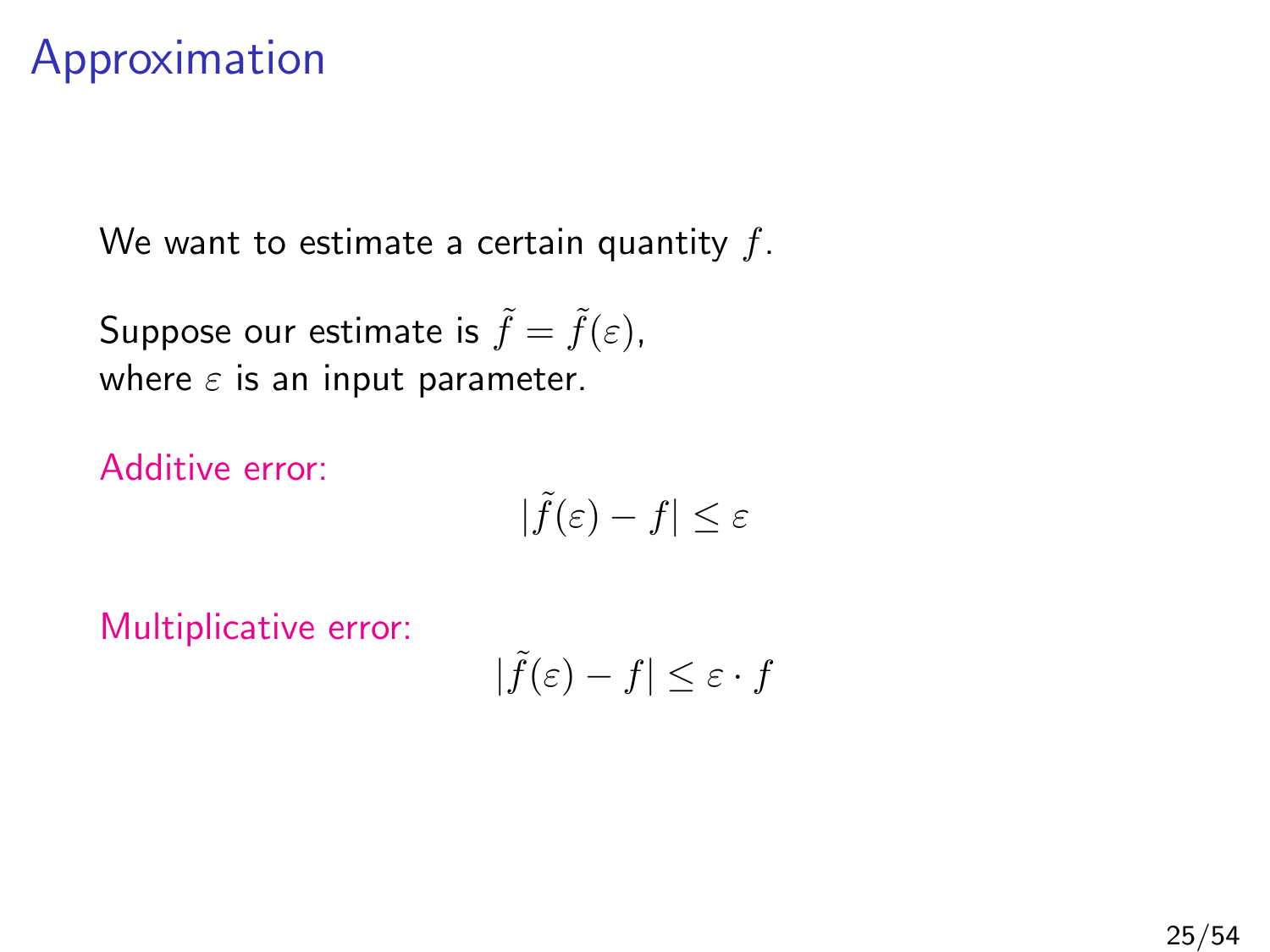# Randomized approximation

We want to estimate a certain quantity  $f$ .

Suppose our estimate is  $\tilde{f} = \tilde{f}(\varepsilon, \alpha)$ , where  $\varepsilon$ ,  $\alpha$  are input parameters.

Additive error:

$$
\mathsf{P}\big[\left|\tilde{f}(\varepsilon,\alpha)-f\right|\leq\varepsilon\big]\geq 1-\alpha
$$

Multiplicative error:

$$
\mathsf{P}\!\left[\,|\tilde{f}(\varepsilon)-f|\le\varepsilon\cdot f\,\right]\ge1-\alpha
$$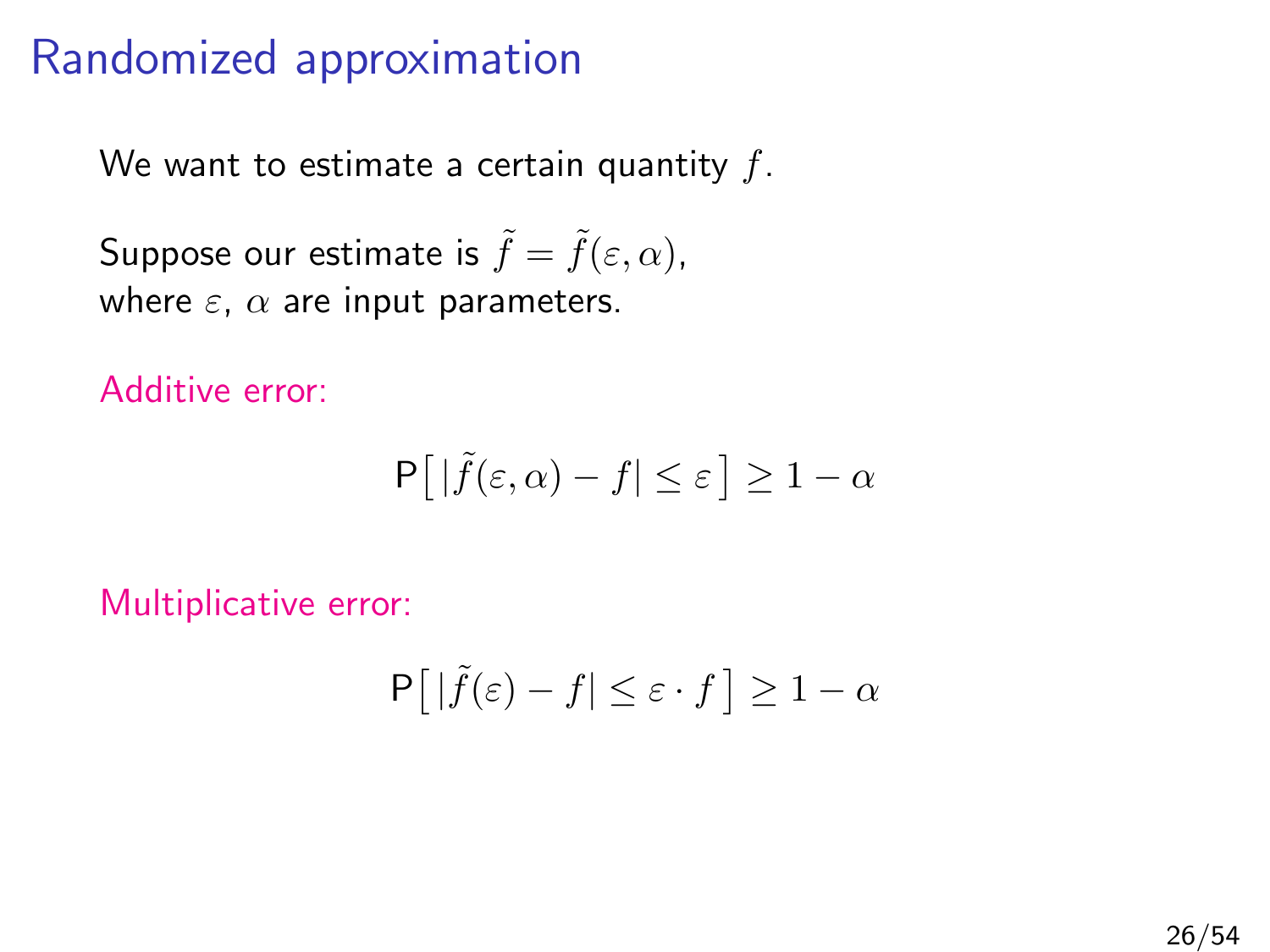# Randomized approximation

We want to estimate a certain quantity  $f$ .

Suppose our estimate is  $\tilde{f} = \tilde{f}(\varepsilon, \alpha)$ , where  $\varepsilon$ ,  $\alpha$  are input parameters.

Additive error:

$$
\mathsf{P}\big[\left|\tilde{f}(\varepsilon,\alpha)-f\right|\leq\varepsilon\big]\geq 1-\alpha
$$

Multiplicative error:

$$
\mathsf{P}\!\left[\,|\tilde{f}(\varepsilon)-f|\le\varepsilon\cdot f\,\right]\ge1-\alpha
$$

We want to find efficient randomized approximation schemes.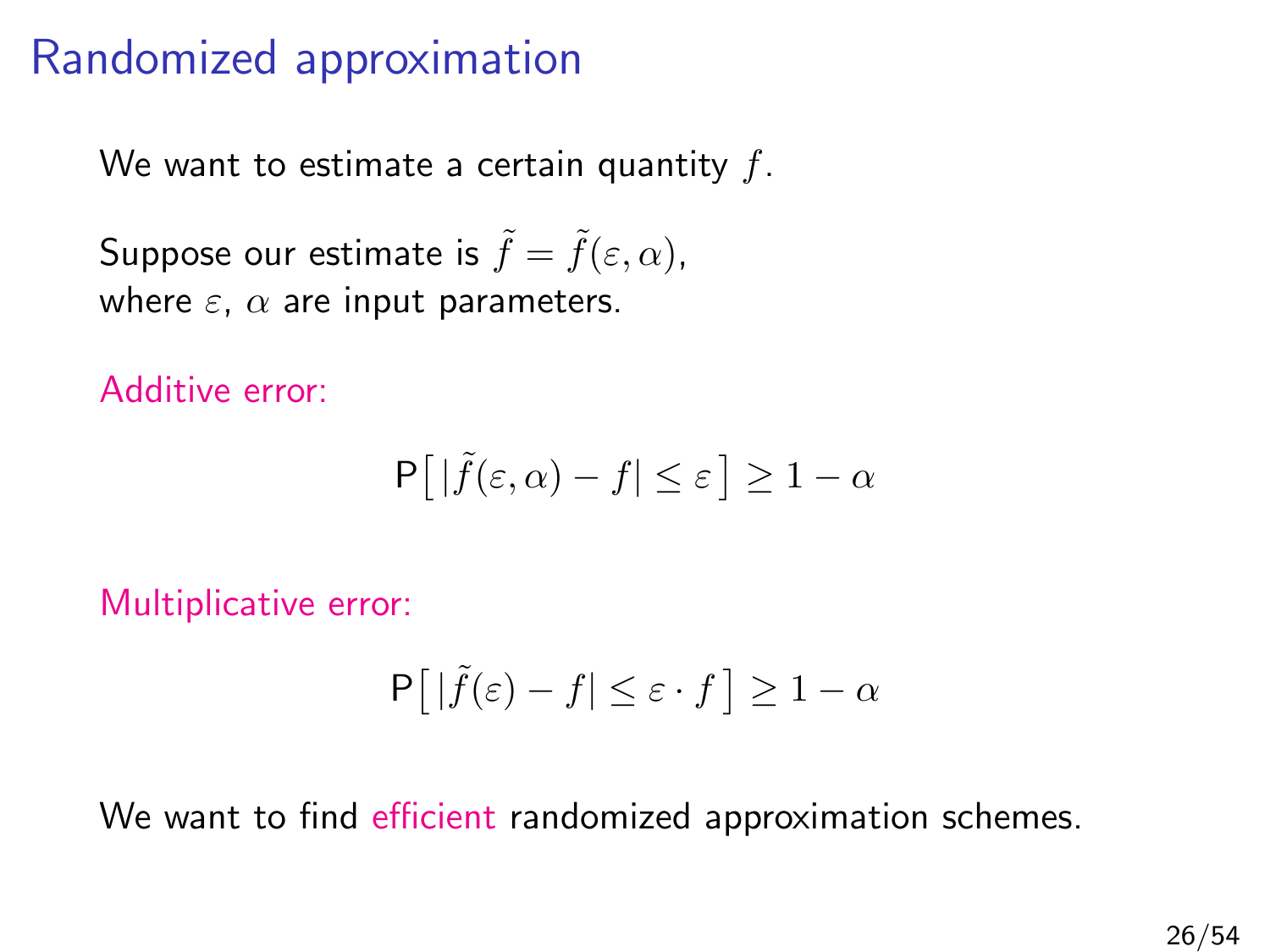Given the values of  $X_1, \ldots, X_n$  in  $\{0, 1\}$ , the unknown parameter  $\theta$  should be close to

$$
\overline{X} = \frac{X_1 + \ldots + X_n}{n}.
$$

Why?

$$
\mathsf{E}\overline{X} = \mathsf{E}\frac{X_1 + \dots + X_n}{n} = \frac{\mathsf{E}\,X_1 + \dots + \mathsf{E}\,X_n}{n}
$$

$$
= \frac{\theta + \dots + \theta}{n} = \theta
$$

By Chebyshev's inequality, only rarely does  $\overline{X}$  take values away from  $\mathsf{F} \, X = \theta$ .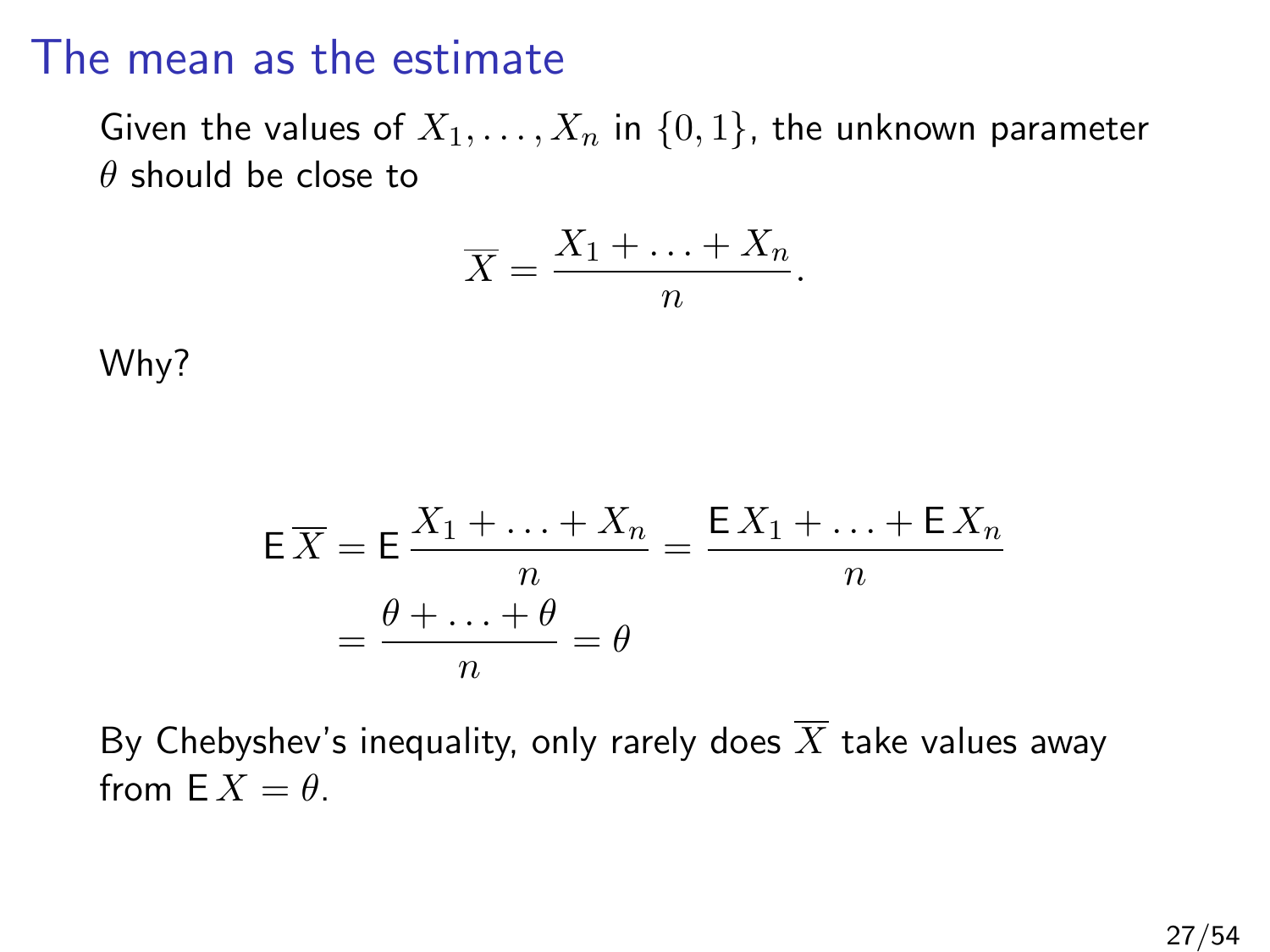Estimates from the Chebyshev bound

Chebyshev inequality:

$$
\mathsf{P}\big(\left|X - \mathsf{E}\,X\right| \ge t\big) \le \frac{\mathsf{Var}\,X}{t^2}
$$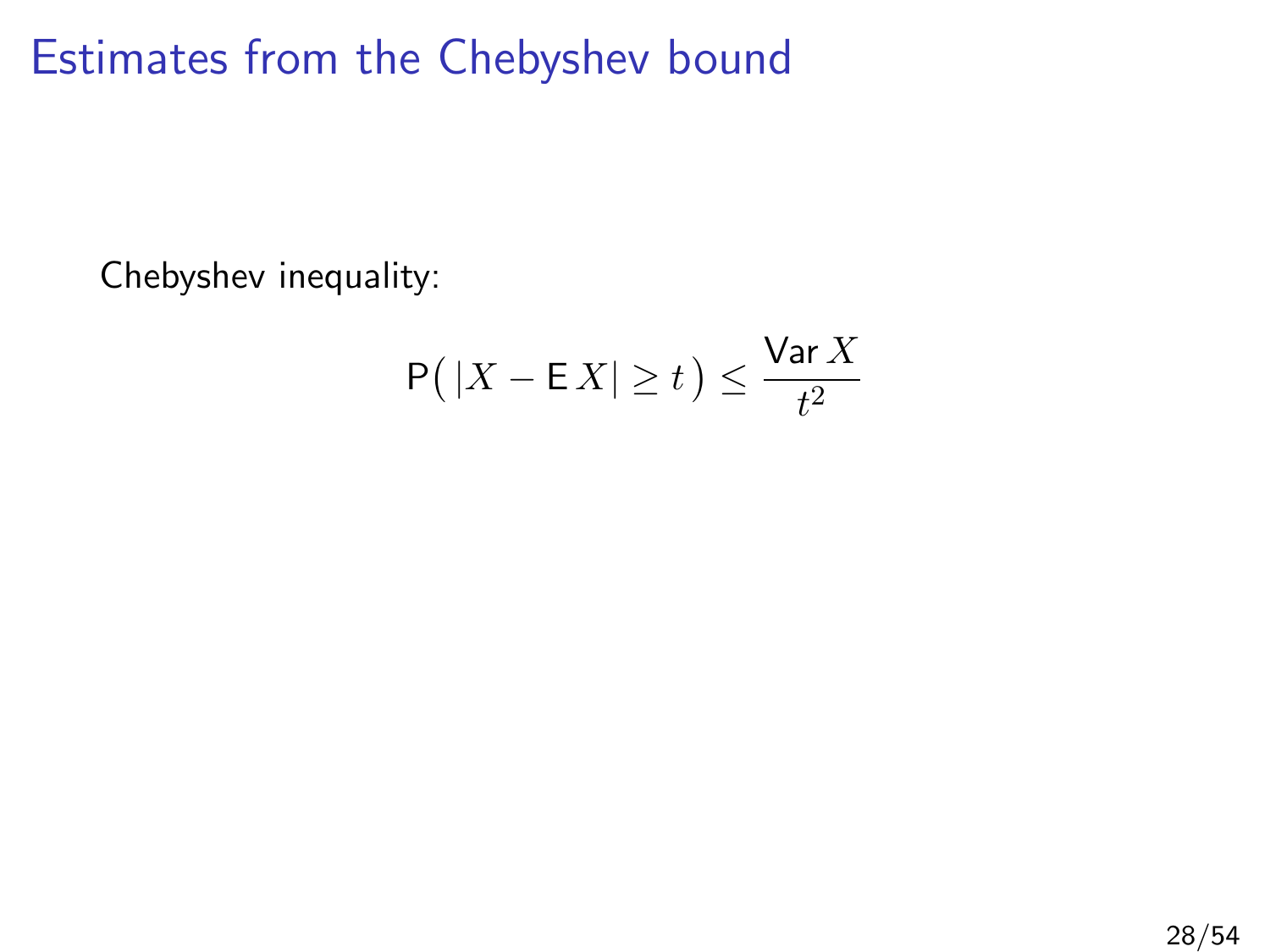Estimates from the Chebyshev bound

Chebyshev inequality:

$$
\mathsf{P}\big(\left|X - \mathsf{E}\,X\right| \ge t\big) \le \frac{\mathsf{Var}\,X}{t^2}
$$

$$
n \geq \frac{1}{4\alpha \varepsilon^2}
$$
 samples are sufficient

for additive error  $\varepsilon$  and confidence parameter  $\alpha$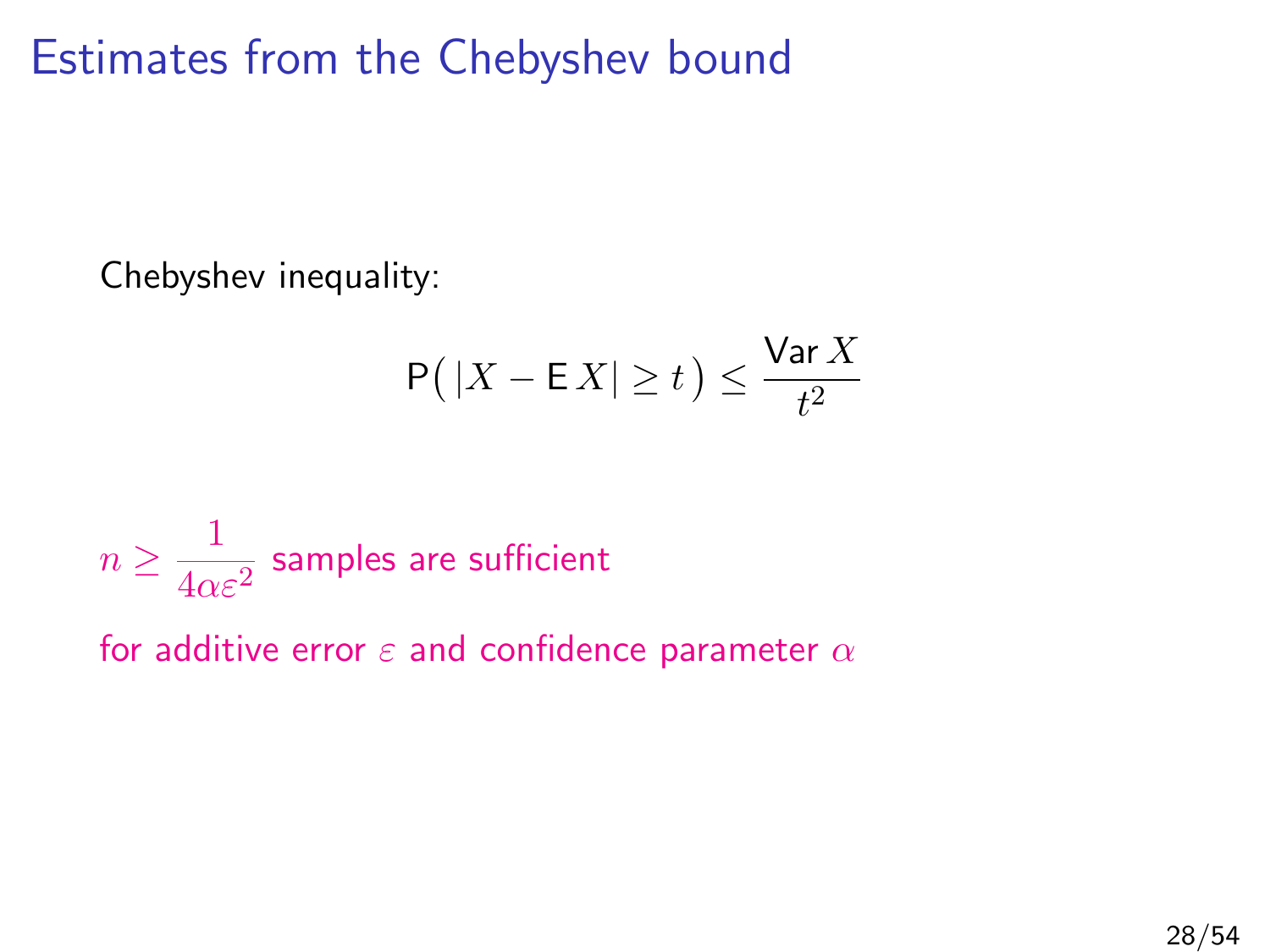#### Estimates from the Chernoff bound

Chernoff bound:

$$
\mathsf{P}\big(\left|\overline{X} - \mathsf{E}\,X\right| \ge t\big) \le 2\exp(-nt^2/4)
$$

if  $X_1, \ldots, X_n$  are independent and identically distributed in [0, 1]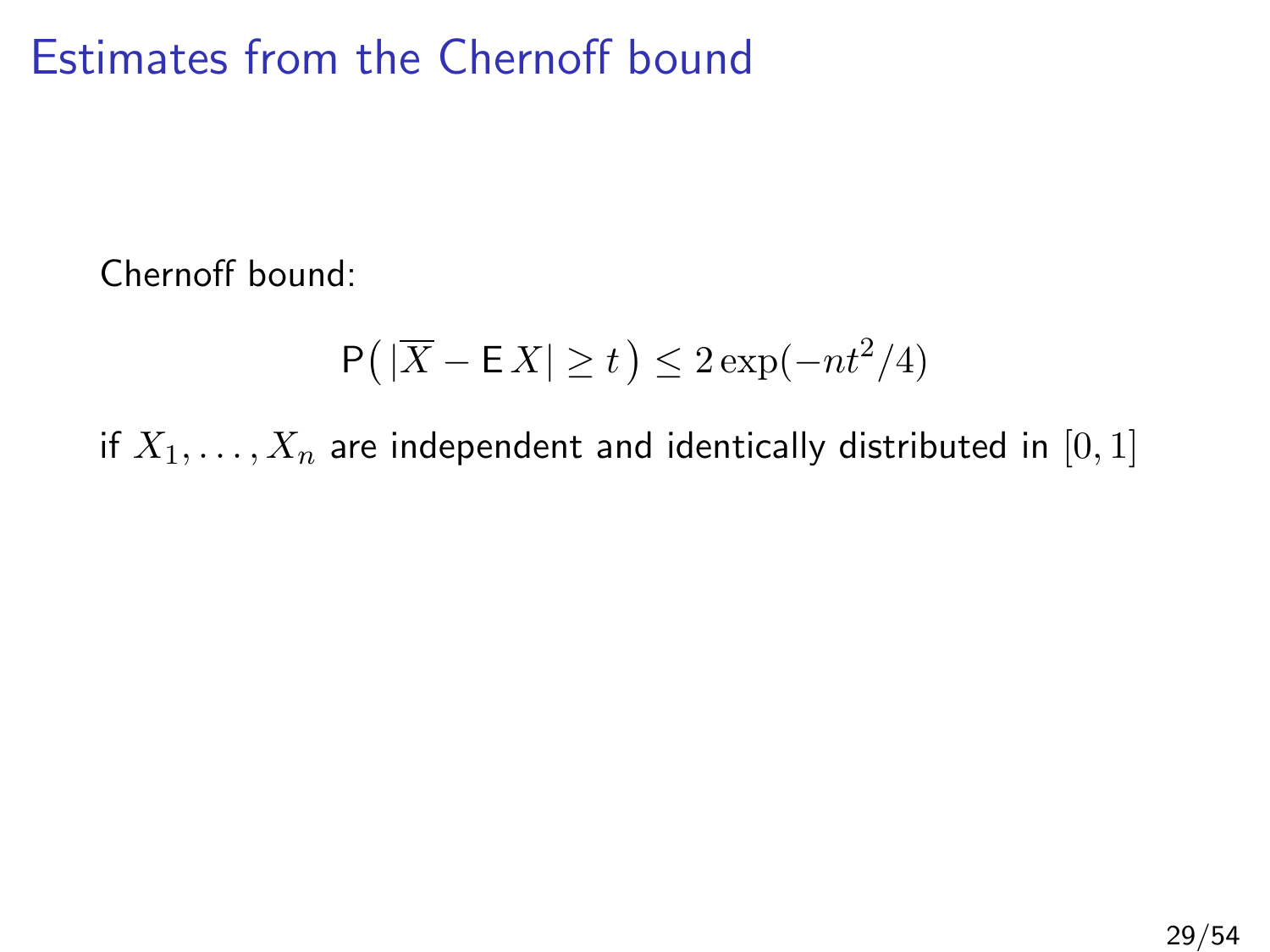### Estimates from the Chernoff bound

Chernoff bound:

$$
\mathsf{P}\big(\left|\overline{X} - \mathsf{E}\,X\right| \geq t\,\big) \leq 2\exp(-nt^2/4)
$$

if  $X_1, \ldots, X_n$  are independent and identically distributed in [0, 1]

$$
n \geq \frac{4}{\ln(2/\alpha)\varepsilon^2} \text{ samples are sufficient}
$$

for additive error  $\varepsilon$  and confidence parameter  $\alpha$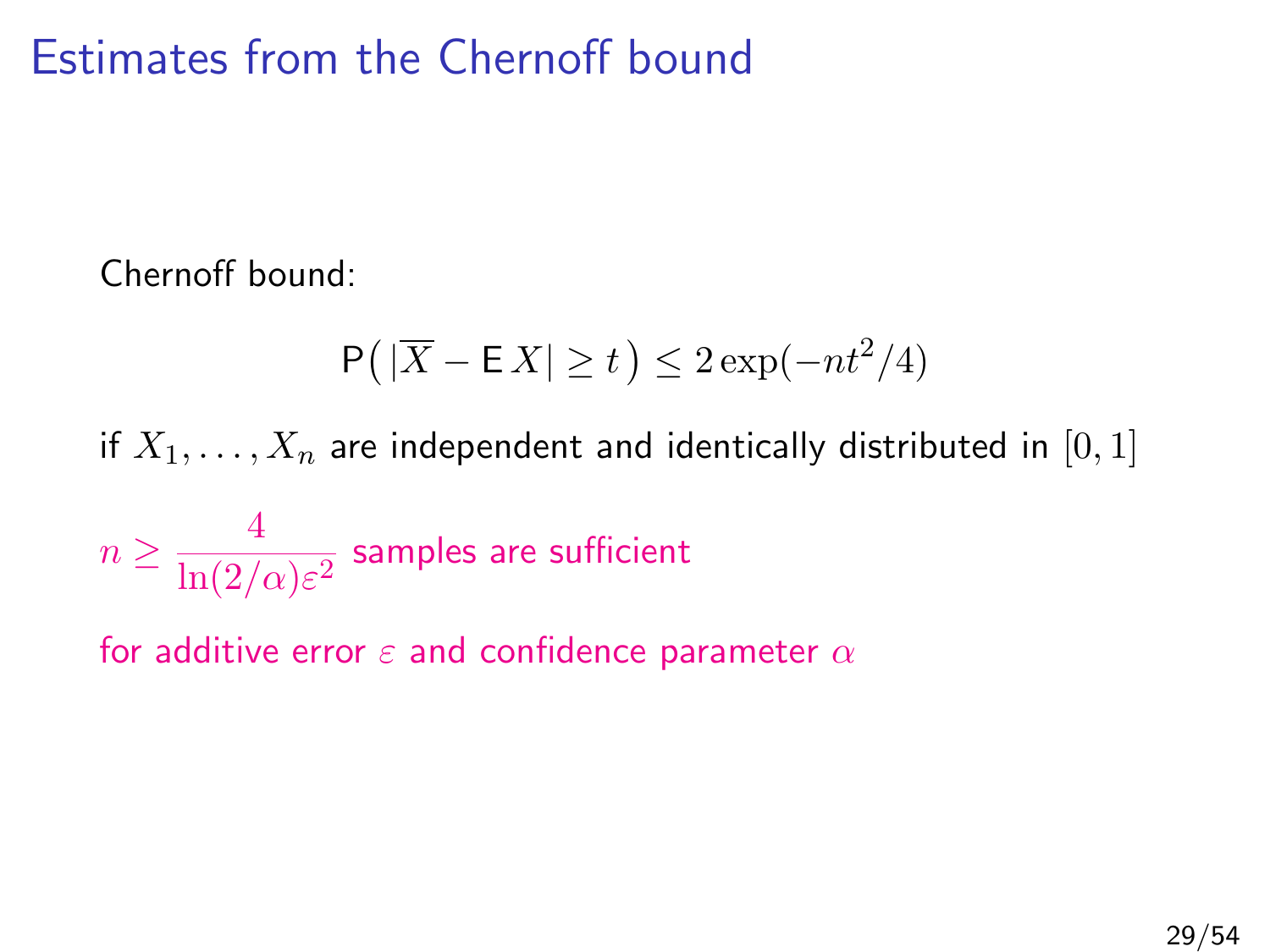# Conclusion: Model counting via Monte Carlo

Algorithm:

- 1. Given a formula  $\varphi(x_1,\ldots,x_k)$ , sample uniformly from possible models.
- 2. Return the proportion of actual models times  $\mu(D^k).$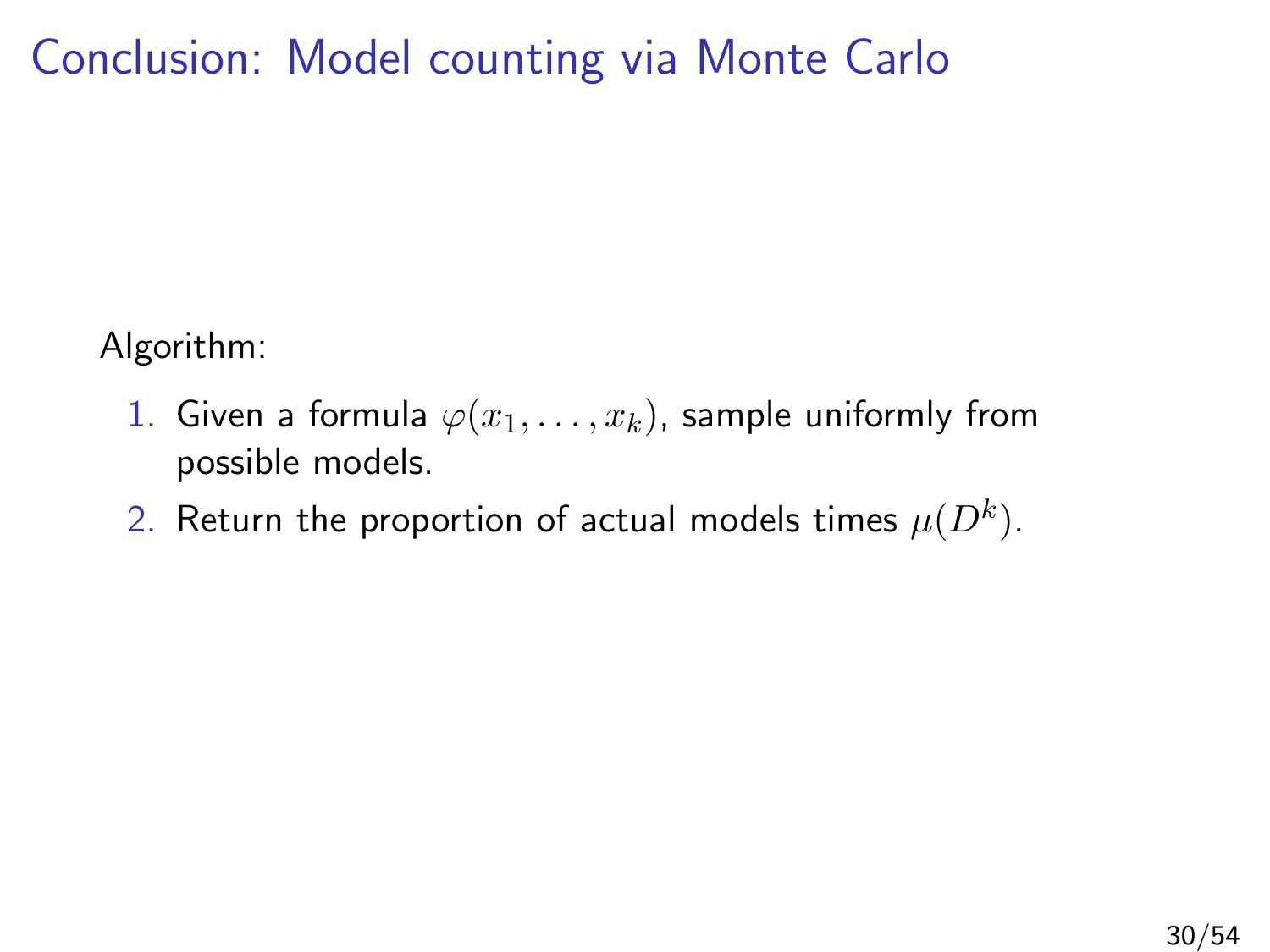### **Outline**

#### 1. [Randomized algorithms](#page-3-0)

[Complexity classes](#page-4-0) RP and BPP

2. [Monte Carlo methods](#page-21-0)

<span id="page-40-0"></span>3. [Markov chain Monte Carlo](#page-40-0)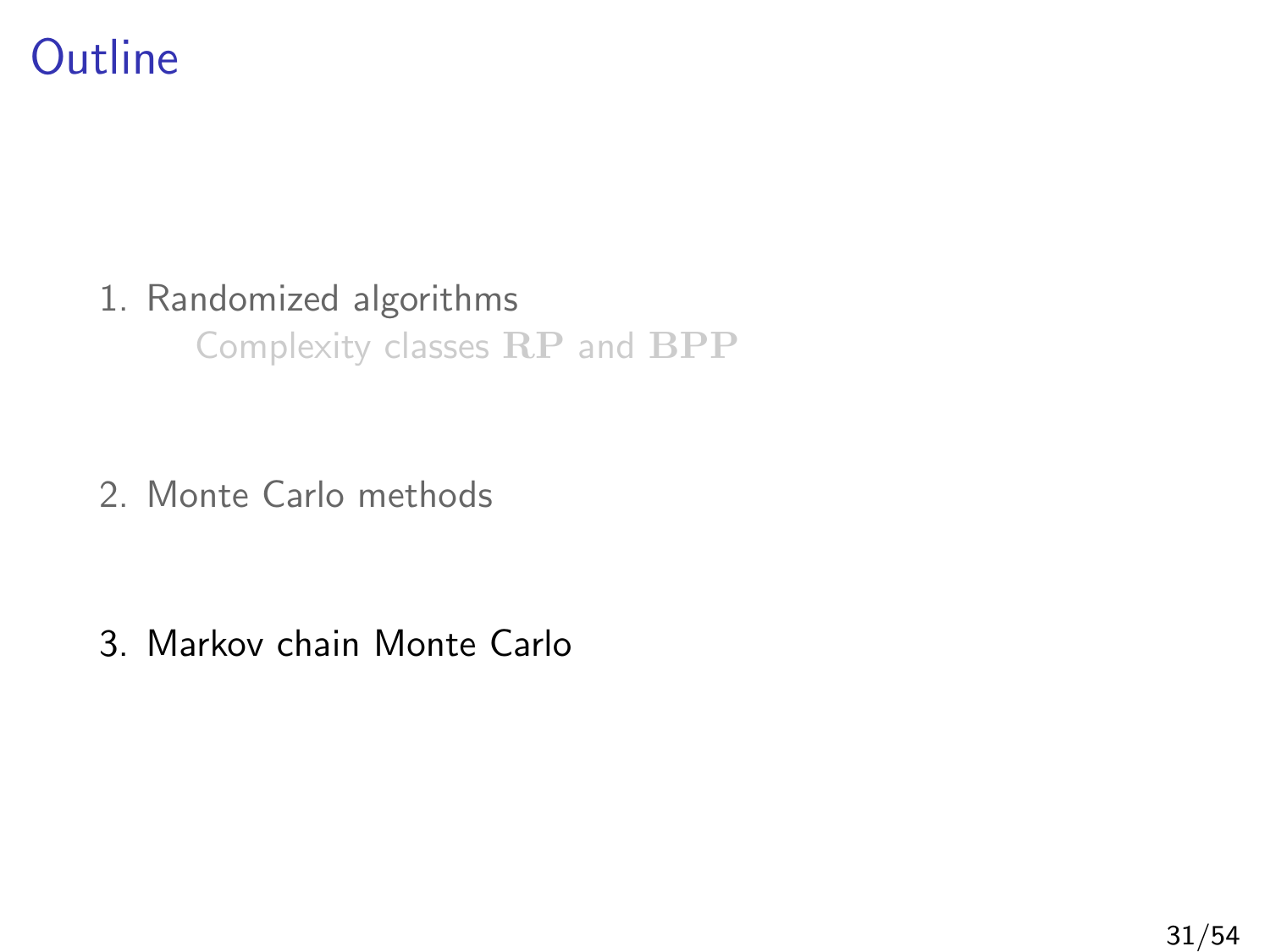Consider the counting version of the Knapsack problem.

Given  $a_1, \ldots, a_n \in \mathbb{N}$  and  $b \in \mathbb{N}$ , compute the number N of vectors  $(x_1, \ldots, x_n) \in \{0,1\}^n$  that satisfy  $\sum_{i=1}^n a_i x_i \leq b$ .

This problem is  $\#P$ -complete.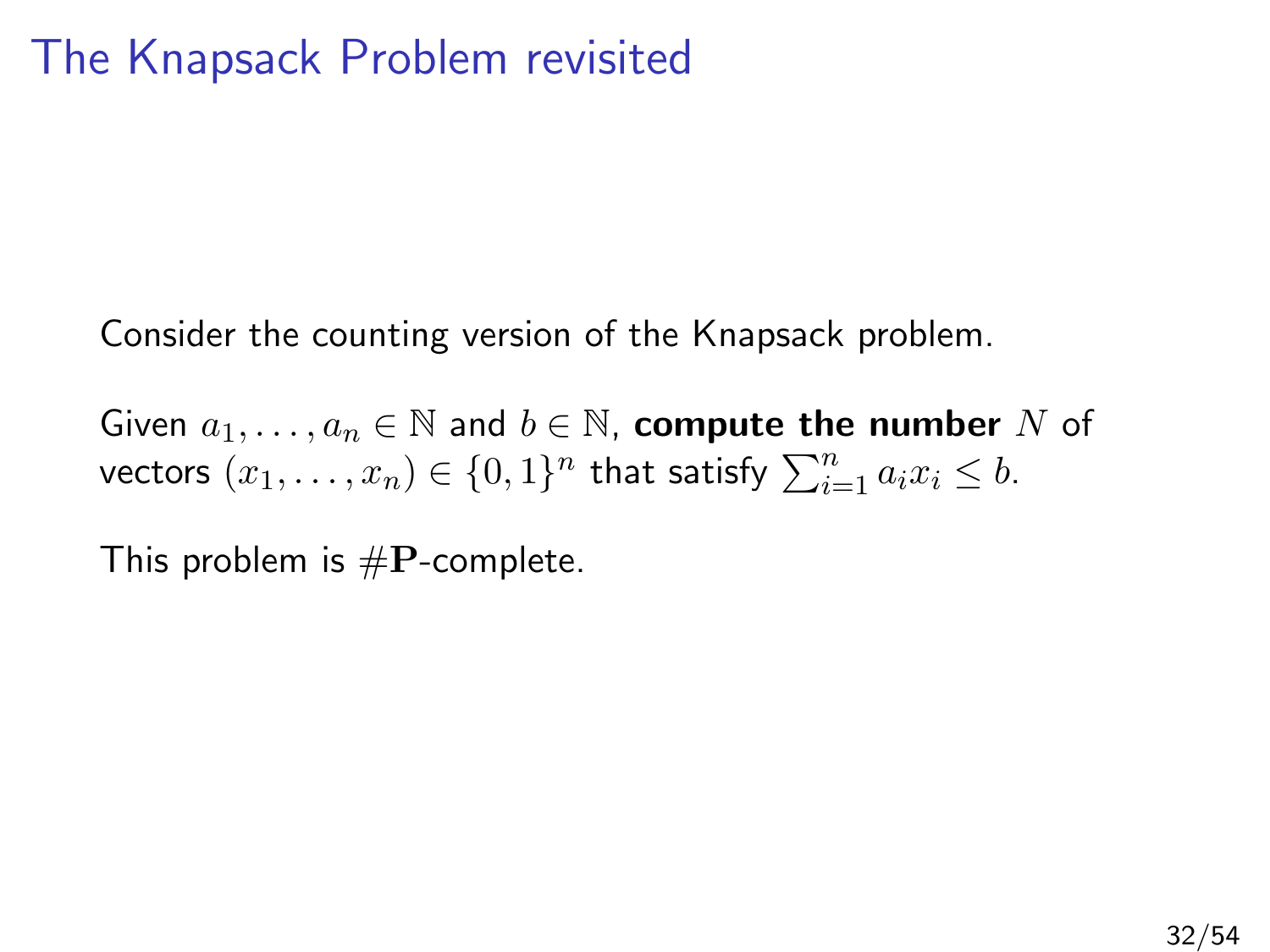#### A Monte Carlo algorithm for Knapsack

$$
C = 0
$$
  
For  $k = 1, ..., m$   
1. Sample  $(x_1, ..., x_n)$  uniformly at random from  $\{0, 1\}^n$ .  
2. If  $\sum_{i=0}^{n} a_i x_i \leq b$  then  $C = C + 1$ .  
Return  $Y = (\frac{C}{m})2^n$ 

Y is the random variable corresponding to the output.  $E(Y) = N$ .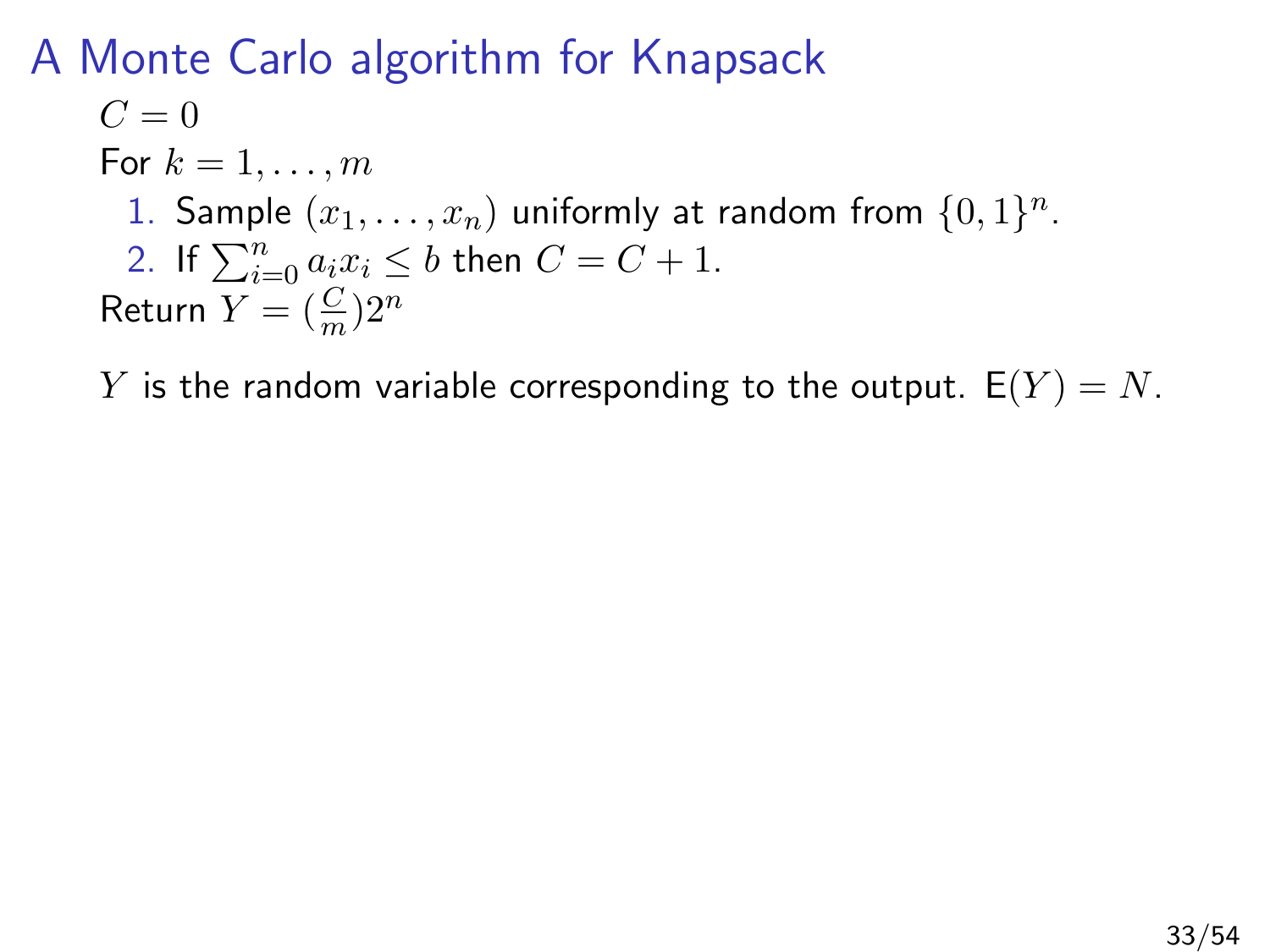### A Monte Carlo algorithm for Knapsack

 $C=0$ For  $k = 1, \ldots, m$ 1. Sample  $(x_1, \ldots, x_n)$  uniformly at random from  $\{0,1\}^n$ . 2. If  $\sum_{i=0}^{n} a_i x_i \leq b$  then  $C = C + 1$ . Return  $Y = (\frac{C}{m})2^n$ 

Y is the random variable corresponding to the output.  $E(Y) = N$ .

We can make  $m$  sufficiently large to obtain a reliable approximation with any desired accuracy.

What's the problem?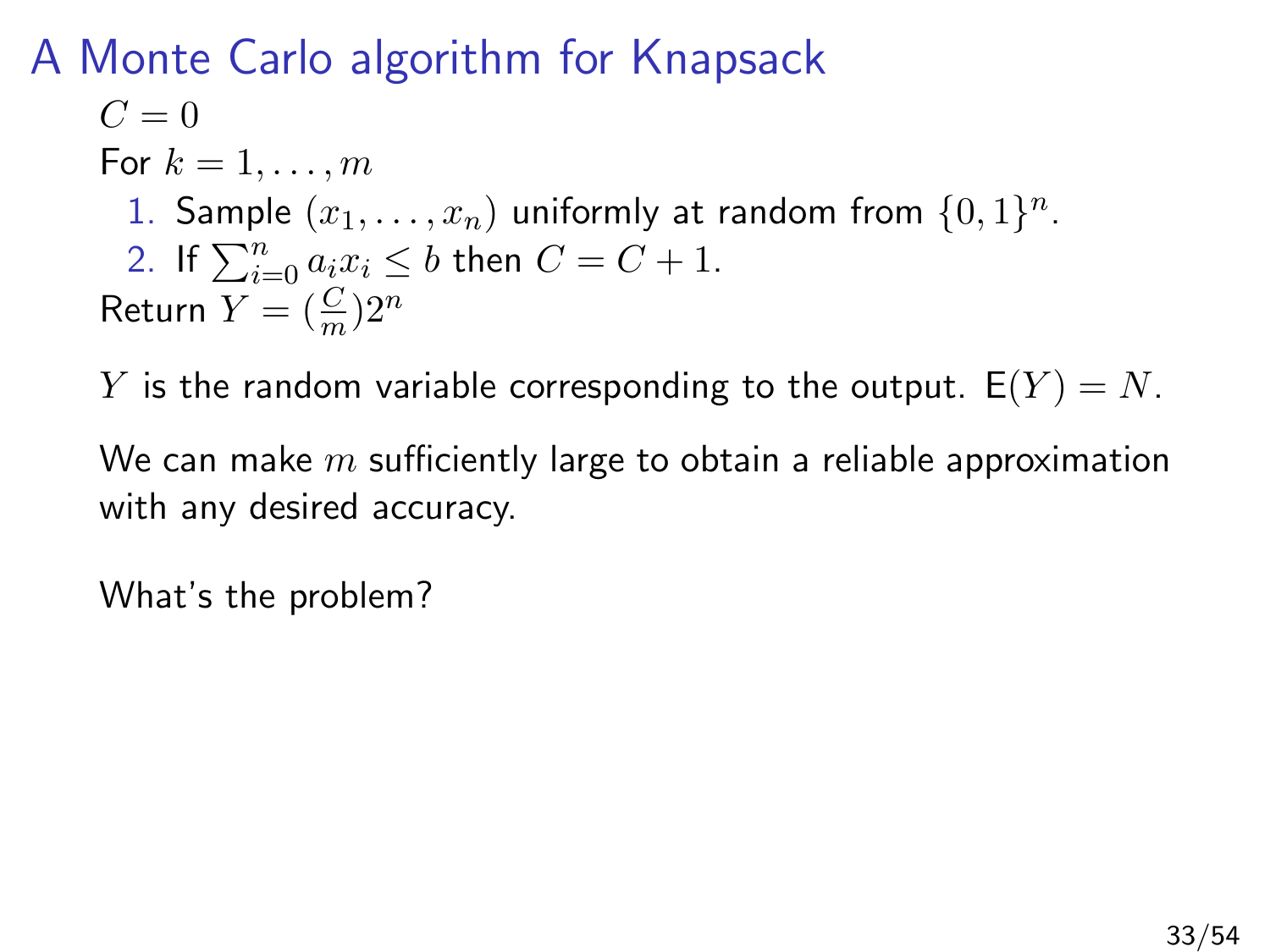#### A Monte Carlo algorithm for Knapsack

$$
C = 0
$$
  
For  $k = 1, ..., m$   
1. Sample  $(x_1, ..., x_n)$  uniformly at random from  $\{0, 1\}^n$ .  
2. If  $\sum_{i=0}^{n} a_i x_i \leq b$  then  $C = C + 1$ .  
Return  $Y = (\frac{C}{m})2^n$ 

Y is the random variable corresponding to the output.  $E(Y) = N$ .

Let  $Z_k$  be random variable such that  $Z_k = 1$  if  $\sum_{i=0}^n a_i x_i \leq b$  at the k-th iteration and  $Z_k = 0$  otherwise.

 $Z_1, Z_2, \ldots$  are independent Bernoulli random variables with parameter  $p=\frac{N}{2^n}.$  Let  $\overline{Z}$  be the number of failures before the first success.  $\overline{Z}$  has geometric distribution with parameter  $p$ . Thus,

$$
\mathsf{E}\,\overline{Z} = \frac{1-p}{p} = \frac{1}{p} - 1 = \frac{2^n}{N} - 1.
$$

If N is sub-exponential (e.g., polynomial in n), we need an exponential number of steps before the first success!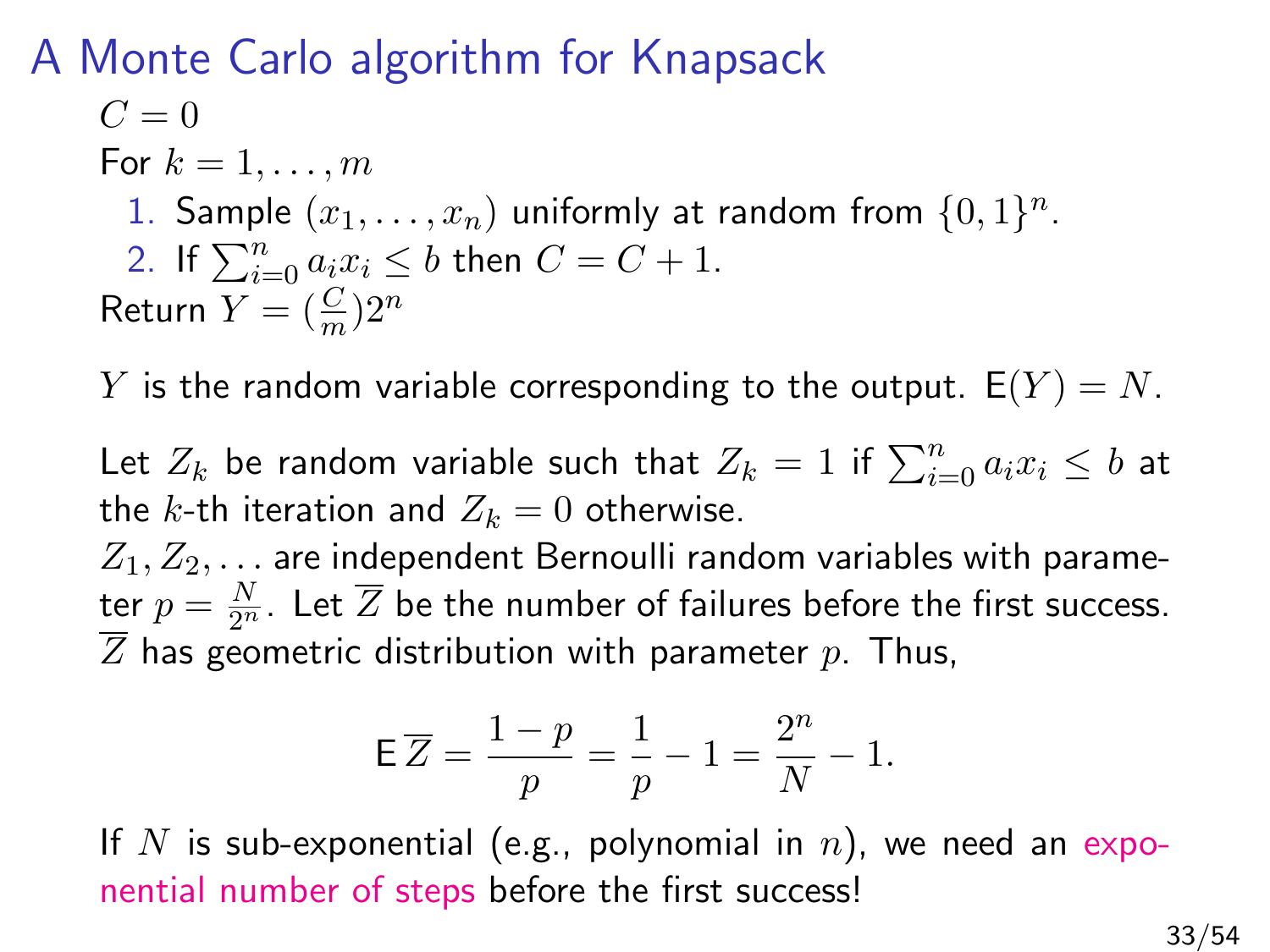#### Sample from the uniform distribution over the set of solutions

$$
\Omega_{\text{KNAPSACK}} = \{(x_1, \ldots, x_n) \in \{0, 1\}^n : \sum_{i=0}^n a_i x_i \leq b\}.
$$

How? Use a Markov chain Monte Carlo method.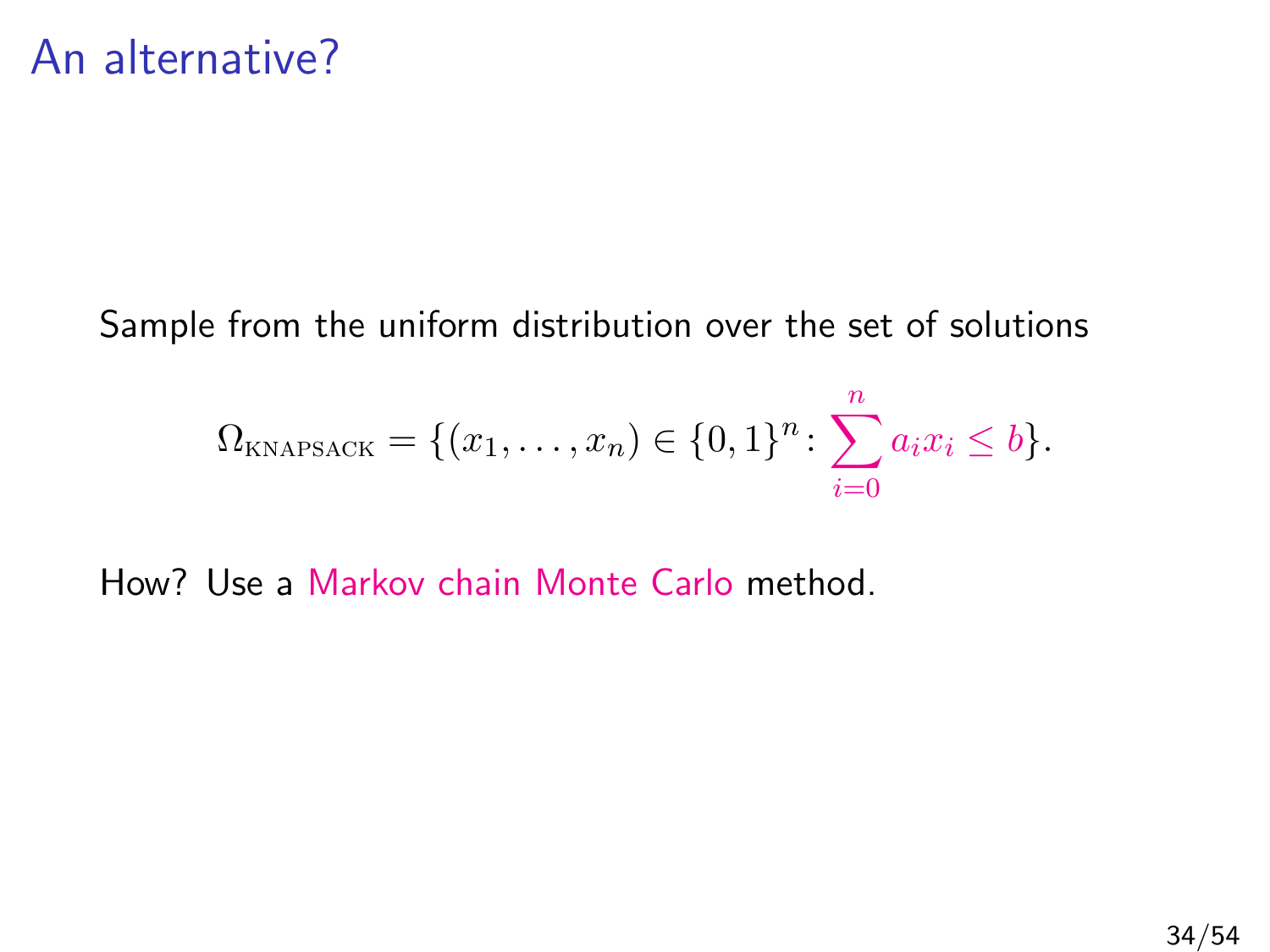# Markov Chains: Definition

#### Finite Markov chain  $\mathfrak{M} = (\Omega, T)$

- $\blacktriangleright$  finite set of states  $\Omega$ ,
- **Exercise is respected** transition probability matrix T where

 $T_{s,s'} = \mathsf{P}(\mathsf{next}\; \mathsf{state}\; \mathsf{will}\; \mathsf{be}\; s' \; | \; \; \mathsf{the}\; \mathsf{current}\; \mathsf{state}\; \mathsf{is}\; s)$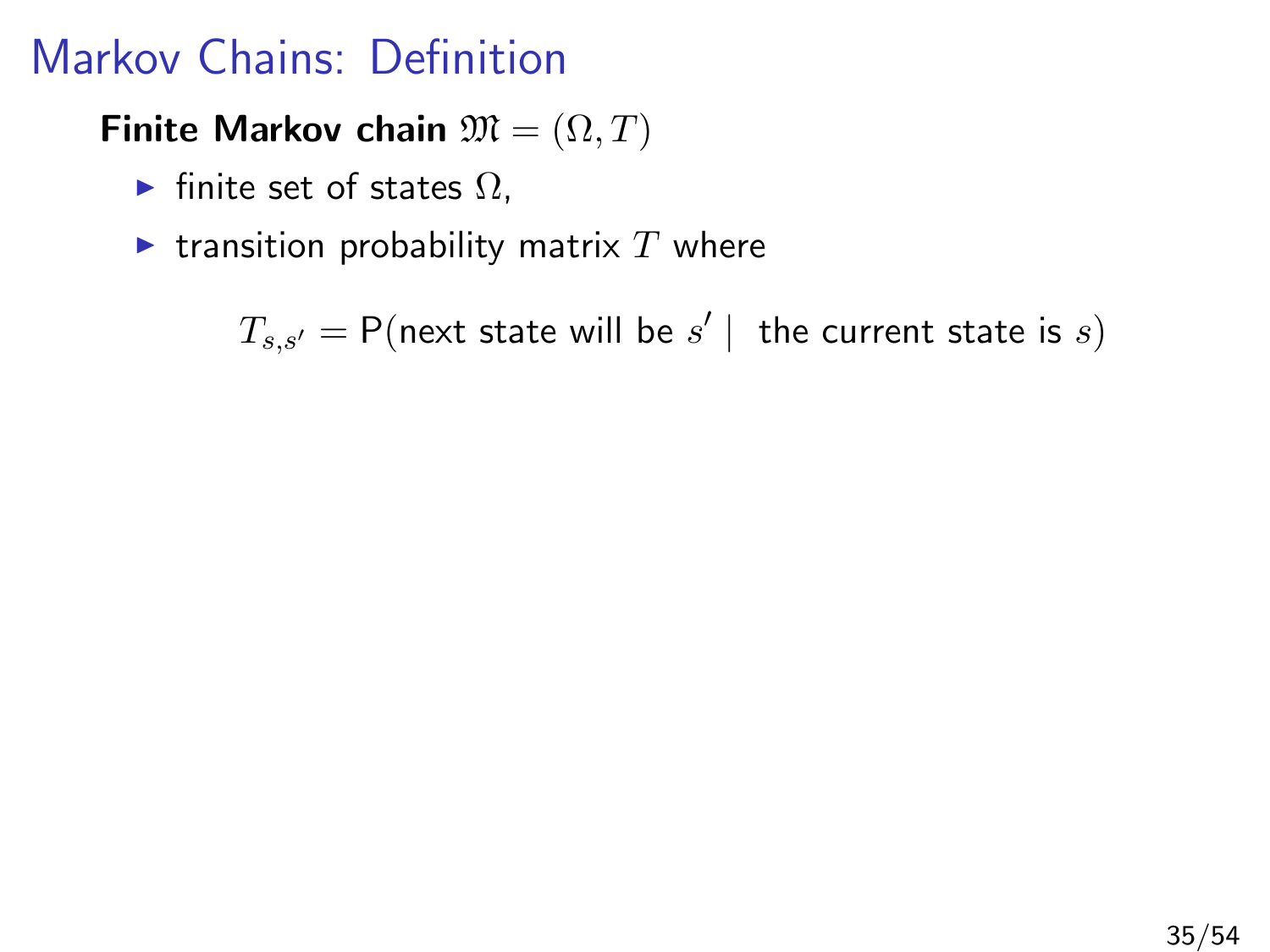### Markov Chains: Definition

Finite Markov chain  $\mathfrak{M} = (\Omega, T)$ 

- $\blacktriangleright$  finite set of states  $\Omega$ .
- $\blacktriangleright$  transition probability matrix T where

 $T_{s,s'} = \mathsf{P}(\mathsf{next}\; \mathsf{state}\; \mathsf{will}\; \mathsf{be}\; s' \; | \; \; \mathsf{the}\; \mathsf{current}\; \mathsf{state}\; \mathsf{is}\; s)$ 

A Markov chain  $\mathfrak{M}_{\text{KNAPSACK}} = (\Omega_{\text{KNAPSACK}}, T_{\text{KNAPSACK}})$  for Knapsack

- $\blacktriangleright \Omega_{\text{KNAPSACK}} = \{(x_1, \ldots, x_n) \in \{0, 1\}^n : \sum_{i=1}^n a_i x_i \leq b\},\$
- **Example 1** transition probability matrix  $T_{KNAPSACK}$  has the following rules for transitioning from  $s = (x_1, \ldots, x_n)$  to  $s' = (y_1, \ldots, y_n)$ 
	- 1. Set  $s' = s$  with probability  $\frac{1}{2}$ .
	- 2. Select i uniformly at random from  $\{1, \ldots, n\}$  and let

$$
\overline{s}=(x_1,\ldots,x_{i-1},1-x_i,x_{i+1},\ldots,x_n).
$$

3. If  $\sum_{i=1}^{n} a_i \overline{s}_i \leq b$ , then set  $s' = \overline{s}$  otherwise  $s' = s$ .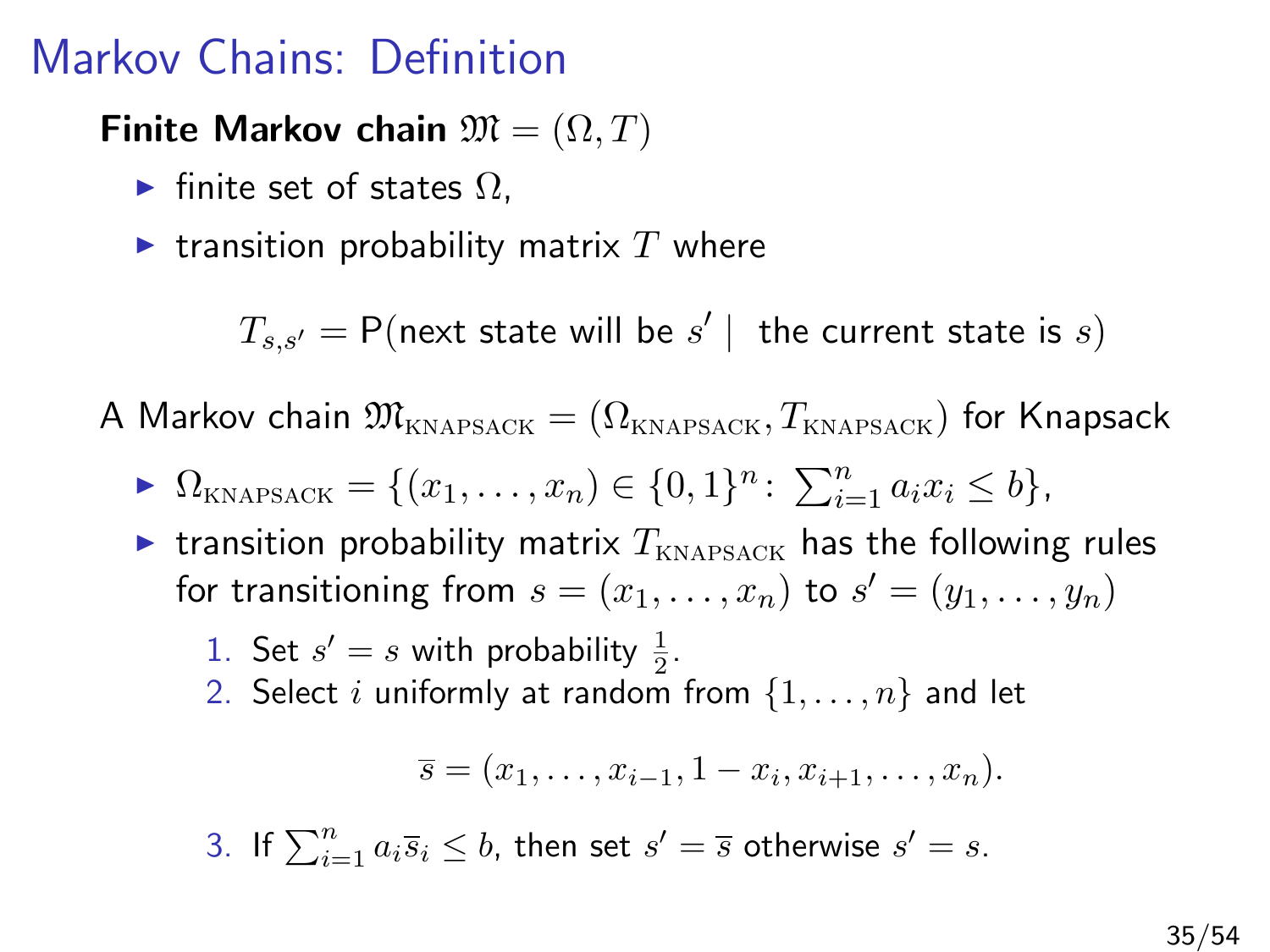### Markov chain for the Knapsack problem

 $\mathfrak{M}_{\text{KNAPSACK}} = (\Omega_{\text{KNAPSACK}}, T_{\text{KNAPSACK}})$  for Knapsack

$$
\blacktriangleright \Omega_{\text{KNAPSACK}} = \{ (x_1, \ldots, x_n) \in \{0, 1\}^n : \sum_{i=1}^n a_i x_i \leq b \},
$$

**Example 1** transition probability matrix  $T_{KNAPSACK}$  has the following rules for transitioning from  $s = (x_1, \ldots, x_n)$  to  $s' = (y_1, \ldots, y_n)$ 

\n- 1. Set 
$$
s' = s
$$
 with probability  $\frac{1}{2}$ .
\n- 2. Select *i* uniformly at random from  $\{1, \ldots, n\}$  and let
\n

$$
\overline{s} = (x_1, \ldots, x_{i-1}, 1 - x_i, x_{i+1}, \ldots, x_n).
$$

3. If 
$$
\sum_{i=1}^{n} a_i \overline{s}_i \leq b
$$
, then set  $s' = \overline{s}$  otherwise  $s' = s$ .

Property:

The transition probability matrix of  $\mathfrak{M}_{\kappa_{\text{NAPSAGE}}}$  is symmetric.

$$
T_{u,v}=\frac{1}{2}\cdot\frac{1}{n}=T_{v,u}\text{ for }v\neq u.
$$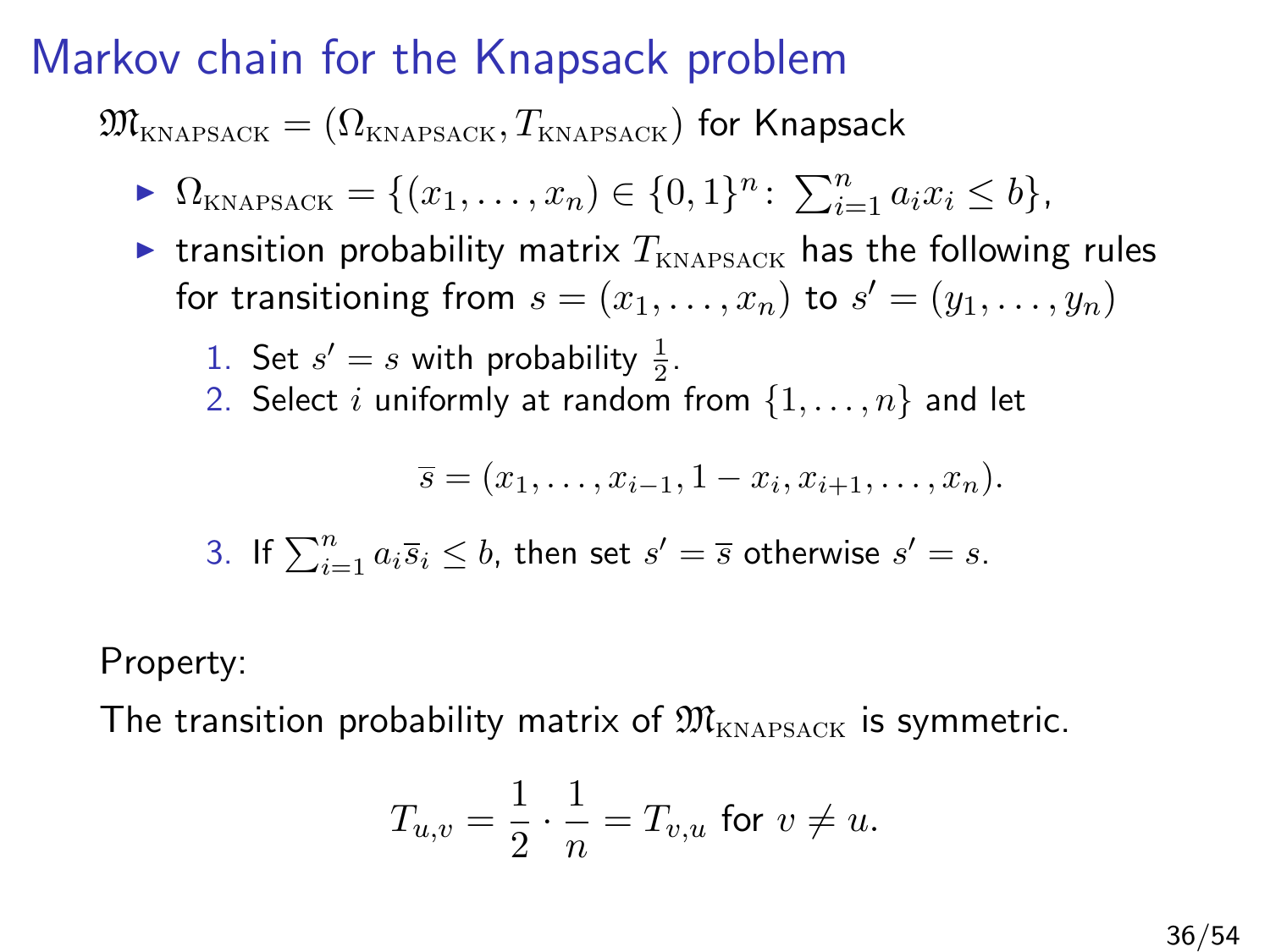#### Simulating a Markov chain

Consider a Markov chain  $\mathfrak{M} = (\Omega, T)$ .

Let  $D: \Omega \to \mathbb{R}$  be a probability distribution on  $\Omega$ .

Interpreting  $D$  as an element of  $\mathbb{R}^{|\Omega|}$  we have that  $D' = DT$  is also a probability distribution over  $\Omega$  (since  $\sum_{s'\in \Omega} T_{s,s'}=1).$ 

Suppose we start in some state  $s_0$  and simulate the Markov chain. Let  $X_t$  be the random variable such that

 $X_t = s$  iff the current state at step t is s.

For the corresponding sequence of distributions  $D[0], D[1], D[2], \ldots$  over  $\Omega$  we have that

$$
\blacktriangleright \ D[0](s_0) = 1 \text{ and } D_0(s) = 0 \text{ for all } s \neq s_0 \text{ and }
$$

$$
\blacktriangleright D[i+1] = D[i]T \text{ for all } i \geq 0.
$$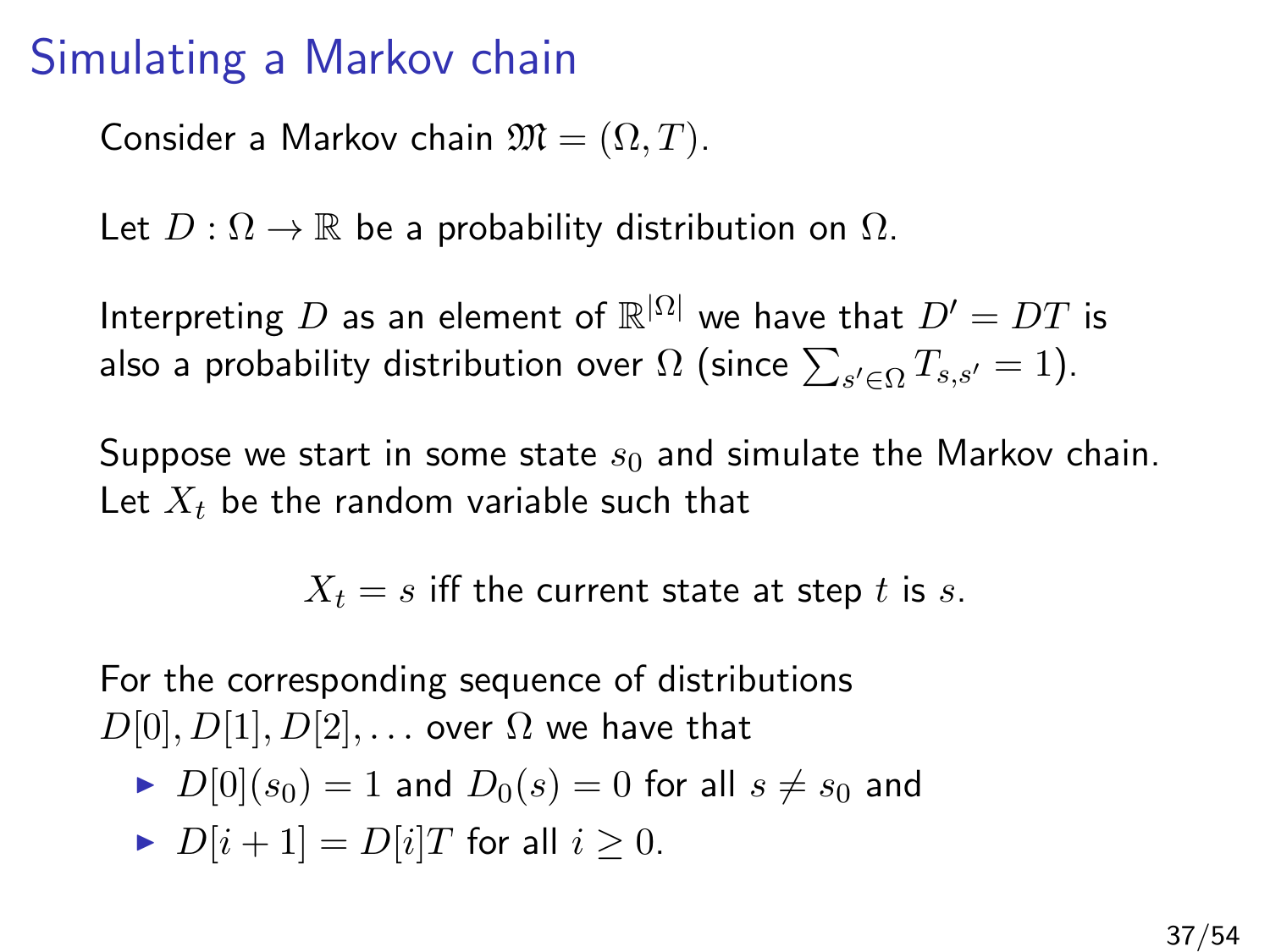**Stationary distribution** of a Markov chain  $\mathfrak{M} = (\Omega, T)$  is a probability distribution  $D: \Omega \to \mathbb{R}$  such that  $DT = D$ , that is,

$$
\sum_{u \in \Omega} D_u \cdot T_{u,v} = D_v \text{ for all } v \in \Omega.
$$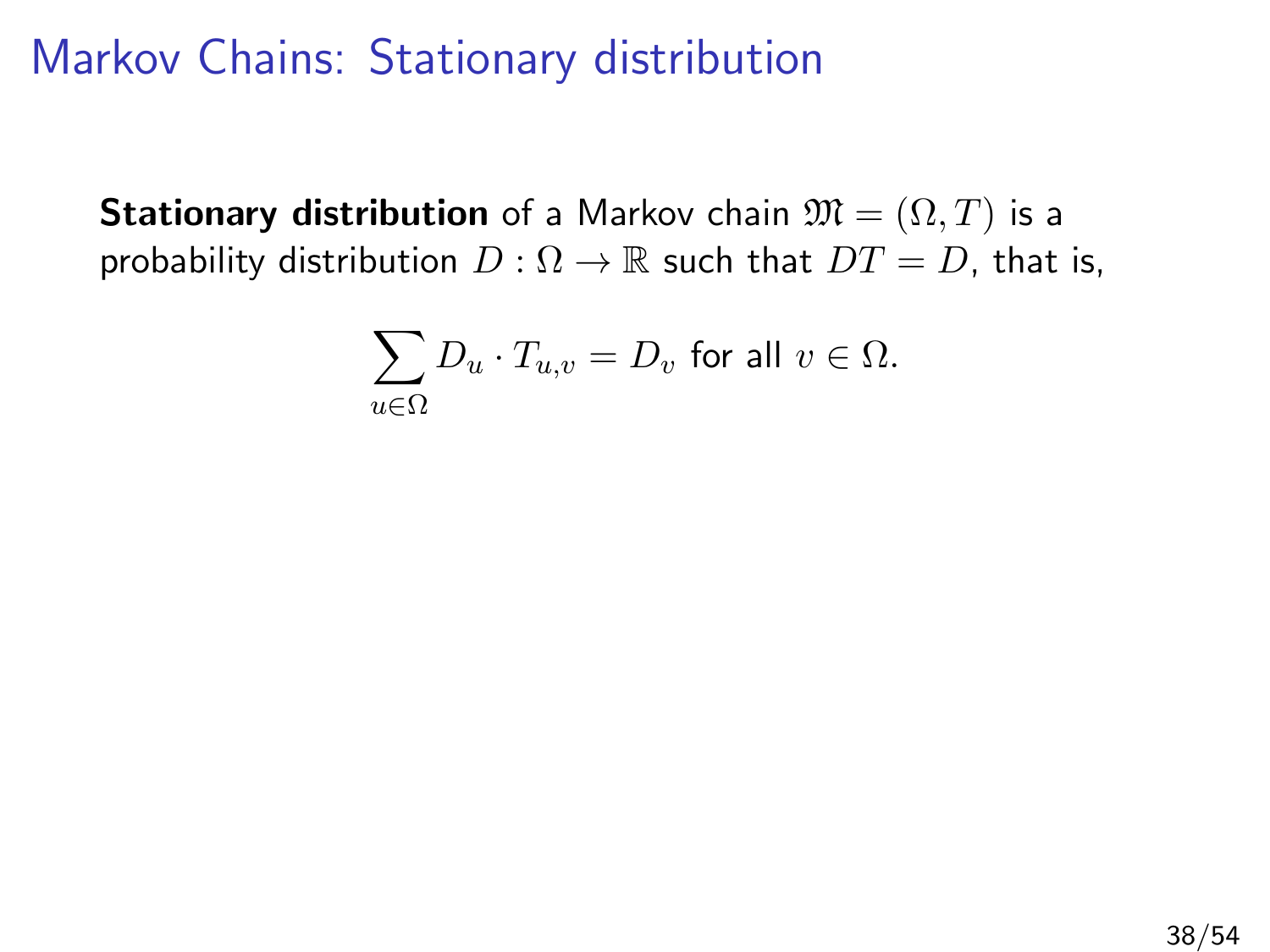**Stationary distribution** of a Markov chain  $\mathfrak{M} = (\Omega, T)$  is a probability distribution  $D: \Omega \to \mathbb{R}$  such that  $DT = D$ , that is,

$$
\sum_{u \in \Omega} D_u \cdot T_{u,v} = D_v \text{ for all } v \in \Omega.
$$

Does every finite Markov chain have a stationary distribution?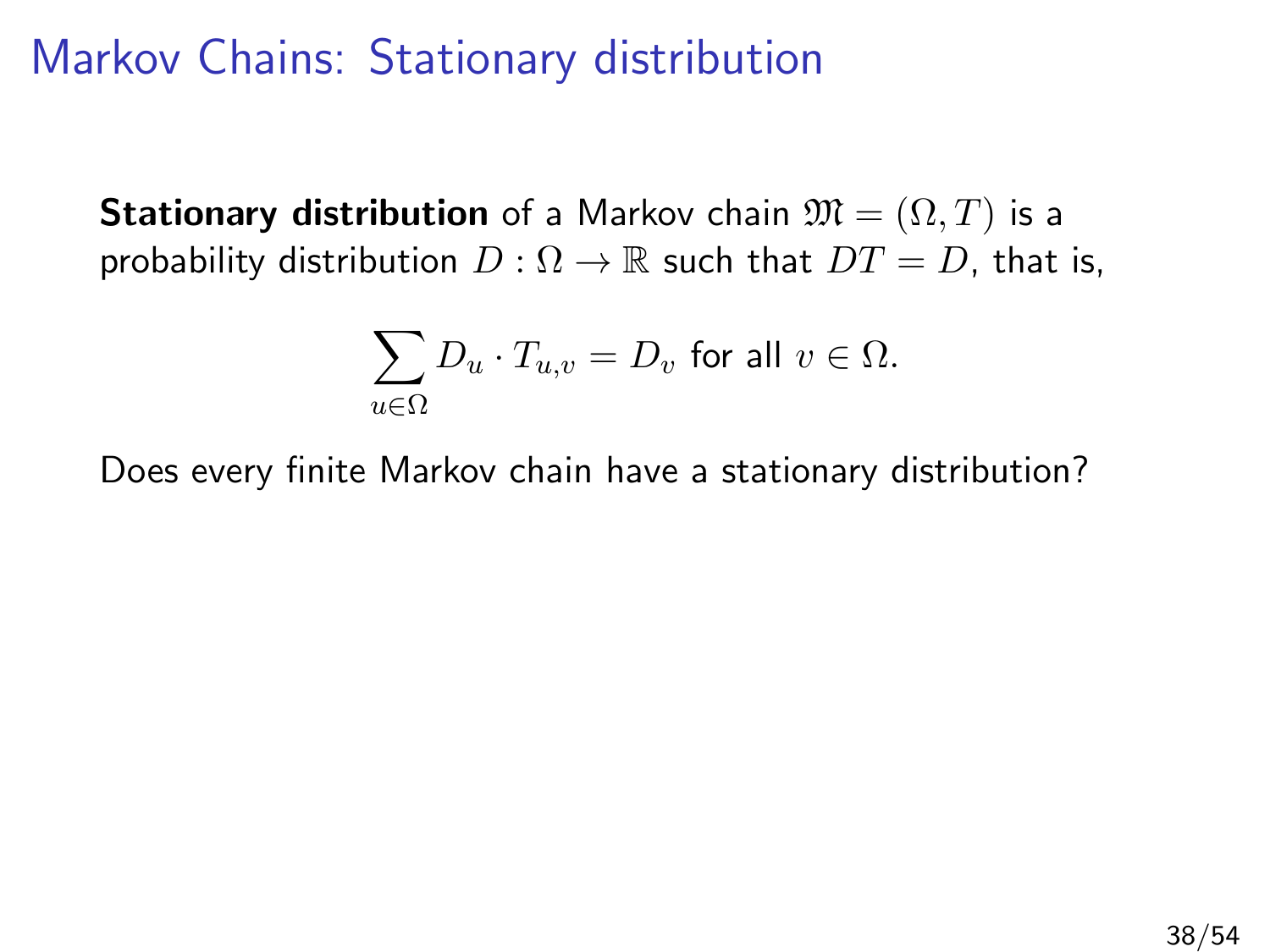**Stationary distribution** of a Markov chain  $\mathfrak{M} = (\Omega, T)$  is a probability distribution  $D: \Omega \to \mathbb{R}$  such that  $DT = D$ , that is,

$$
\sum_{u \in \Omega} D_u \cdot T_{u,v} = D_v \text{ for all } v \in \Omega.
$$

Does every finite Markov chain have a stationary distribution? Yes.

Every stochastic matrix always has an eigenvalue of 1 with a left eigenvector whose entries are nonnegative.

Not true in general for Markov chains with infinite state space.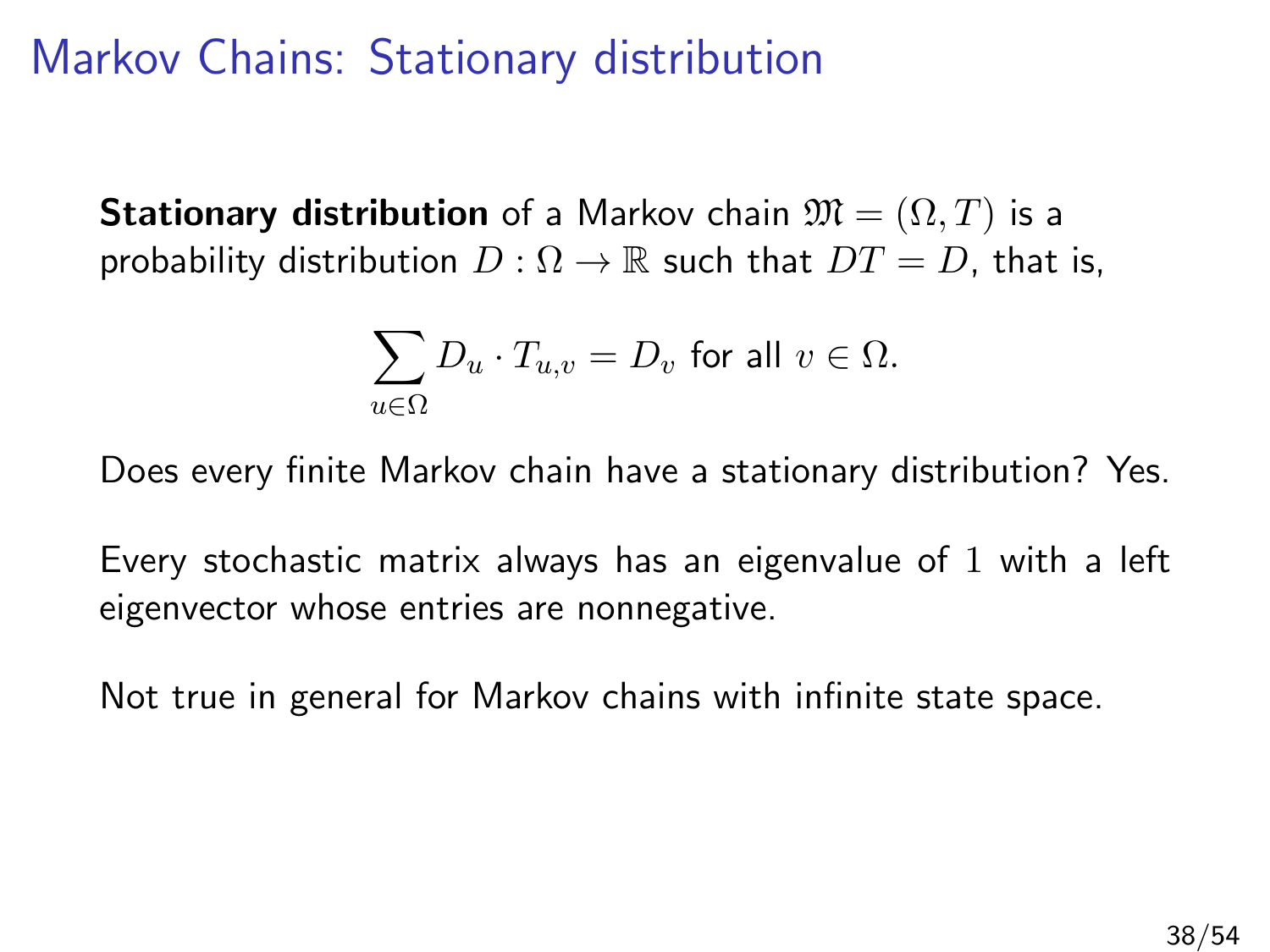**Stationary distribution** of a Markov chain  $\mathfrak{M} = (\Omega, T)$  is a probability distribution  $D: \Omega \to \mathbb{R}$  such that  $DT = D$ , that is,

$$
\sum_{u \in \Omega} D_u \cdot T_{u,v} = D_v \text{ for all } v \in \Omega.
$$

Does every finite Markov chain have a unique stationary distribution?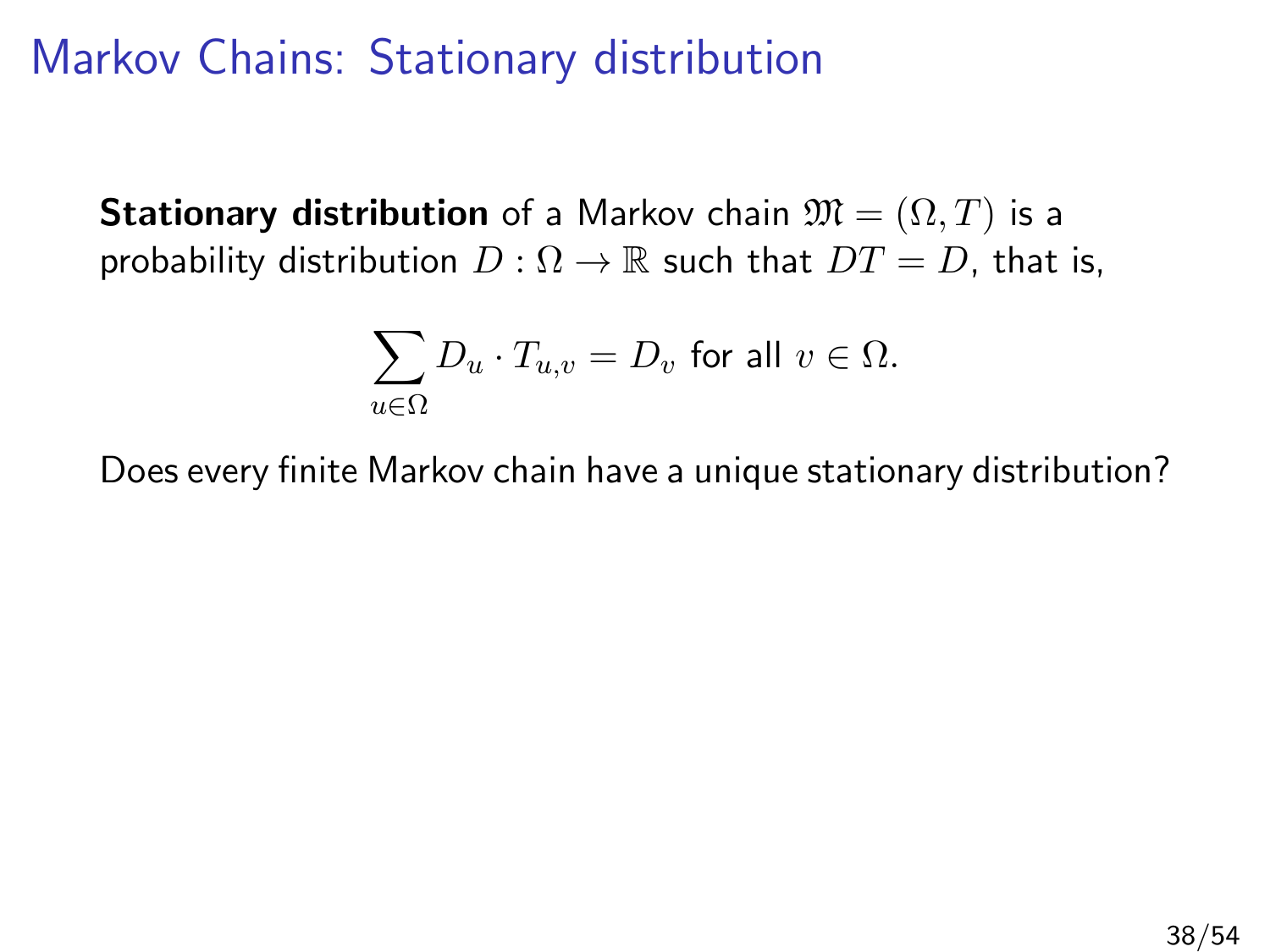**Stationary distribution** of a Markov chain  $\mathfrak{M} = (\Omega, T)$  is a probability distribution  $D: \Omega \to \mathbb{R}$  such that  $DT = D$ , that is,

$$
\sum_{u \in \Omega} D_u \cdot T_{u,v} = D_v \text{ for all } v \in \Omega.
$$

Does every finite Markov chain have a unique stationary distribution? No.

#### Example

Take  $\mathfrak{M} = (\Omega, T)$  with  $\Omega = \{u, v\}$  and  $T_{u,u} = 1$  and  $T_{v,v} = 1$ . Every probability distribution  $D$  on  $\Omega$  is a stationary distribution.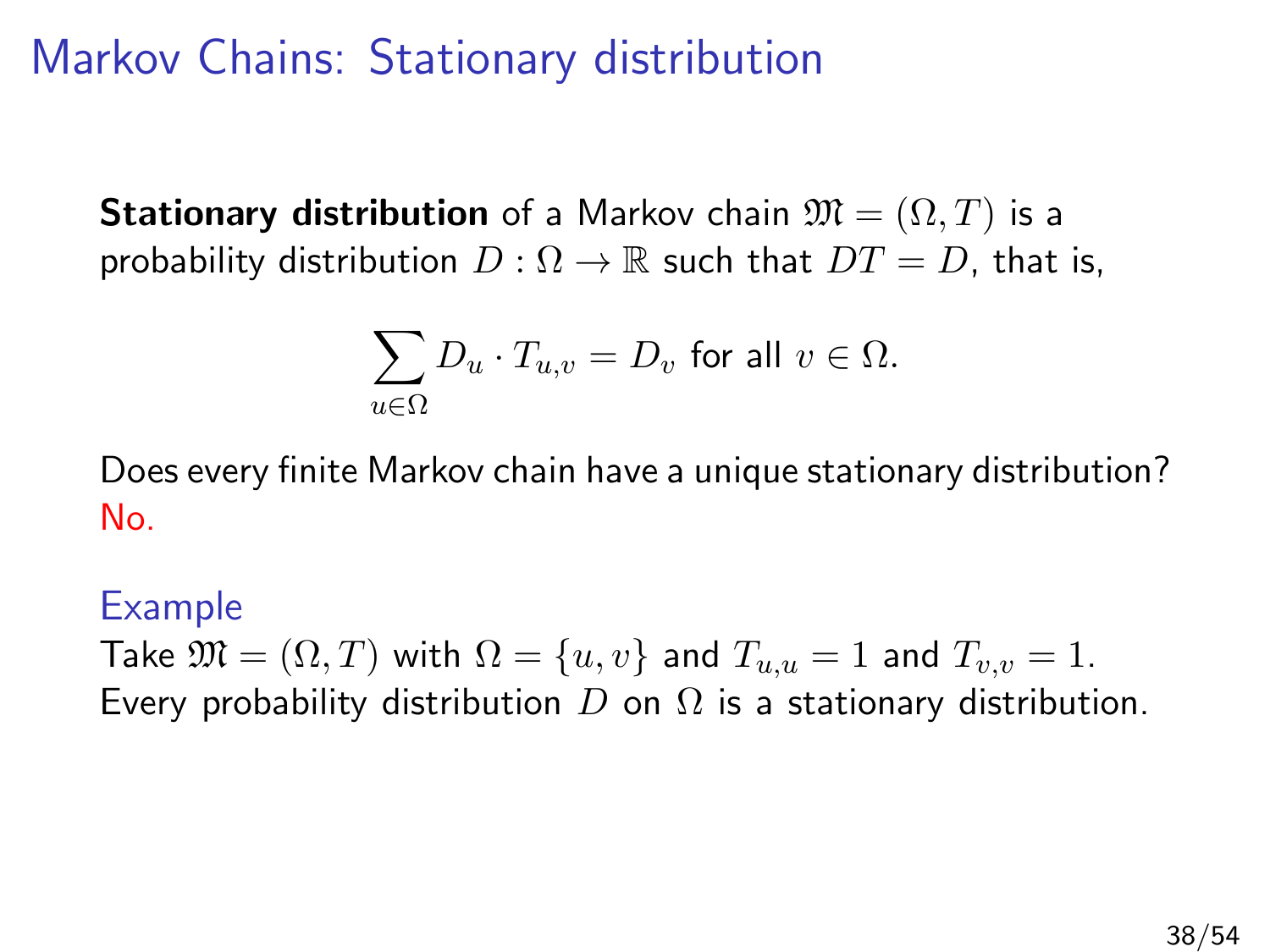#### Stationary distribution for the Knapsack problem

The uniform distribution U over  $\Omega_{\text{KNAPSACK}}$  is a stationary distribution for  $\mathfrak{M}_{\text{KNAPSACK}} = (\Omega_{\text{KNAPSACK}}, T_{\text{KNAPSACK}}).$ 

We have to show that  $\sum_{s \in \Omega_{\text{\tiny KNAPSACK}}} U_s \cdot T_{s,v} = U_v$  for all  $v.$ 

Consider  $v \in \Omega_{KNAPSACK}$  and suppose v has d "neighbours" different from  $v.$  Recall that  $T_{s,s'} = T_{s',s} = \frac{1}{2r}$  $\frac{1}{2n}$  for  $u \neq v$ . We have

$$
\sum_{s} U_{s} \cdot T_{s,v} = U_{v} \cdot T_{v,v} + \sum_{s,s \neq v} U_{s} \cdot T_{s,v}
$$

$$
= \frac{1}{N} (\frac{1}{2} + \frac{1}{2} (1 - \frac{d}{n})) + d \frac{1}{N} \frac{1}{2n}
$$

$$
= \frac{1}{N} = U_{v}
$$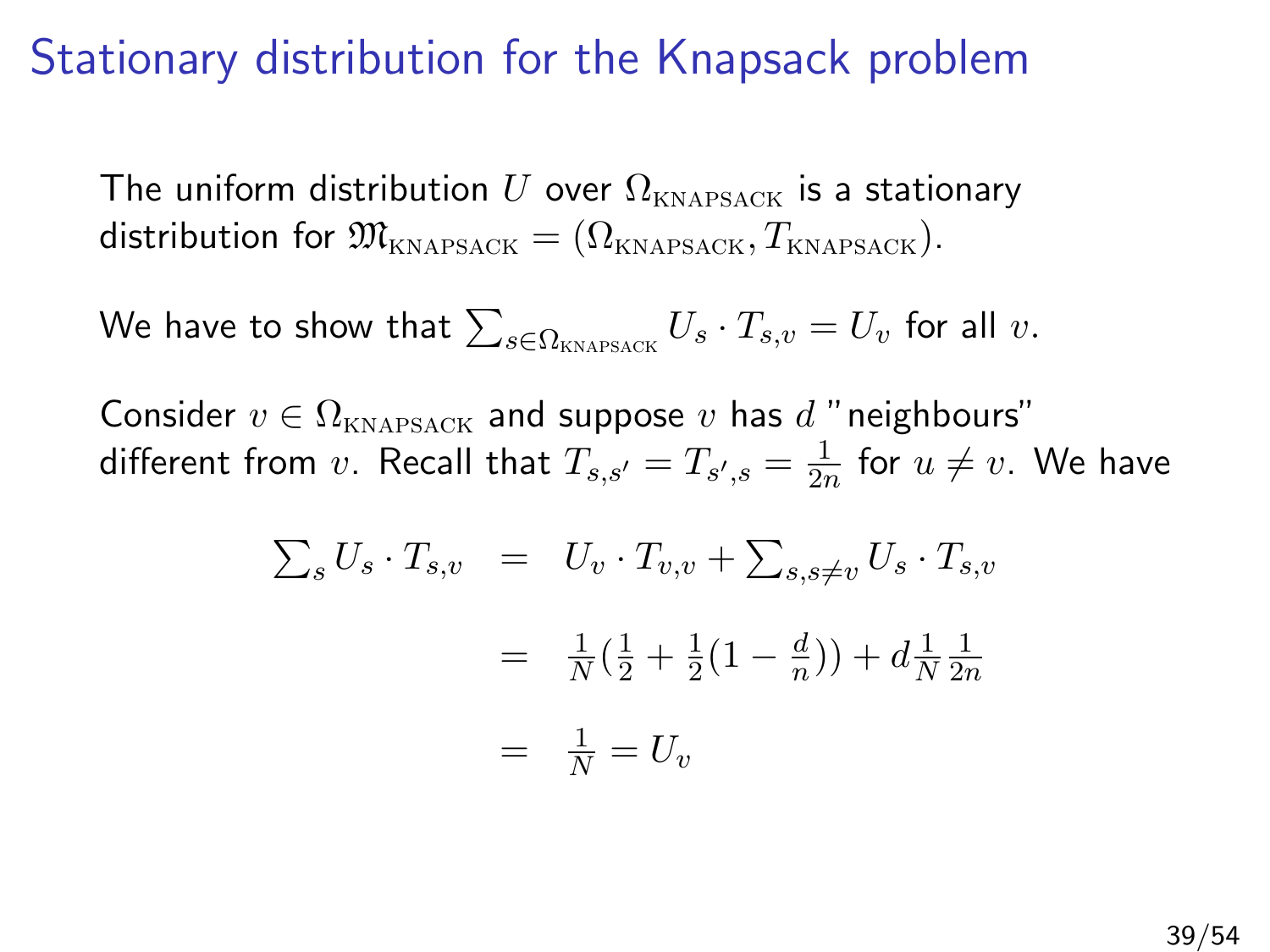#### Irreducible Markov chains

A **path** in  $\mathfrak{M} = (\Omega, T)$  is a sequence of states  $s_0, s_1 \dots s_l$  such that  $T_{s_i,s_{i+1}}>0$  for  $0\leq i < l.$  We say that  $s_l$  is  ${\sf reachable}$  from  $s_0.$ 

In the Markov chain  $\mathfrak{M}_{\text{\tiny KMMBSACK}}$ 

- if we start from  $(0, \ldots, 0)$  we can reach any state,
- if we start from any state we can reach  $(0, \ldots, 0)$ .

Thus, from any state of  $\mathfrak{M}_{\text{KNAPSACK}}$  we can reach any state. Such Markov chains are called irreducible.

Recall the example with no unique stationary distribution.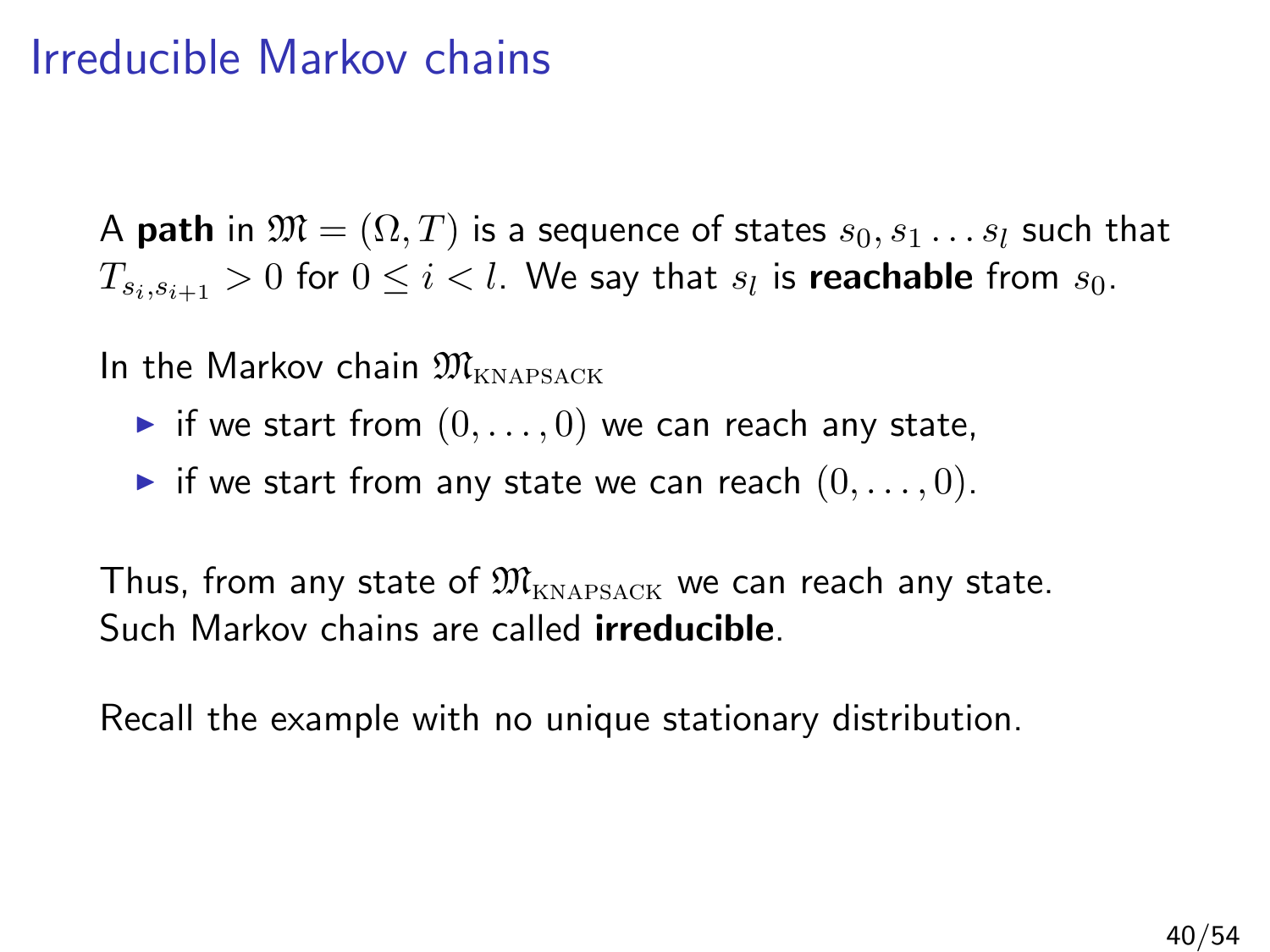#### What about convergence?

If a Markov chain has a unique stationary distribution  $D$ , does it always converge to  $D$ , starting from any distribution? That is, for any  $D[0]$ , does the sequence  $D[0], D[1], D[2], \ldots$ , where  $D[i+1] = D[i]T$ , converge to D? Not necessarily.

#### Example

Take  $\mathfrak{M} = (\Omega, T)$  with  $\Omega = \{u, v\}$  and  $T_{u,v} = 1$  and  $T_{v,u} = 1$ . The only stationary distribution is  $D(u) = D(v) = \frac{1}{2}$ . Now, take  $D[0]$  such that  $D[0](u) = 1$  and  $D[0](v) = 0$ .

The reason for which the Markov chain does not converge is that the state periodically alternates between states  $u$  and  $v$ .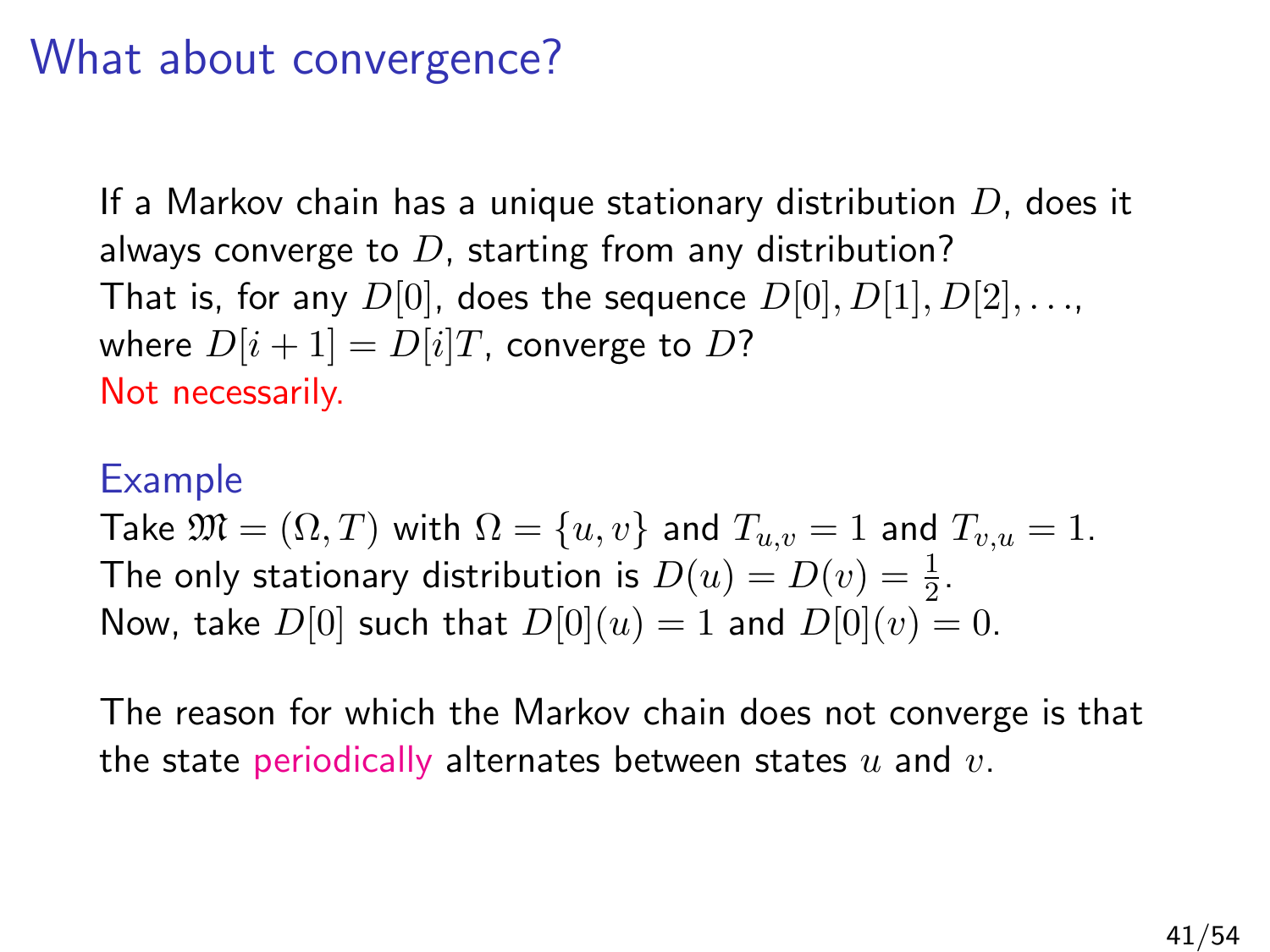A state s of a Markov chain is called **periodic** if there exists  $k \in \mathbb{N}$ ,  $k > 1$  such that for every path  $s = s_0, \ldots, s_l = s$ , k divides l.

A state which is not periodic is called aperiodic. A Markov chain is called **aperiodic** if all of its states are aperiodic.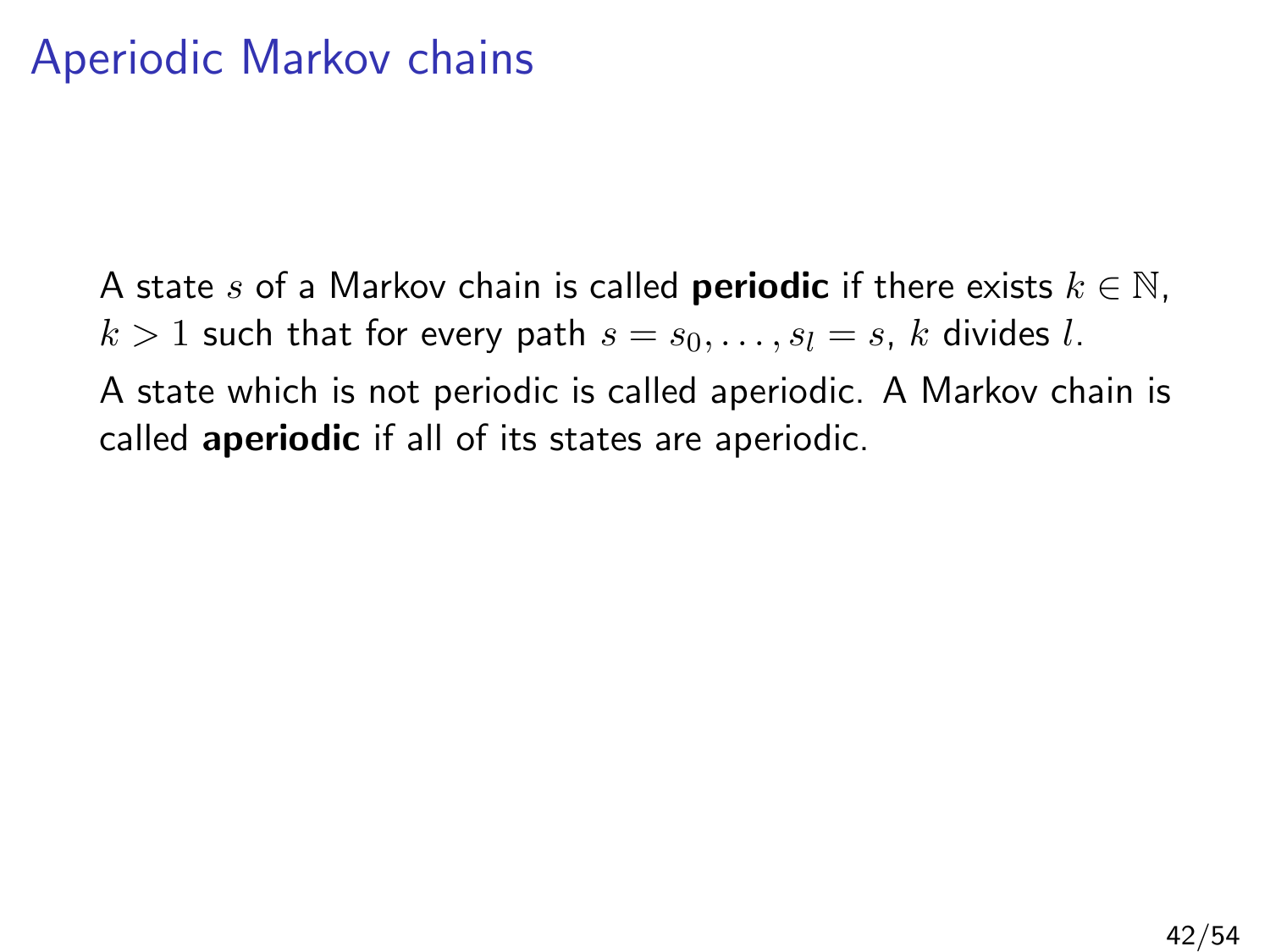A state s of a Markov chain is called **periodic** if there exists  $k \in \mathbb{N}$ ,  $k > 1$  such that for every path  $s = s_0, \ldots, s_l = s$ , k divides l. A state which is not periodic is called aperiodic. A Markov chain is

called **aperiodic** if all of its states are aperiodic.

Is  $\mathfrak{M}_{\text{KNABSACK}}$  aperiodic?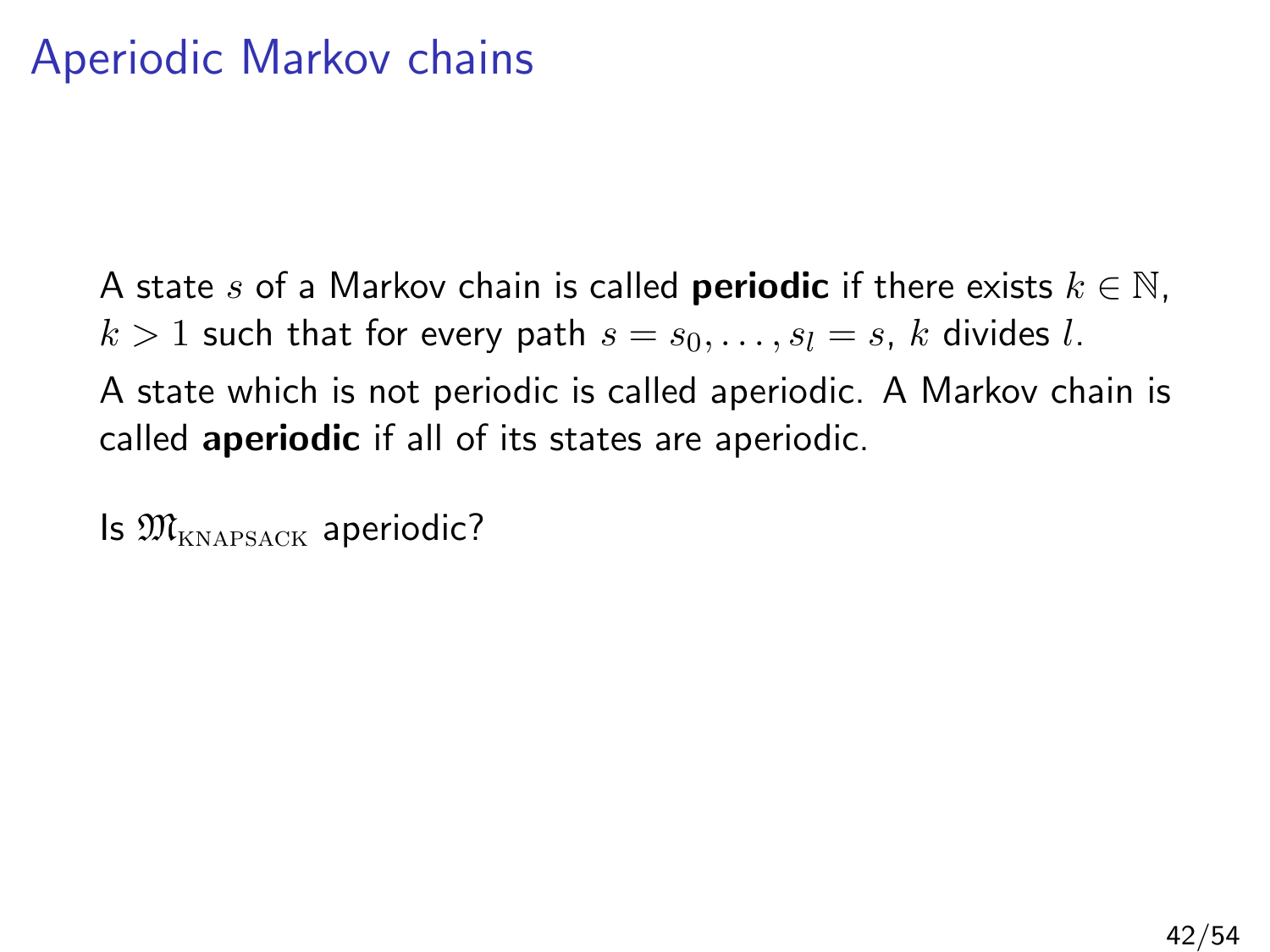A state s of a Markov chain is called **periodic** if there exists  $k \in \mathbb{N}$ ,  $k > 1$  such that for every path  $s = s_0, \ldots, s_l = s$ , k divides l.

A state which is not periodic is called aperiodic. A Markov chain is called **aperiodic** if all of its states are aperiodic.

Is  $\mathfrak{M}_{\text{KNAPSACK}}$  aperiodic? Yes.

For every state  $s \in \Omega_{\text{KNAPSACK}}, T_{s,s} > 0$ . Thus there exists a path from  $s$  to  $s$  of arbitrary length, and thus every state is aperiodic.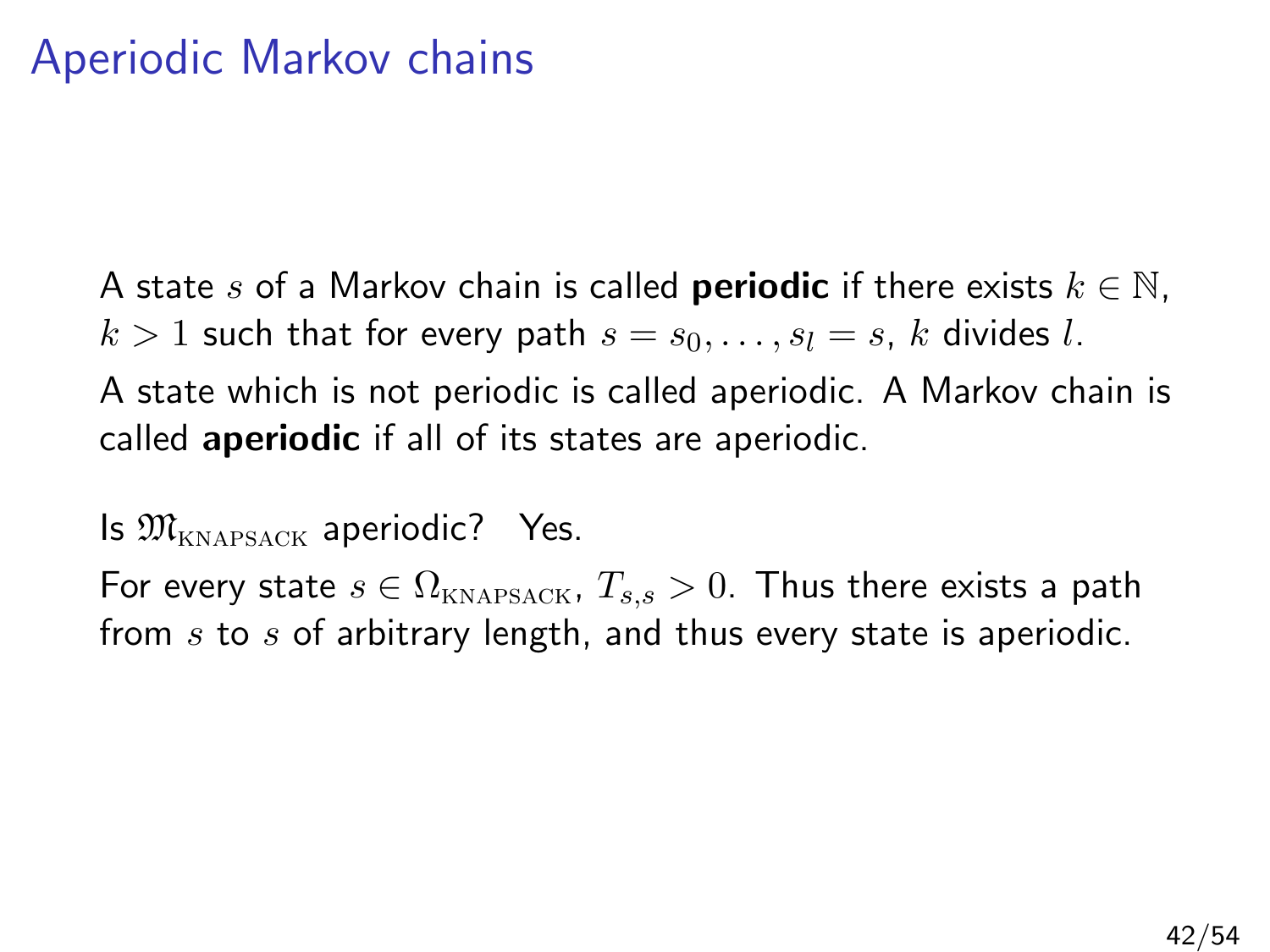#### Fundamental Theorem of Markov chains

**Theorem** Every finite Markov chain  $M$  which is irreducible has a unique stationary distribution  $D$ , and if  $\mathfrak{M}$  is aperiodic, then it also holds that  $\lim_{i\to\infty} D[i] = D$ .

This means that the Markov chain  $\mathfrak{M}_{\text{KNAPSACK}}$  converges to the uniform distribution over  $\Omega_{\text{KNAPSACK}}$ .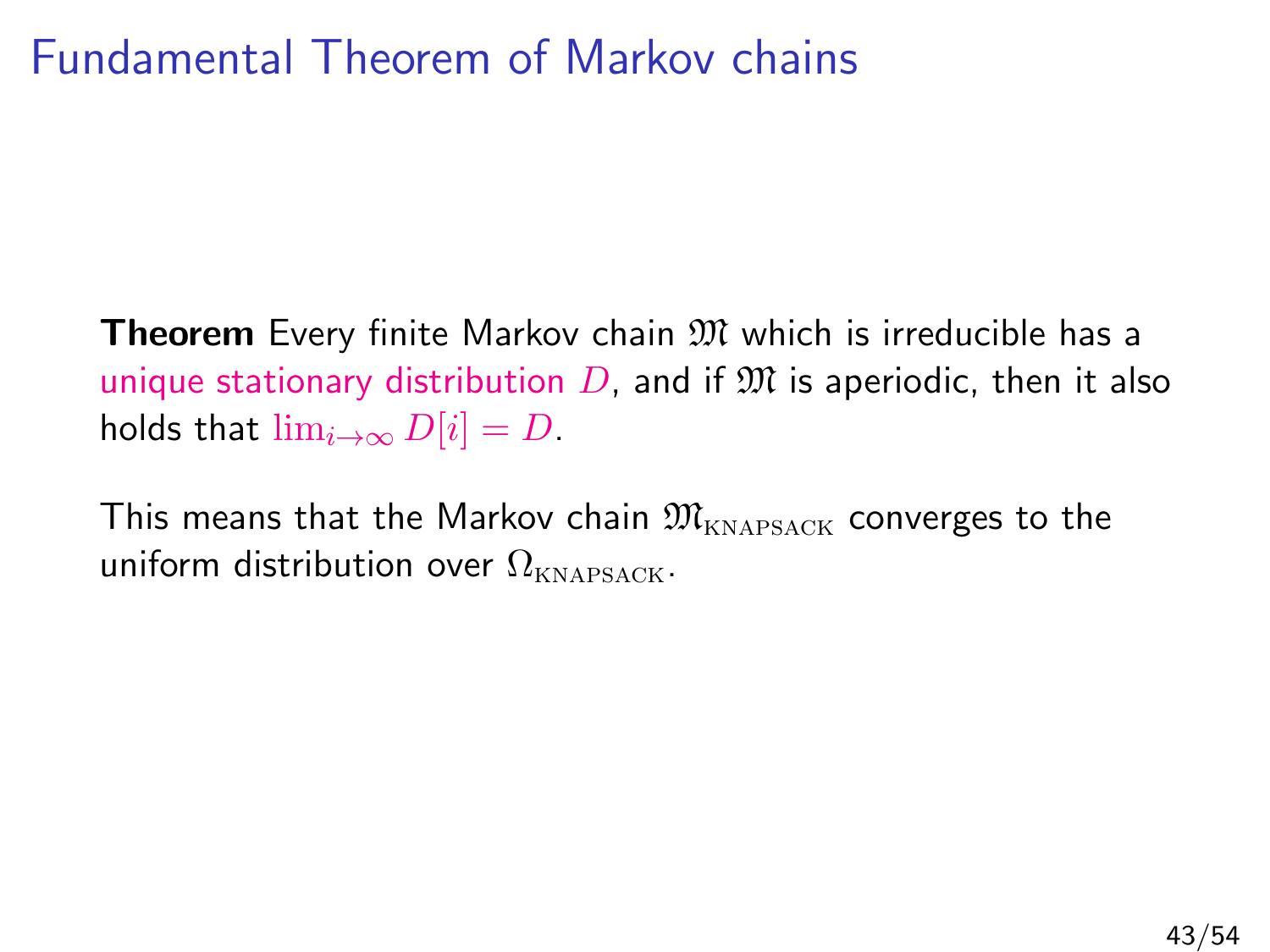# Using  $\mathfrak{M}_{\text{kNAPSACK}}$

Almost uniform sampling for Knapsack using  $\mathfrak{M}_{\text{kNAPSACK}}$ .

- 1. Start in state  $s = (0, \ldots, 0)$ .
- 2. Simulate  $\mathfrak{M}_{\text{KNAPSACK}}$  for sufficiently many steps until the distribution over states is "close" to the uniform distribution over  $\Omega_{\text{KNAPSACK}}$ .
- 3. Return the current state.

Repeating this we can obtain a sequence of independent samples. Uniform sampling from  $\Omega_{\text{KNABSACK}}$  can be used to obtain a randomized approximation algorithm for the counting the number of solutions to the Knapsack problem.

#### How many steps is sufficiently many?

It is not known if  $\mathfrak{M}_{\text{\tiny KNAPSACK}}$  converges to the uniform distribution in polynomial number of steps. ( $\Omega$  may be exponential in  $n.$ )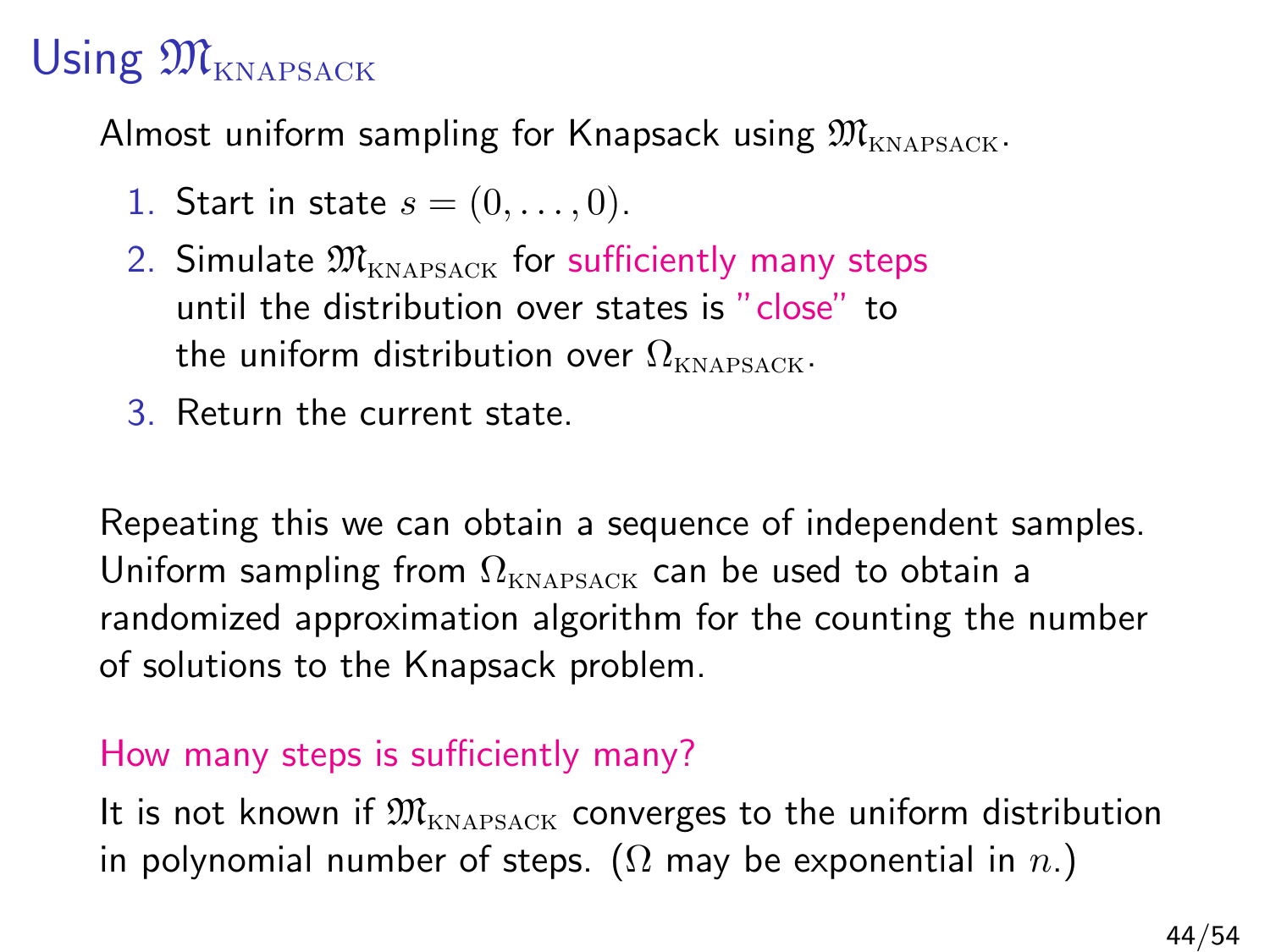Markov chain Monte Carlo (MCMC) is a technique for sampling from a complicated distribution using local information.

The main challenge is to obtain good bounds on the number of steps a Markov chain takes to converge to the desired distribution.

MCMC may provide efficient (i.e., polynomial time) solution techniques.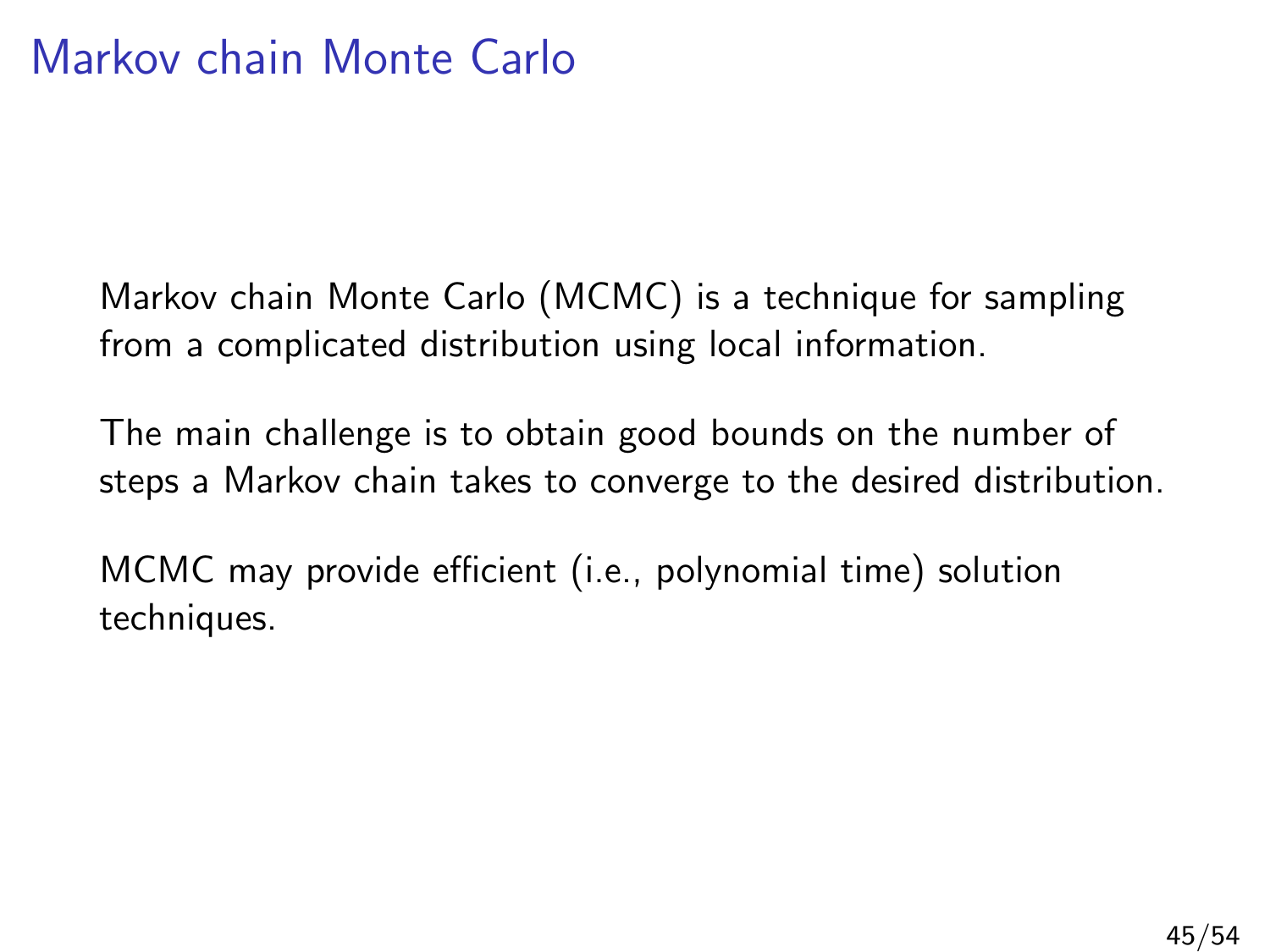### Computing the volume of a convex body

Given a convex body  $K \subseteq \mathbb{R}^n$ , compute its volume  $\mathit{Vol}(K)$ .

The computational effort required increases as  $n$  increases.

[Dyer and Frieze'88] Computing the volume exactly is  $\#P$ -hard.

[Dyer, Frieze and Kannan'91] Polynomial randomized approximation algorithm via Markov chain Monte Carlo.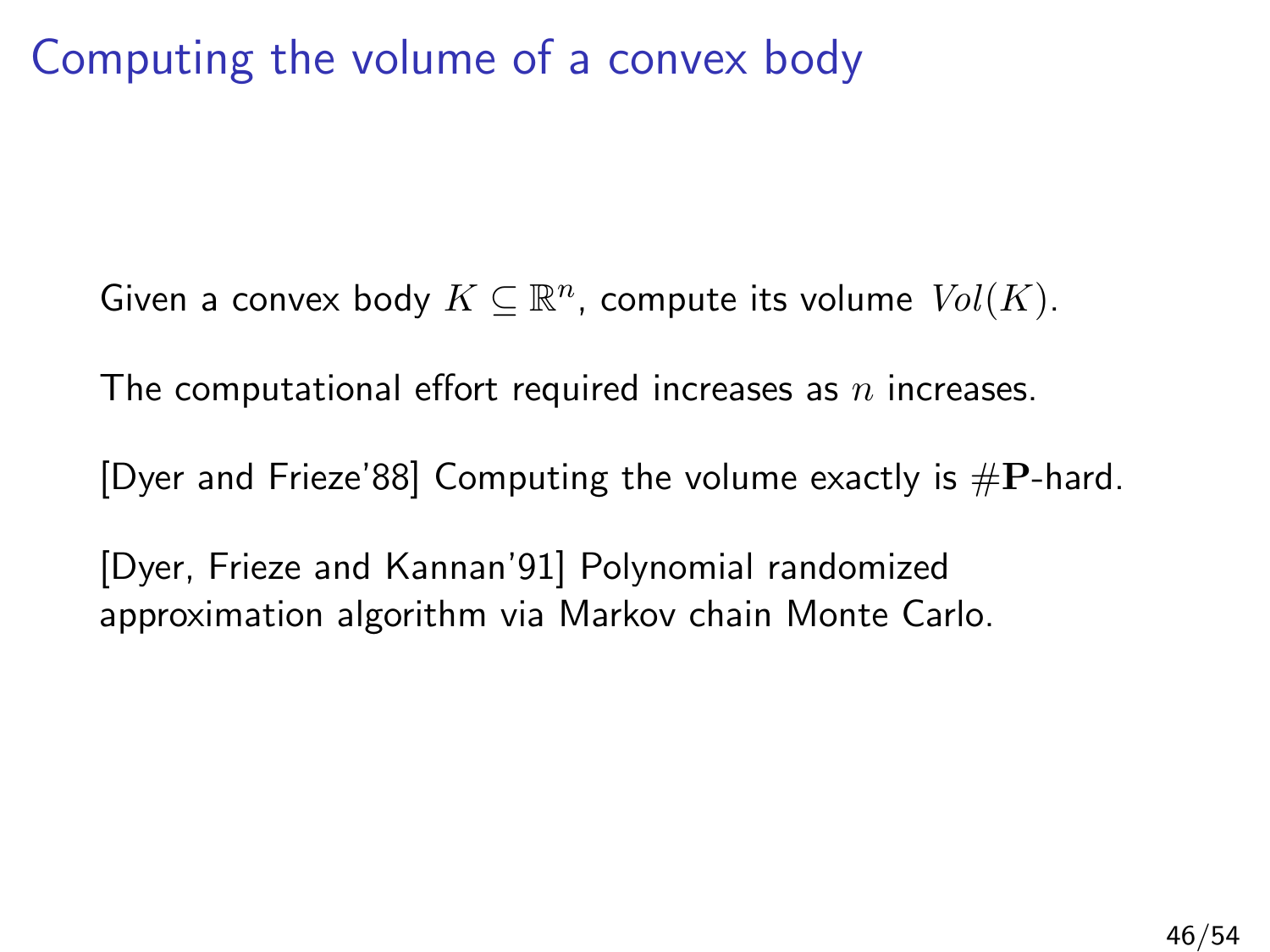$K$  is given as a membership oracle.

Two *n*-dimensional balls  $B_0 \subseteq K \subseteq B_r$  of non-zero radius.

By simple transformations of K it can be ensured that  $B_0$  is the unit ball and that  $B_r$  has radius  $cn \log n$  for some constant c.

Note: The volume of the smallest ball containing  $K$  might be exponential in  $Vol(K)$ , hence naive Monte Carlo is hopeless.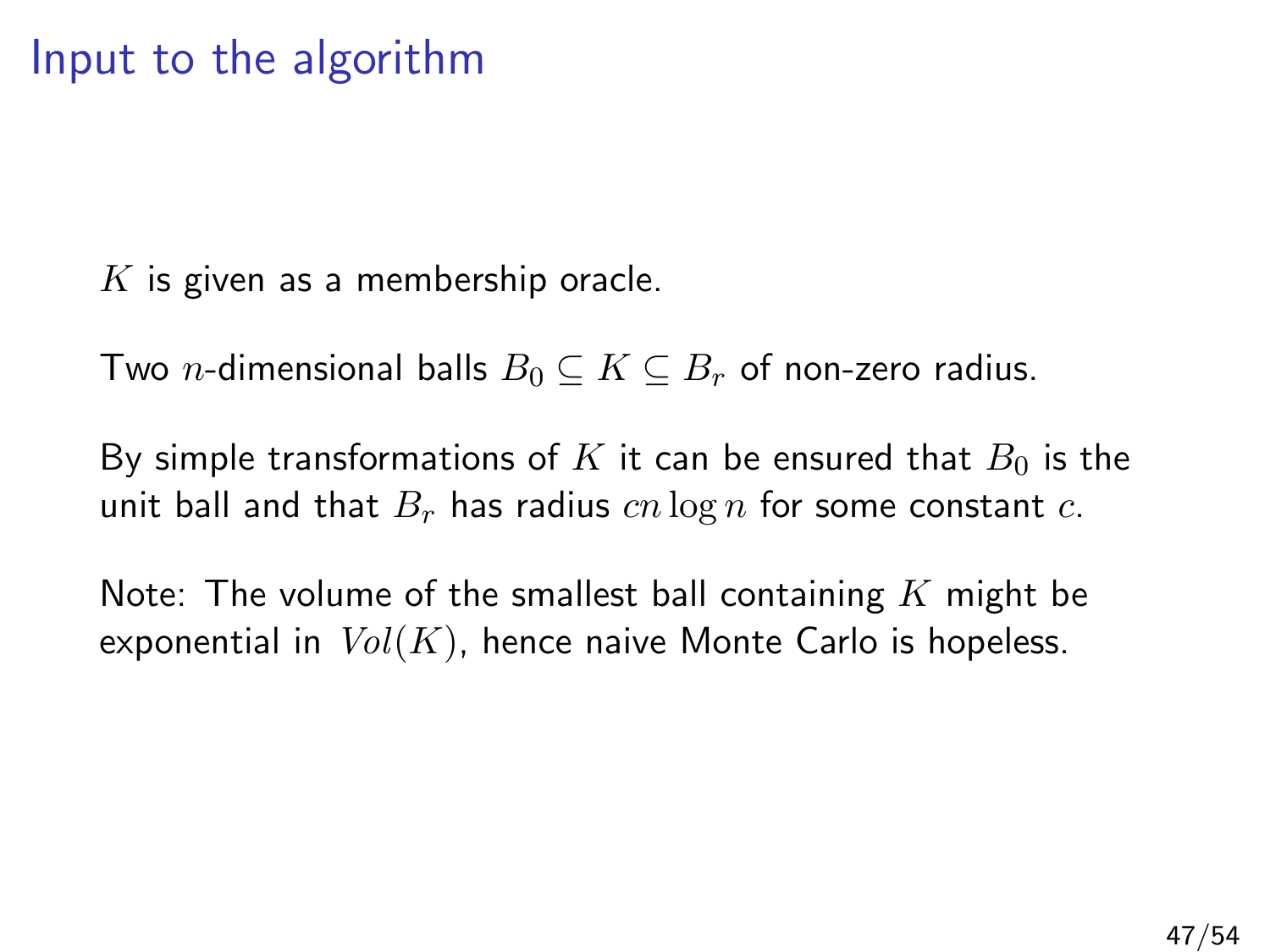#### From volume computation to uniform sampling

Construct a sequence of concentric balls  $B_0 \subseteq B_1 \subseteq \ldots \subseteq K \subseteq B_r$ .

$$
Vol(K) = \frac{Vol(K \cap B_r)}{Vol(K \cap B_{r-1})} \cdot \frac{Vol(K \cap B_{r-1})}{Vol(K \cap B_{r-2})} \cdot \ldots \cdot \frac{Vol(K \cap B_1)}{Vol(K \cap B_0)} \cdot Vol(K \cap B_0)
$$

 $Vol(K \cap B_0) = Vol(B_0)$  known.

Estimate each ratio  $\frac{Vol(K \cap B_i)}{Vol(K \cap B_{i-1})}$ . Sample uniformly at random from  $K \cap B_i$  using MCMC and count the proportion of samples falling into  $B_{i-1}$ .

To ensure that the number of samples needed is small, ensure that the ratio  $\frac{Vol(K \cap B_i)}{Vol(K \cap B_{i-1})}$  is small by making the balls grow slowly. This implies  $r = cn \log n$  for some constant c.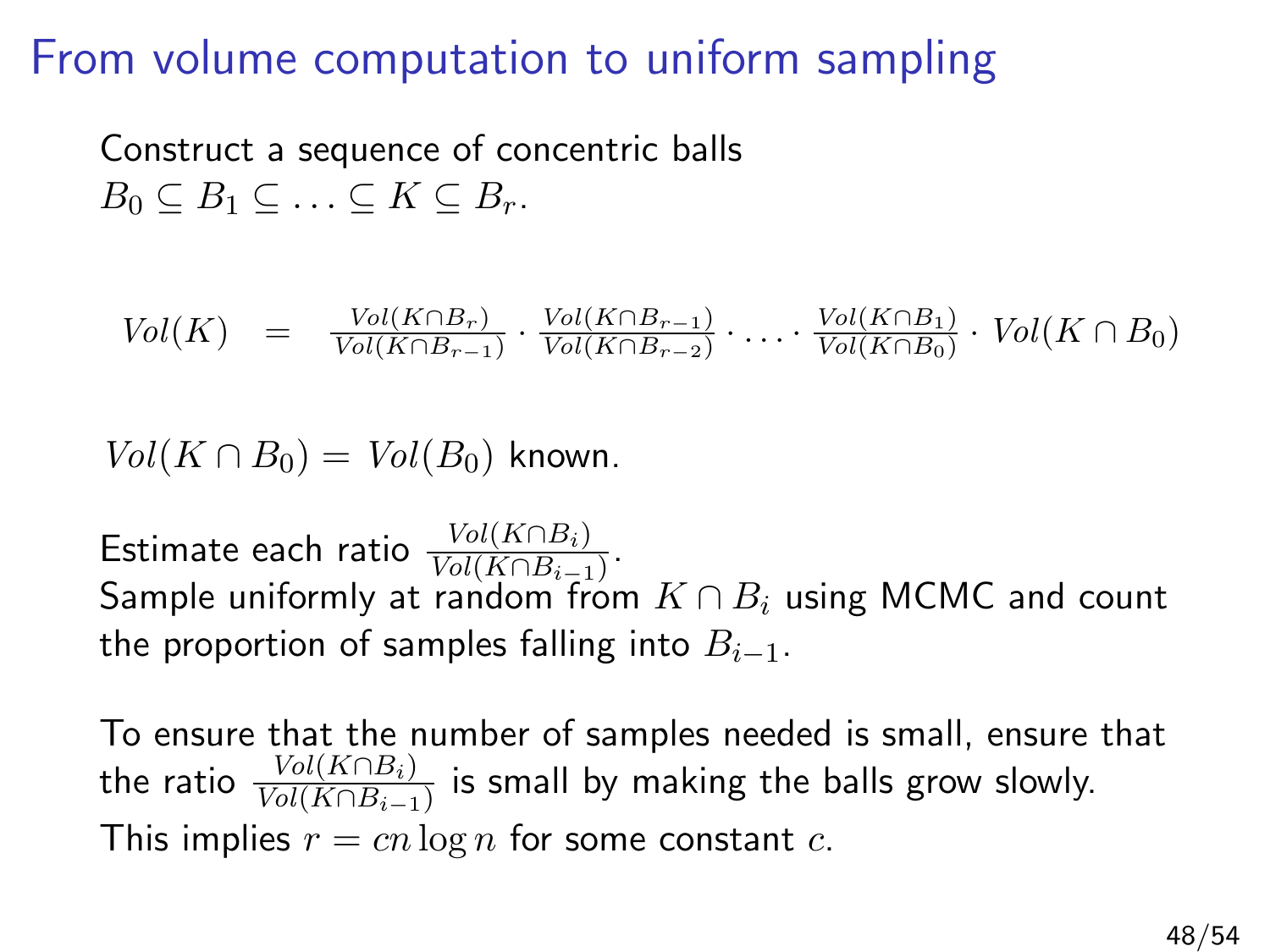The original algorithm has time complexity  $O(n^{23})$ .

Later it was improved to  $O(n^4)$ .

Key ingredient: sample uniformly at random from from the points in a convex body in polynomial time. For this, the Markov chain has to converge in polynomial time to the uniform distribution.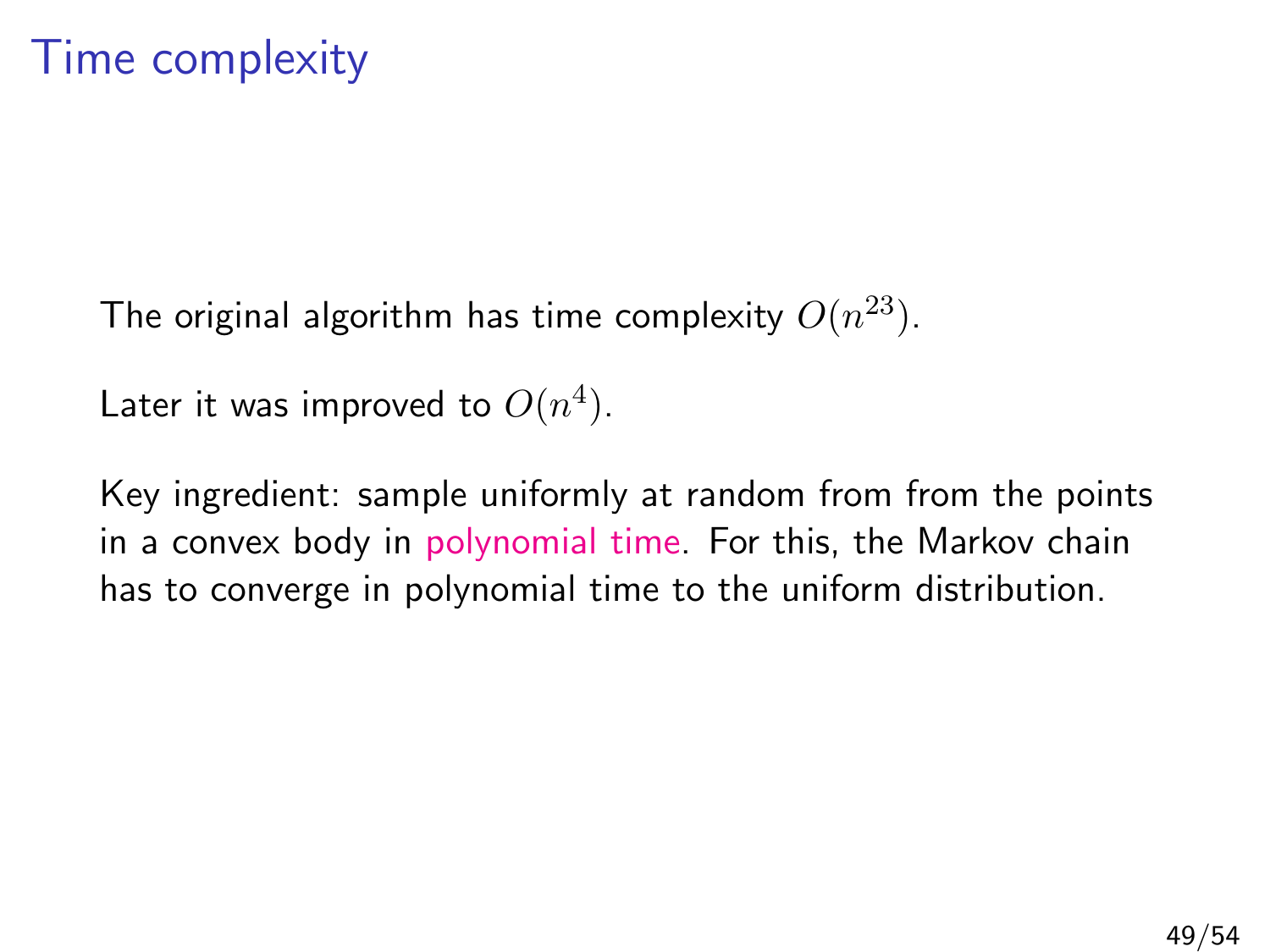#### The random walk on cubes

- 1. Divide the space into *n*-dimensional (hyper)cubes of side  $\delta$ . Choose  $\delta$  such to provide a good approximation of K, while permitting the random walk on the Markov chain to converge to the stationary distribution in reasonable time.
- 2. Perform a random walk as follows. If C is the cube at time t, select uniformly at random an orthogonally adjacent cube  $C^{\prime}.$ If  $C'$  is in  $K$ , then move to  $C'$ , otherwise stay at  $C$ .

Properties:

- $\blacktriangleright$  The uniform distribution is the unique stationary distribution.
- $\triangleright$  Rapid mixing: The Markov chain converges to the stationary distribution in number of steps polynomial in  $n$ .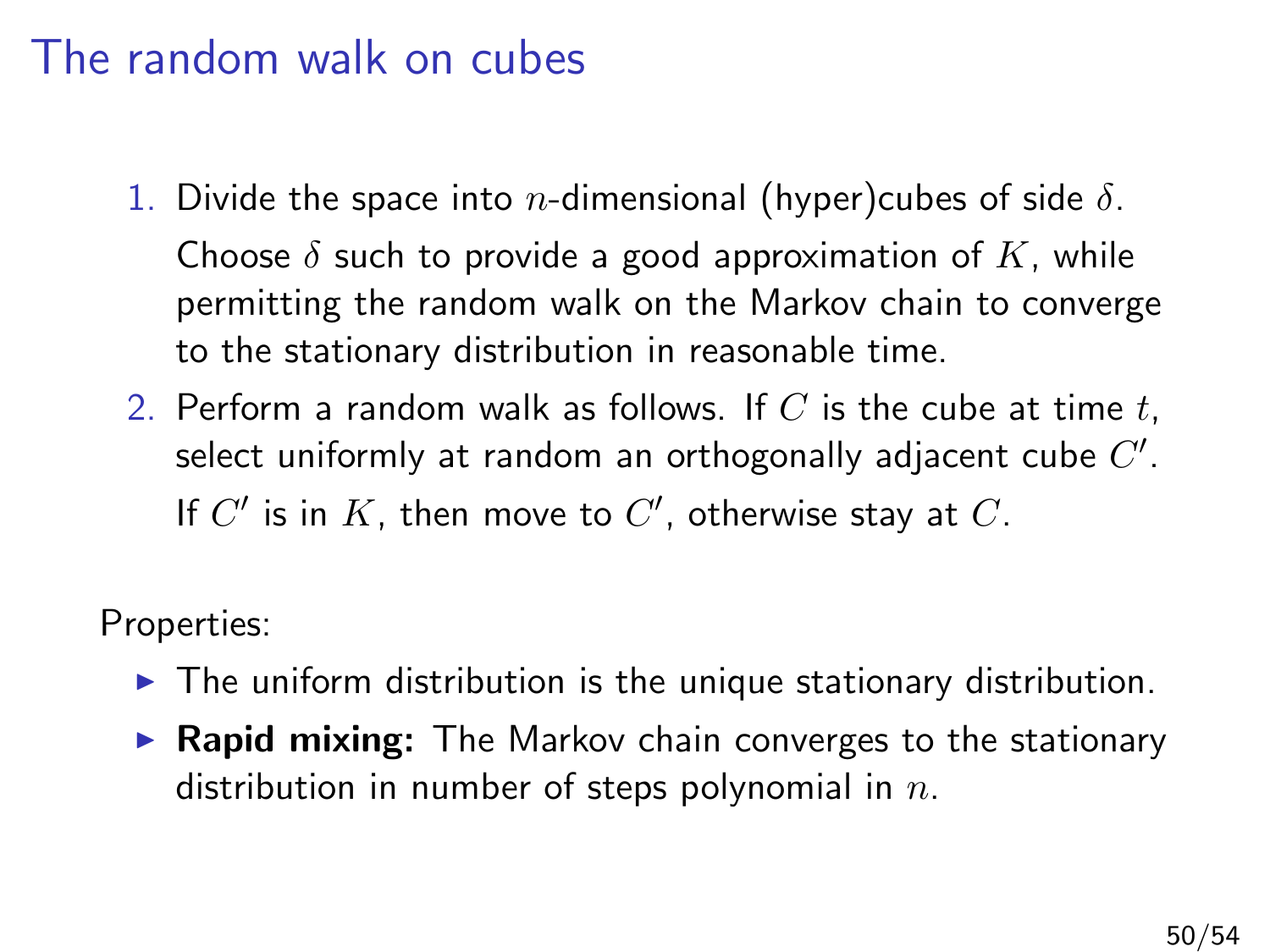### A ball walk

Lovász and Simonovits proposed a walk with continuous space.

- 1. Pick  $\delta \in \mathbb{R}$  by the same criteria as before.
- 2. Perform a random walk as follows.

If at time t the walk is at  $x \in \mathbb{R}^n$ , the probability density function at time  $t+1$  is uniform over  $K \cap B(x, \delta)$  and 0 outside.

Properties:

- $\triangleright$  Rapid mixing argument similar to the walk on cubes.
- $\triangleright$  Saves a factor n in the number of oracle calls.
- $\triangleright$  Moves more complex, so no saving in time complexity.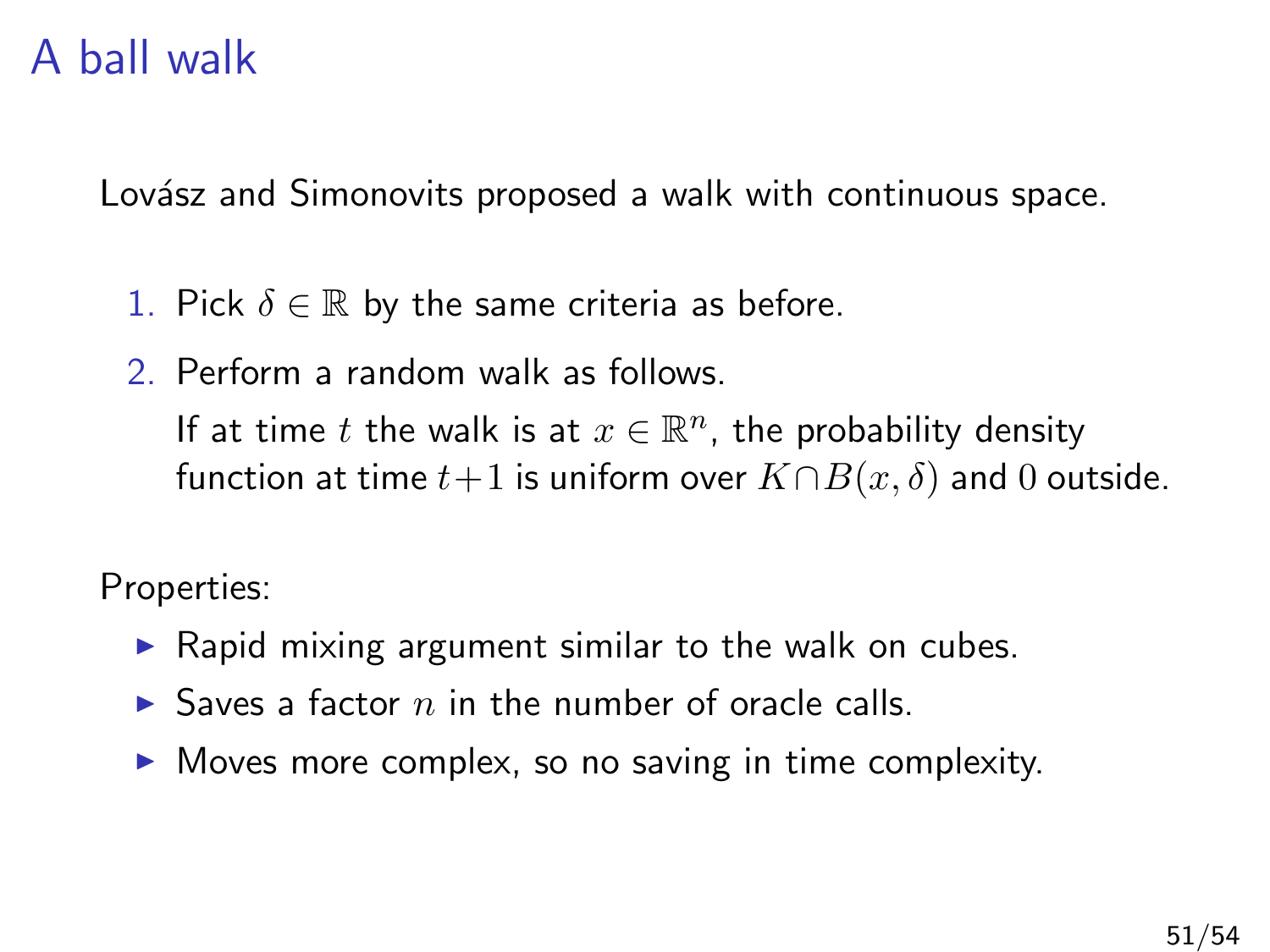# Conclusion

#### Theorem

If we can sample almost uniformly at random from  $\Omega_{\text{KNAPSACK}}$  in polynomial time, then there is a polynomial-time randomized approximation scheme for the knapsack counting problem.

#### Theorem

There exists a polynomial time randomized approximation scheme for the volume computation problem.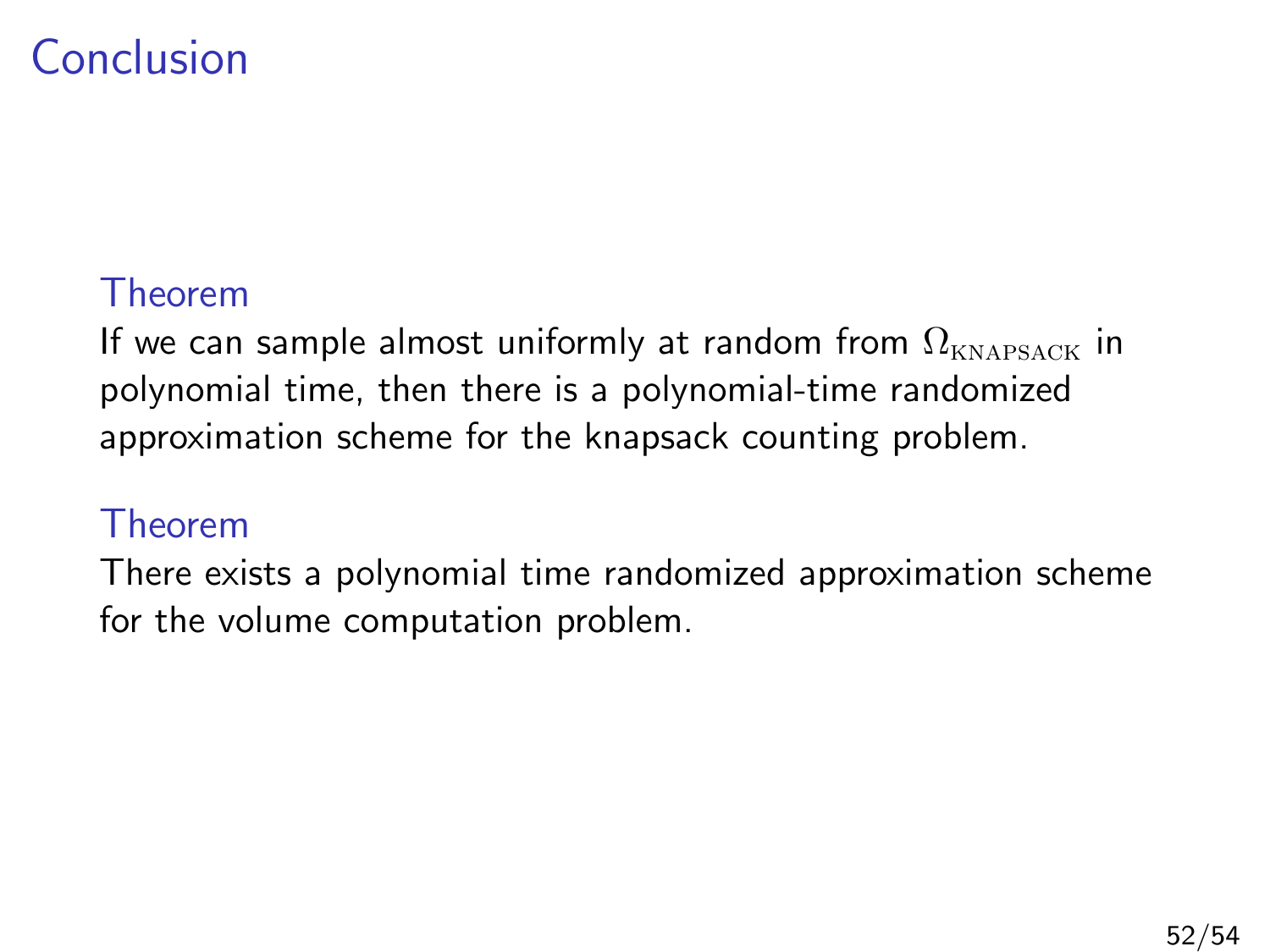# Summary of today's lecture

#### $\blacktriangleright$  Randomized algorithms:

Power of randomness in computation, complexity classes  $\mathbf{RP}$ and BPP, error reduction

#### $\blacktriangleright$  Monte Carlo methods:

Estimating the probability of a random event, model counting via random sampling

 $\triangleright$  Markov chain Monte Carlo methods: Markov chains and random walks, sampling via MCMC, model counting via MCMC